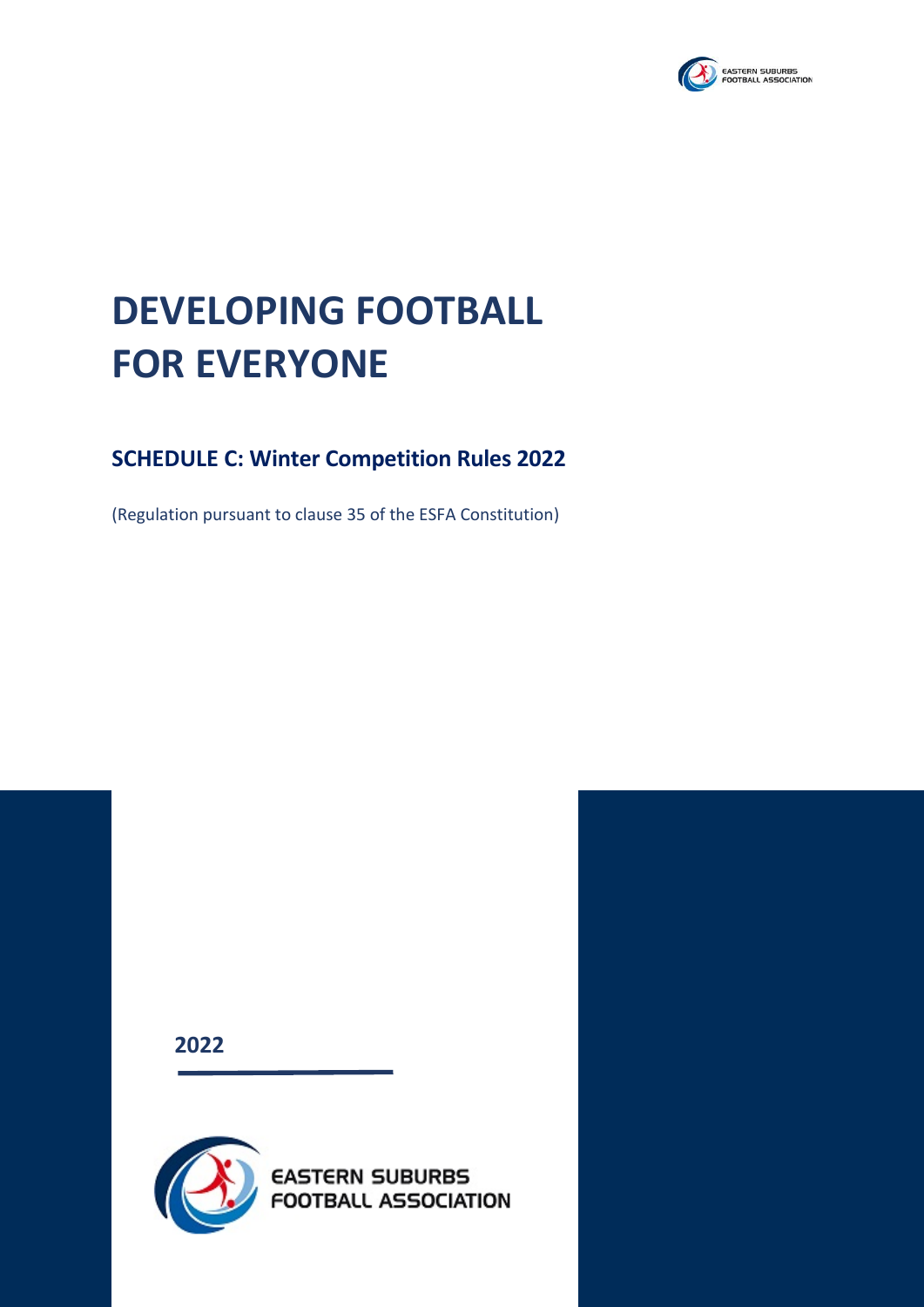

# **Contents**

| 1.  |      |                                                                              |  |
|-----|------|------------------------------------------------------------------------------|--|
|     | 1.1  | IN THIS REGULATION, THE FOLLOWING WORDS AND PHRASES MEAN:  4                 |  |
| 2.  |      |                                                                              |  |
|     | 2.1  |                                                                              |  |
|     | 2.2  |                                                                              |  |
|     | 2.3  |                                                                              |  |
|     | 2.4  |                                                                              |  |
|     | 2.5  |                                                                              |  |
|     | 2.6  |                                                                              |  |
|     | 2.7  |                                                                              |  |
|     | 2.8  |                                                                              |  |
| 3.  |      |                                                                              |  |
|     | 3.1  |                                                                              |  |
|     | 3.2  |                                                                              |  |
| 4.  |      |                                                                              |  |
|     | 4.1  |                                                                              |  |
|     | 4.2  |                                                                              |  |
|     | 4.3  |                                                                              |  |
|     | 4.4  |                                                                              |  |
|     | 4.5  |                                                                              |  |
|     | 4.6  |                                                                              |  |
| 5.  |      |                                                                              |  |
|     | 5.1  |                                                                              |  |
|     | 5.2  |                                                                              |  |
|     | 5.3  |                                                                              |  |
|     |      |                                                                              |  |
| 6.  |      | OFFICIAL FIXTURE LIST, SPECIAL TIME REQUESTS, AMENDMENTS AND RESCHEDULING 13 |  |
|     | 6.1  |                                                                              |  |
|     | 6.2  |                                                                              |  |
|     | 6.3  |                                                                              |  |
|     | 6.4  |                                                                              |  |
|     | 6.5  |                                                                              |  |
|     | 6.6  |                                                                              |  |
| 7.  |      |                                                                              |  |
|     | /1.1 |                                                                              |  |
|     | 7.2  |                                                                              |  |
|     | 7.3  |                                                                              |  |
|     | 7.4  |                                                                              |  |
|     | 7.5  |                                                                              |  |
|     | 7.6  |                                                                              |  |
|     | 7.7  |                                                                              |  |
| 8.  |      |                                                                              |  |
| 9.  |      |                                                                              |  |
|     | 9.1  |                                                                              |  |
|     | 9.2  |                                                                              |  |
|     | 9.3  |                                                                              |  |
|     | 9.4  |                                                                              |  |
|     | 9.5  |                                                                              |  |
|     | 9.6  |                                                                              |  |
| 10. |      |                                                                              |  |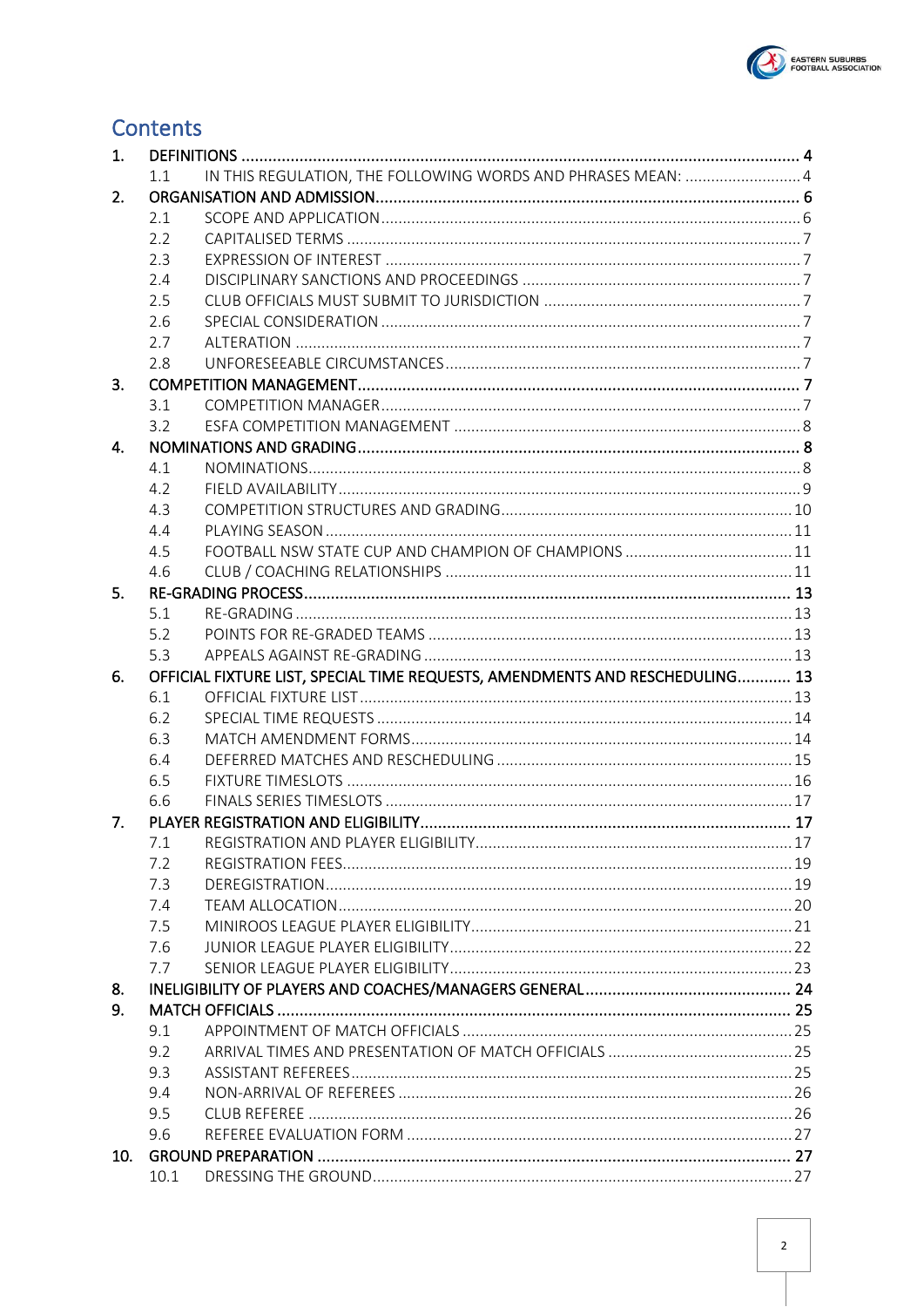

|     | 10.2 |  |
|-----|------|--|
|     | 10.3 |  |
|     | 10.4 |  |
| 11. |      |  |
|     | 11.1 |  |
|     | 11.2 |  |
|     | 11.3 |  |
| 12. |      |  |
|     | 12.1 |  |
|     | 12.2 |  |
|     | 12.3 |  |
|     | 12.4 |  |
|     | 12.5 |  |
|     | 12.6 |  |
|     | 12.7 |  |
| 13. |      |  |
|     | 13.1 |  |
|     | 13.2 |  |
|     | 13.3 |  |
|     | 13.4 |  |
|     | 13.5 |  |
|     | 13.6 |  |
|     | 13.7 |  |
|     | 13.8 |  |
| 14. | 13.9 |  |
|     | 14.1 |  |
|     | 14.2 |  |
|     | 14.3 |  |
|     |      |  |
|     |      |  |
|     | 14.4 |  |
|     | 14.5 |  |
|     | 14.6 |  |
|     | 14.7 |  |
|     | 14.8 |  |
| 15. | 15.1 |  |
|     | 15.2 |  |
|     | 15.3 |  |
|     | 15.4 |  |
|     | 15.5 |  |
|     | 15.6 |  |
|     | 15.7 |  |
|     | 15.8 |  |
| 16. |      |  |
| 17. |      |  |
| 18. |      |  |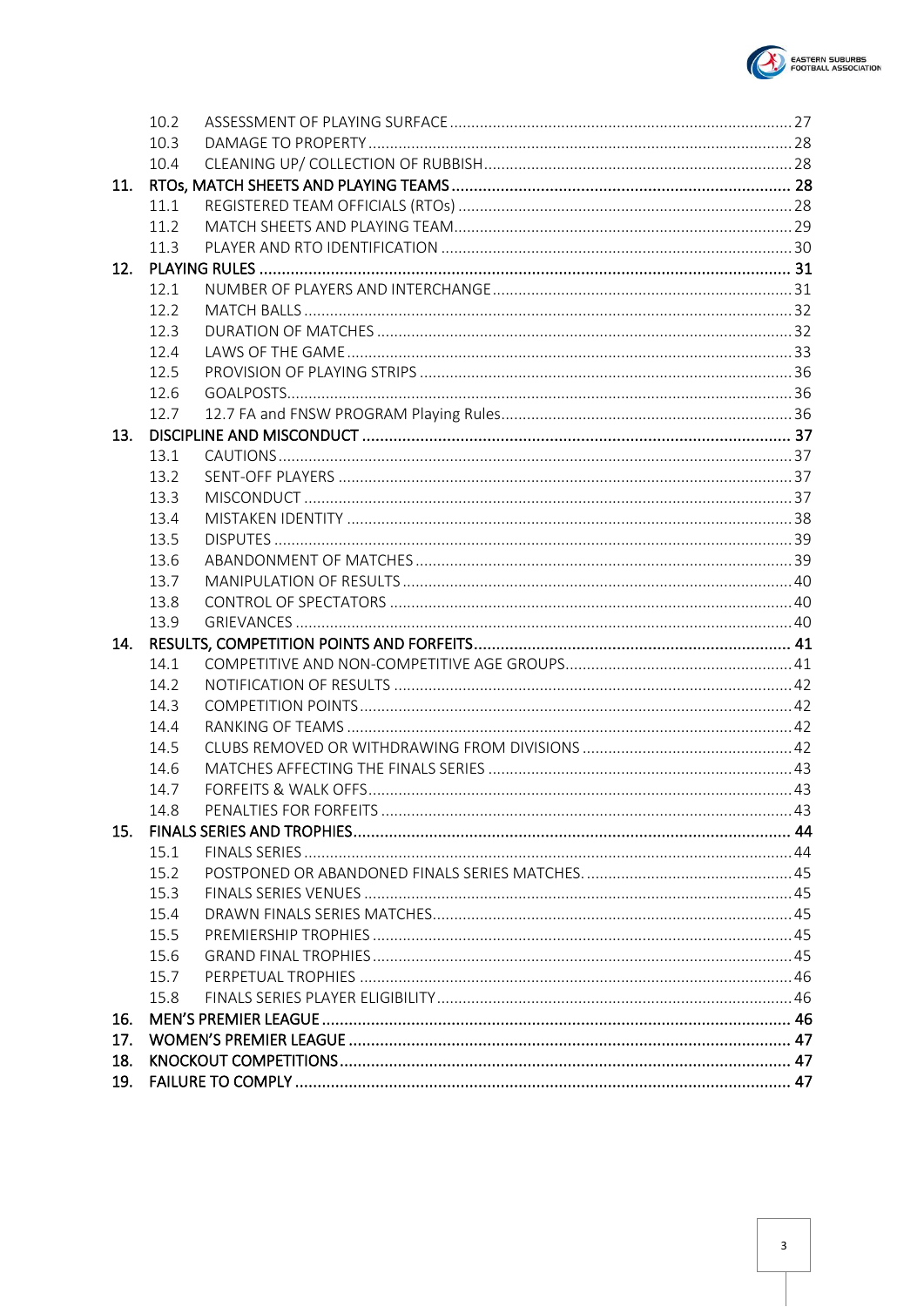

# <span id="page-3-1"></span><span id="page-3-0"></span>**1. DEFINITIONS**

#### **1.1 IN THIS REGULATION, THE FOLLOWING WORDS AND PHRASES MEAN:**

**'Age Group'** means the Competitions organised for players of a certain age and gender as offered by ESFA from time to time.

**'Association'** means the Eastern Suburbs Football Association Incorporated.

**'Away Team'** means the Team playing the Match at away from their home ground and/or appearing last on the Official Fixture List in the event a Match is conducted at a neutral venue.

**'Board'** means the board of directors comprising the persons elected in accordance with the ESFA Constitution.

**'Boys' League'** means the competitions for boys who are between the ages of 12 and 18 years as organised and structured by the ESFA.

**'Championship'** means the highest Division of any Age Junior Age Group and age group defined competitions

**'Club'** means a club as described in the ESFA Constitution.

**'Club Referee'** means a Referee appointed by a home Club, in accordance with Rul[e 9.5.](#page-25-1)

**'Competition'** means all the Matches between all the Teams in a Knockout, Premiership or other event or tournament under ESFA's control.

**'Knockout'** means a knock-out competition that a Team competes in during a Season.

**'ESFA'** means the Eastern Suburbs Football Association Incorporated.

'**Executive'** means the General Manager of ESFA or his or her nominee, or other person appointed by the Board to manage competitions.

**'Disciplinary Committee'** means the Disciplinary Committee as defined in the Disciplinary Procedure.

**'Disciplinary Procedure'** means the disciplinary procedure set out in Schedule D.

**'Division'** refers to a group of Teams playing a Premiership and Finals Series.

**'Dribl'** means the Competition Management System used by the ESFA, including its website and mobile application.

**'FA number'** means the unique 8-digit identification number issued to registered Participants by Football Australia i.e. FA.

**'FIFA'** means Federation Internationale De Football Association (FIFA).

**'Finals Series'** means the playoff matches conducted at the end of the Premiership in accordance with the Regulations.

**'FNSW'** means Football New South Wales, which is the governing body for football in New South Wales.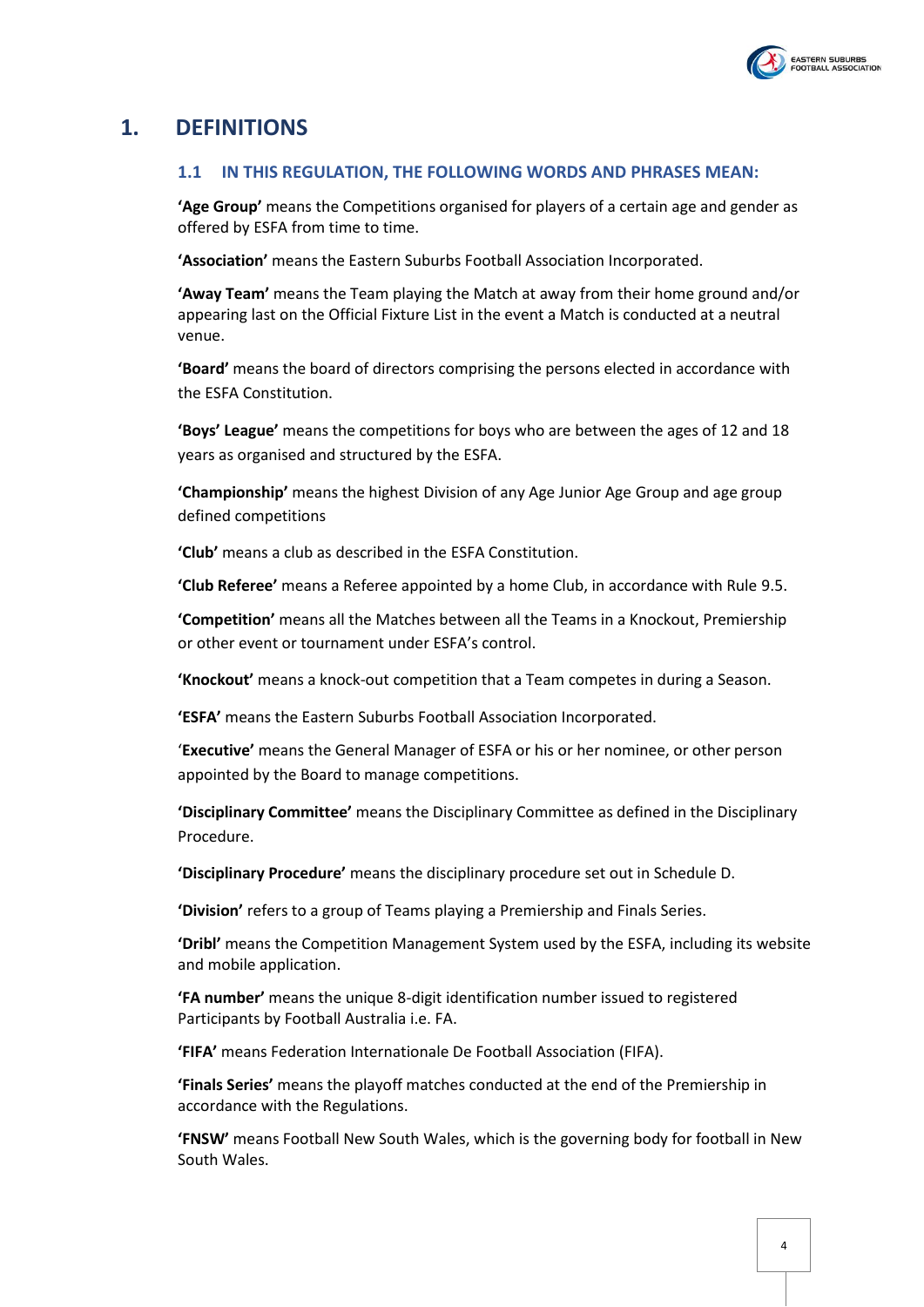

**'Girls' League'** means the competitions for girls who are between the ages of 12 and 18 years as organised and structured by the ESFA.

**'Grade'** means the Age Group and Division in which a Team is registered to compete.

**'Home Team'** means the Team playing the Match at its home ground and/or appearing first on the Official Fixture List in the event a Match is conducted at a neutral venue.

**'Junior'** or **'Junior League'** means the Boys' League and the Girls' League.

**'Laws of the Game'** the Laws of the Game as issued by FIFA.

**'League'** means any of MiniRoos League, Boys' League, Girls' League, Men's League and Women's League.

**'Council'** means the Council referred to in the ESFA Constitution.

**'Match'** means any match played in a Competition.

**'Match Day'** means a day or days on which matches are scheduled to be played.

**'Match Official'** means a Referee, Assistant Referee, Fourth Official, any person in charge of safety or any other person appointed by ESFA or a Team to assume responsibility in connection with a Match.

**'Match Sheet'** means the sheet carrying the details of the Match, competing Teams and participating Players and RTOs as specified by ESFA from time to time as described in Rule [11.](#page-27-2)

**'Men's League'** means the competitions for men who are 19 years or over as organised and structured by the ESFA.

**'MiniRoos League'** means the competitions for Players who are 12 years or younger as organised and structured by the ESFA.

**'Official'** means a Match Official or RTO.

**'Official Fixture List'** means the ESFA notification of Matches as described in Rule [6.1](#page-12-5)**.**

**'Participant'** means a Player, Match Official, RTO, Club Official or Spectator.

**'Phase'** means a MiniRoos draw for a part of a Season.

**'Player'** means any person who participates in a Match (irrespective of whether he or she is registered with FA, Junior or Senior or an amateur or professional.

*'***Player ID Sheet***'* means the ID sheet produced by Dribl Web or App, showing player's name, registered team, shirt number and photo identification referred to in Rul[e 11.3.](#page-29-0)

**'Premiership'** means a competition made up of round-robin Matches that a Team competes in during a Season, excluding the Final Series.

**'Premier League'** means highest division of Senior Men's and Women's Competitions

**'Referee'** means a Referee or Assistant Referee appointed in accordance with Rule [9.1,](#page-24-1) or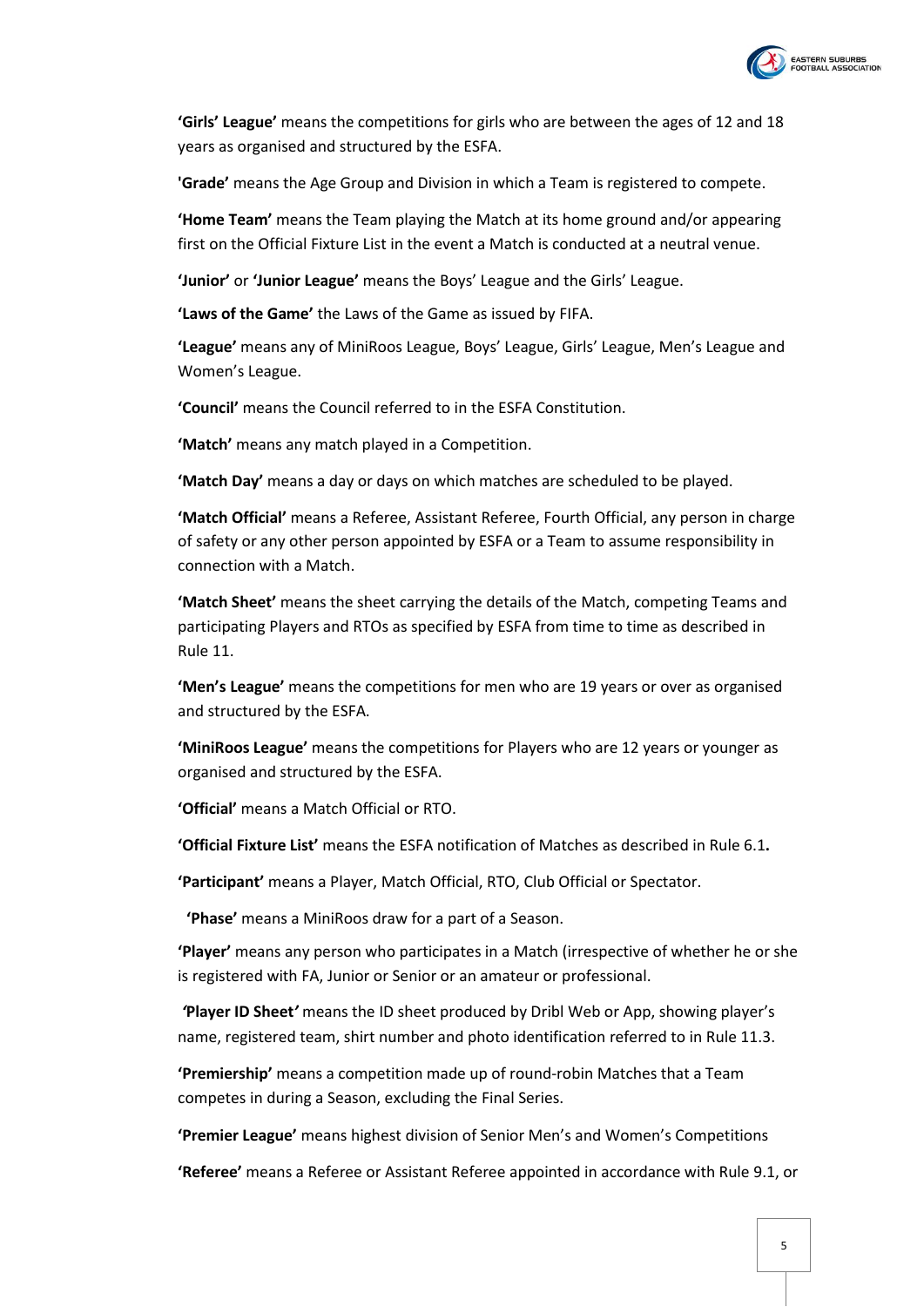

in the case of MiniRoos games, a Game Leader.

**'Review Committee'** as per Section 4 as set out in Schedule D

**'Match Officials' Fees'** means the fees payable to Match Officials as determined in accordance with Rule [9.1.](#page-24-1)

**'Round'** means to a full cycle of Matches in a Premiership where each Team plays each other once.

**'RTO'** means Registered Team Official being a manager or coach of a Team who has been nominated by a Club and has been registered by ESFA in Dribl.

**'Schedule of Penalties'** means the schedule of penalties set out in Schedule H.

**'Season'** means the period in which competitions are played.

**'Senior'** and **'Senior League'** means the Men's League and the Women's League.

**Spectator'** means a person who attends and watches a Match.

**'Team'** means the Players and RTOs nominated to participate in a Competition.

**'Women's League'** means the competitions for women who are 19 years or over, as organised and structured by the ESFA.

# <span id="page-5-1"></span><span id="page-5-0"></span>**2. ORGANISATION AND ADMISSION**

#### **2.1 SCOPE AND APPLICATION**

- (A) These Regulations apply to Participants in the Eastern Suburbs Football Association Winter Competitions.
- (B) Where these Regulations are silent on any particular aspect, then all Teams, affiliated bodies and organisations will first have regard to the ESFA Constitution and Regulations, FNSW Constitution, FNSW By-Laws, FNSW Rules and Regulations, FA Rules and Regulations and where applicable Rules and Regulations of the Asian Football Confederation (AFC) and FIFA.
- (C) If any part of these Regulations is void, that part shall be severable and will not affect the enforceability of the remaining sections of these Regulations.
- (D) The Executive will apply all articles of these Regulations in any such way that the Executive determines, and such application of the articles shall be final and binding on the Parties.
- (E) In the case of an article of these Regulations being interpreted in two or more different ways, the Executive reserves the right to determine which interpretation is valid. Any such interpretation of the Regulations by the Executive is final and not subject to appeal.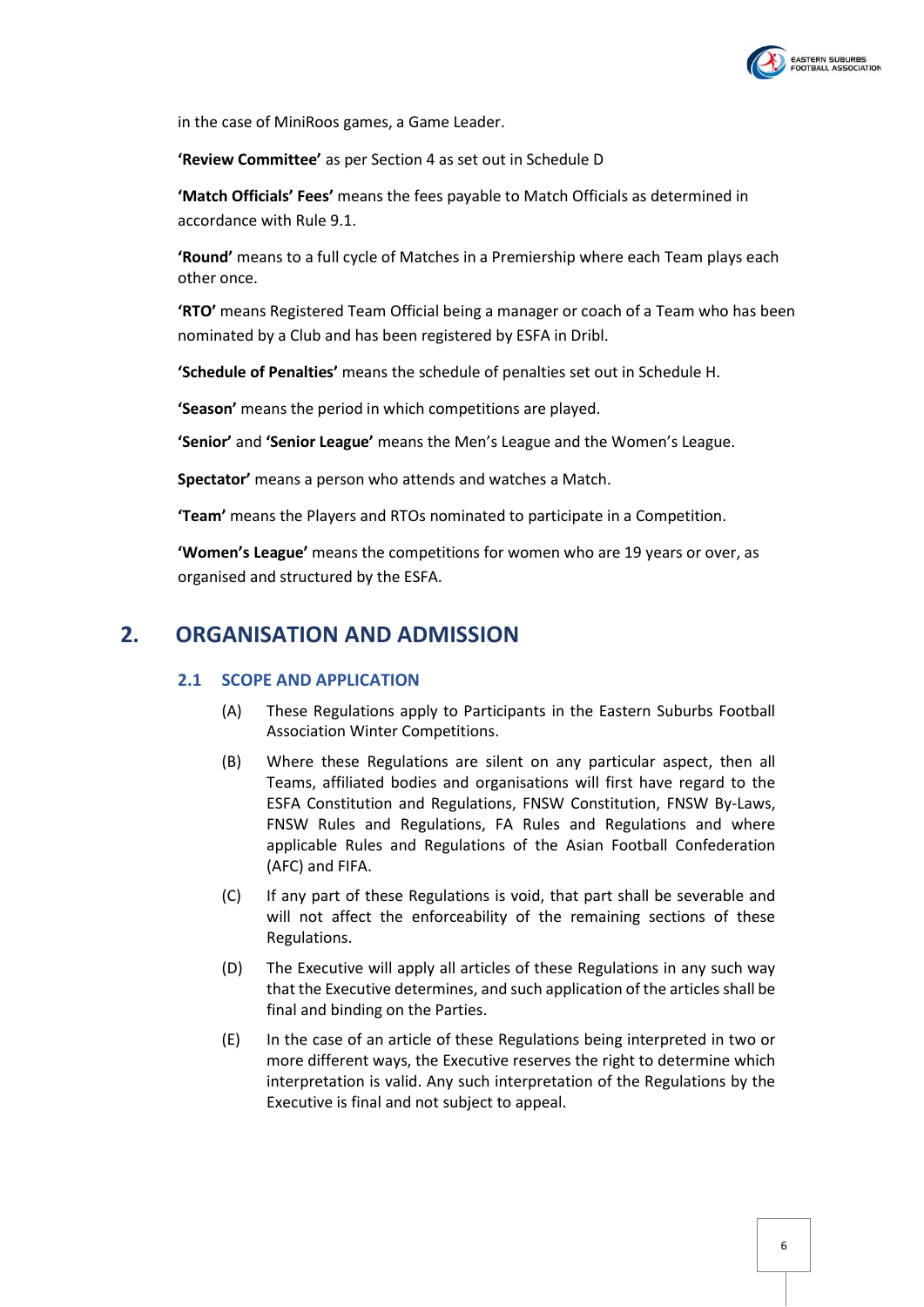

#### <span id="page-6-0"></span>**2.2 CAPITALISED TERMS**

(A) Any capitalised terms used in these Regulations will have the meaning given to them in Sectio[n 1.](#page-3-0)

#### <span id="page-6-1"></span>**2.3 EXPRESSION OF INTEREST**

(A) Prior to the commencement of each Season, ESFA will call for expressions of interest and interested Clubs must complete the Expression of Interest form prescribed by ESFA, including Club Financials and Club Constitutions and submit it by the time stipulated by ESFA.

#### <span id="page-6-2"></span>**2.4 DISCIPLINARY SANCTIONS AND PROCEEDINGS**

(A) All Teams, Players, RTOs, Match Officials, Spectators or any person participating in any manner at a Competition Match or event will submit exclusively to the jurisdiction of the ESFA Disciplinary Committee.

#### <span id="page-6-3"></span>**2.5 CLUB OFFICIALS MUST SUBMIT TO JURISDICTION**

- (A) Clubs that wish to participate in a Season must ensure that all of their directors, committee members, employees and volunteers (Officials) agree to be bound by the rules of ESFA including its Competition Rules and Disciplinary Procedure.
- (B) Officials of Clubs are also required to register in the Competition Management System.

#### <span id="page-6-4"></span>**2.6 SPECIAL CONSIDERATION**

- (A) The Executive will have the power to consider individual circumstances outside the prescribed limits of the regulations should it be clear those special considerations are in the interests of the game.
- (B) The decision by the Executive to review and consider individual circumstances under this section is not subject to appeal or review.

#### <span id="page-6-5"></span>**2.7 ALTERATION**

(A) The Executive and/or Board will have the power from time to time to make, alter or rescind these Regulations

#### <span id="page-6-6"></span>**2.8 UNFORESEEABLE CIRCUMSTANCES**

(A) Nothing in these Regulations will prevent ESFA from approving a course of action to meet unforeseeable circumstances not covered by the Regulations, including but not limited to promotion, relegation, number of divisions and composition of teams in each division.

### <span id="page-6-7"></span>**3. COMPETITION MANAGEMENT**

#### <span id="page-6-8"></span>**3.1 COMPETITION MANAGER**

(A) The Executive shall appoint a Competition Manager to perform the dayto-day administration of the Competitions.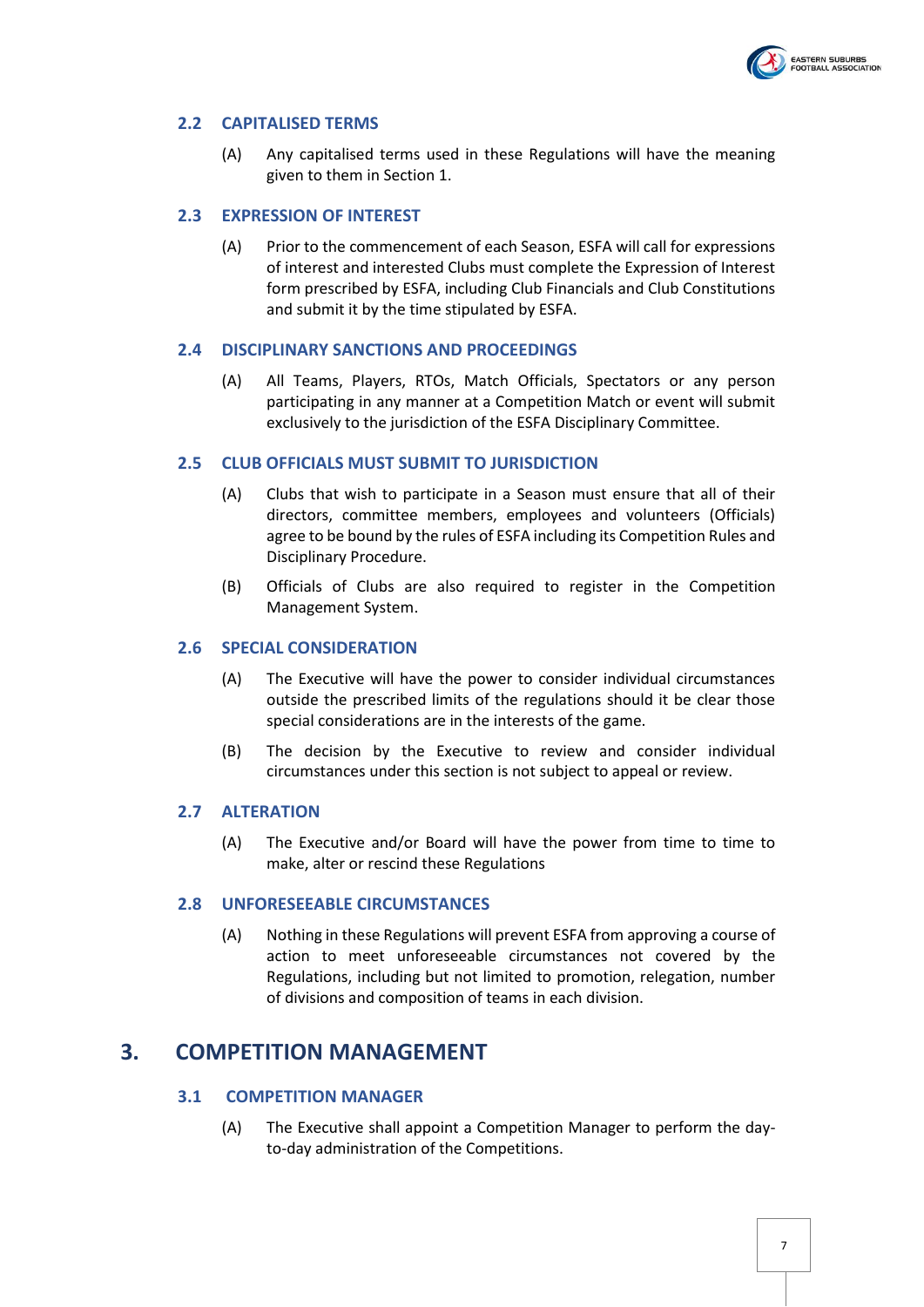

#### <span id="page-7-0"></span>**3.2 ESFA COMPETITION MANAGEMENT**

- (A) The ESFA shall establish a Season Calendar which sets the following:
	- i) closing date for final nominations
	- ii) publishing date for proposed gradings of Teams into Divisions
	- iii) final date for appeal of gradings
	- iv) release of final gradings

# <span id="page-7-2"></span><span id="page-7-1"></span>**4. NOMINATIONS AND GRADING**

#### **4.1 NOMINATIONS**

(A) Prior to the commencement of each Season the ESFA shall call for nominations from Clubs from which satisfactory Expressions of Interest have been received for Teams to compete in such Age Groups and Divisions as it sees fit.

| Age     | <b>Male</b> | Female |
|---------|-------------|--------|
| 5       | U5          | G5     |
| 6       | U6          | G6     |
| 7       | U7          | G7     |
| 8       | U8          | G8     |
| 9       | U9          | G9     |
| 10      | U10         | G10    |
| 11      | U11         | G11    |
| 12      | U12         | G12    |
| 13      | U13         | G13    |
| 14      | U14         |        |
| 15      | U15         | G15    |
| 16      | U16         |        |
| 17      | U17         | G17    |
| 18      | U18         |        |
| 21      | M21         | W21    |
| All-Age | AAM         | AAW    |
| 30      |             | O30W   |
| 35      | 035M        |        |
| 45      | 045M        |        |
| 55      | 055M        |        |
|         |             |        |

(B) Nominations may be submitted for the following Age Groups:

- (C) All nominations shall be made upon the official nomination form, which shall include:
	- i) Age Group and Division for which the nomination is being submitted.
	- ii) Where more than 2 Teams are nominated in a Division, the Club's internal ranking of the Teams.
- (D) This Nomination Form must be submitted by date specified by ESFA when calling nominations.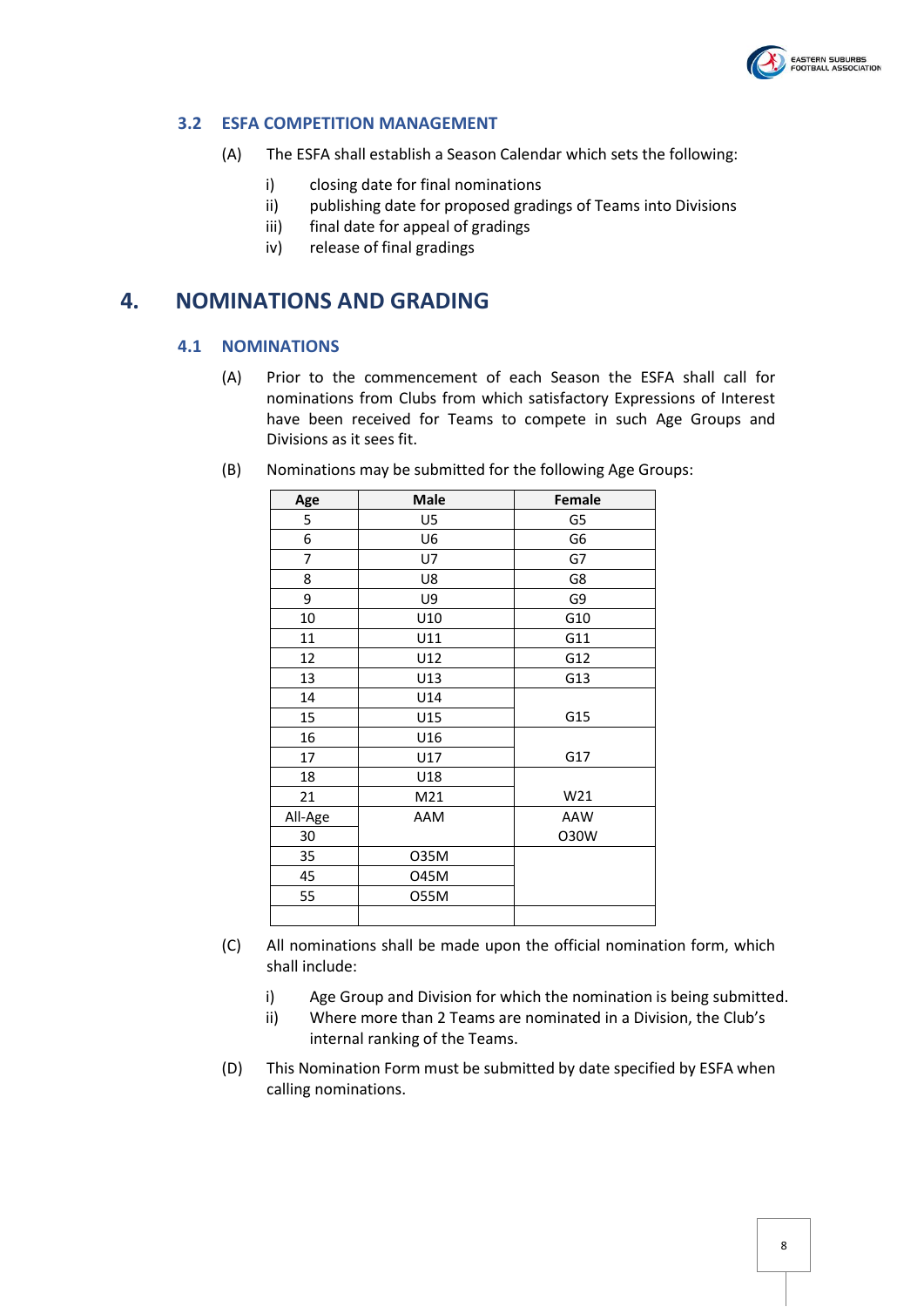

- (E) Each nominated team must have allocated to it in the Dribl at minimum the following number of players. These minimums must be maintained throughout the winter season:
	- i) Age 12: 9 players
	- ii) Ages 13-18: 12 players
	- iii) Ages 19 and over: 14 players

Teams with fewer than this number of Players at any point through the season will be asked to show cause as to why they should remain in the competition.

- (F) The ESFA shall have the power to seek additional information regarding a Team's composition and previous history and this should be provided by Clubs at least 24 hours prior to the publishing date for proposed gradings.
- (G) Nominations received after the closing date will only be accepted at the discretion of ESFA and placed into Competitions as determined by the ESFA.
- (H) If a Club withdraws a nomination after the closing date for final nominations, but before the publishing date for proposed gradings of Teams into Divisions, there is no penalty.
- <span id="page-8-1"></span>(I) If a Club withdraws a nomination after the publishing date for proposed gradings of Teams into Divisions but before Match Day 1 of the Premiership competition, there will be a \$100 penalty.
- <span id="page-8-2"></span>(J) If a Club withdraws a nomination after Match Day 1 of the Premiership competition, there will be a \$500 penalty.
- (K) The ESFA shall have the power to amend final gradings at any point prior to the commencement of the Season where a previously nominated Team withdraws.

#### <span id="page-8-0"></span>**4.2 FIELD AVAILABILITY**

- (A) Prior to the commencement of each Season ESFA shall call for clubs to indicate their field availability for the coming season. Each club must fill out the Field Availability Form to indicate what fields that have applied for or had confirmed for the coming winter season. This form shall indicate the days and times of field availability for each field on which the club intends for ESFA to arrange fixtures.
- (B) This Field Availability Form must be submitted at a date specified and announced by the ESFA.
- (C) The ESFA may limit the number of Team nominations that it will accept from a Club if the Club indicates insufficient field availability to host half of the Matches expected to be played by the Teams nominated.
- (D) Affiliated Clubs not having a home ground or not having sufficient grounds to cater for their Teams may be liable to pay a fee for the use of other Clubs' grounds.
- (E) It is up to Clubs to ensure that they have sufficient fields booked to cater for their Teams' Premiership and Finals Series fixtures.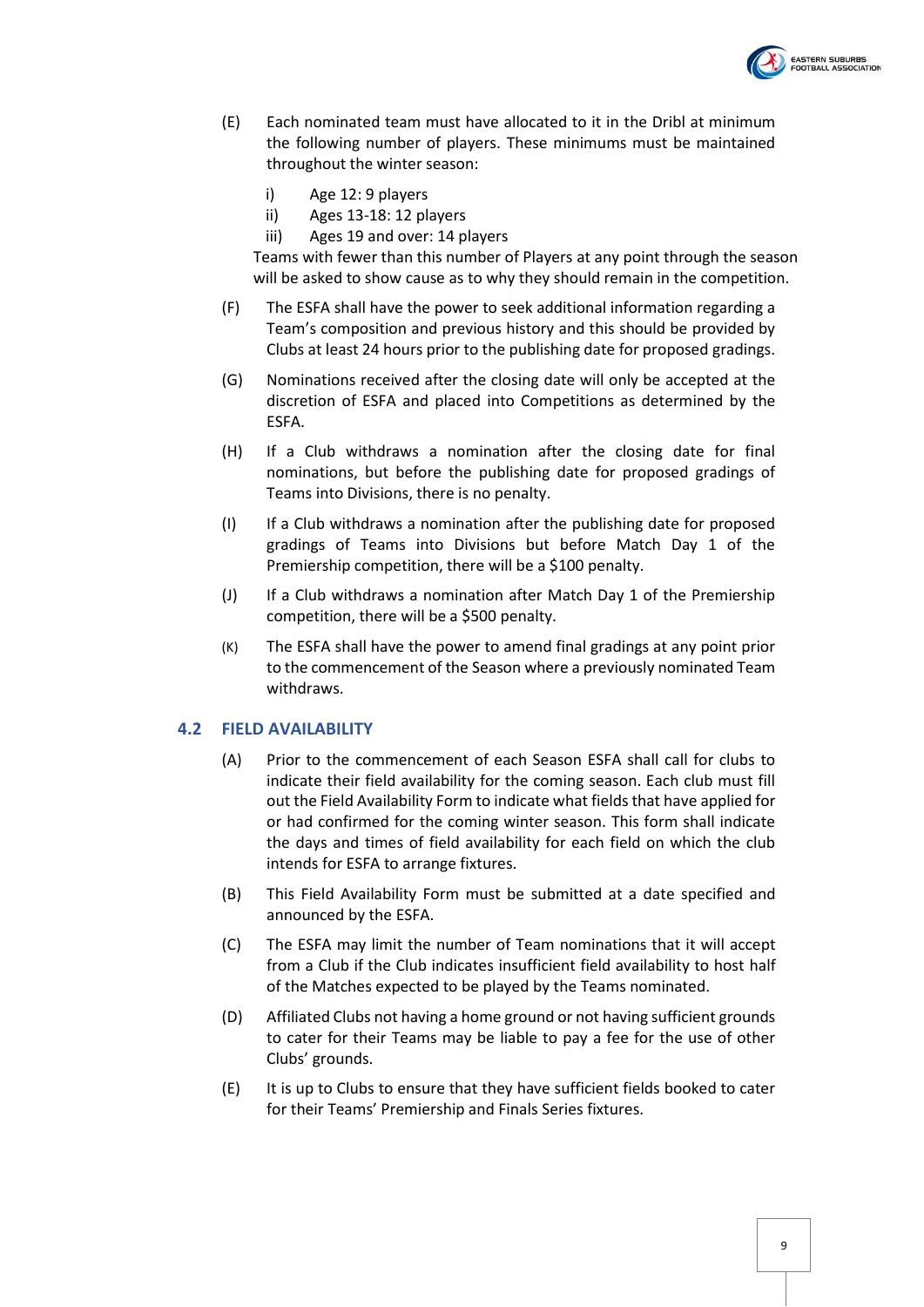

#### <span id="page-9-0"></span>**4.3 COMPETITION STRUCTURES AND GRADING**

- (A) The ESFA reserves the right to determine the appropriate League and Division of each nomination, by taking into account the composition of the Team, previous Season's results, playing strength of the Club and the formation of the Divisions.
- (B) The ESFA, shall conduct competitions of various Age Groups and Divisions of an appropriate number of Teams.
- (C) The ESFA will attempt to structure MiniRoos programs as follows:
	- i) There shall be at least three (3) Phases of Matches published, running the length of the winter Season totalling at least 15 Match Days.
	- ii)
	- iii) During each Phase, results will be assessed, and the grading determined for the following Phase with the primary objective being to achieve ability matching for Players and Teams to play against other Players and Teams of similar standard. No regrading shall occur outside the three phases.
	- iv) An ESFA Club SAP program will be offered for boys in U9, U10, U11 and U12.
- (D) The ESFA will attempt to structure Junior Premiership competitions as follows:
	- i) Five and six Team Divisions will play three (3) rounds totalling 15 Match Days.
	- ii) Seven and eight Team Divisions will play two (2) rounds totalling 14 Match Days.
	- iii) Nine and ten Team Divisions will play two (2) rounds totalling 18 Match Days, or one full Round and a split Round totalling 15 Match Days.
- (E) The ESFA will attempt to structure Senior Premiership competitions with 18 Match Days as follows.
	- i) Five and six Team Divisions will play three (3) rounds totalling 15 Match Days and 3 additional Match Days will be added per rule E(iii).
	- ii) Seven and Eight Team Divisions will play two (2) rounds totalling 14 Match Days and 4 additional Match Days will be added per rule E(iii).
	- iii) The draw system will determine opponents randomly in cases where additional rounds are required. I.e., in an 8-team competition, following 14 Match Days, the 15th, 16th, 17th and 18th match day will see each team drawn against 4 different opponents for a 3rd time in the season.
	- iv) Nine and ten Team Divisions will play two (2) rounds totalling 18 Match Days.
	- v) The ESFA will aim for Premier Leagues to consist of ten teams with any exception of this rule determined by the ESFA. No Club shall have two teams in Premier Leagues unless self-nominated.
	- vi) The ESFA Men's Top 4 Leagues (i.e., 01, 02, 03 and 04) will aim to consist of ten teams with any exception of this rule determined by ESFA. This applies to Saturday and Sunday Men's competition. ESFA will aim, through grading, to avoid 2 teams from the same club competing in the top 4 Leagues.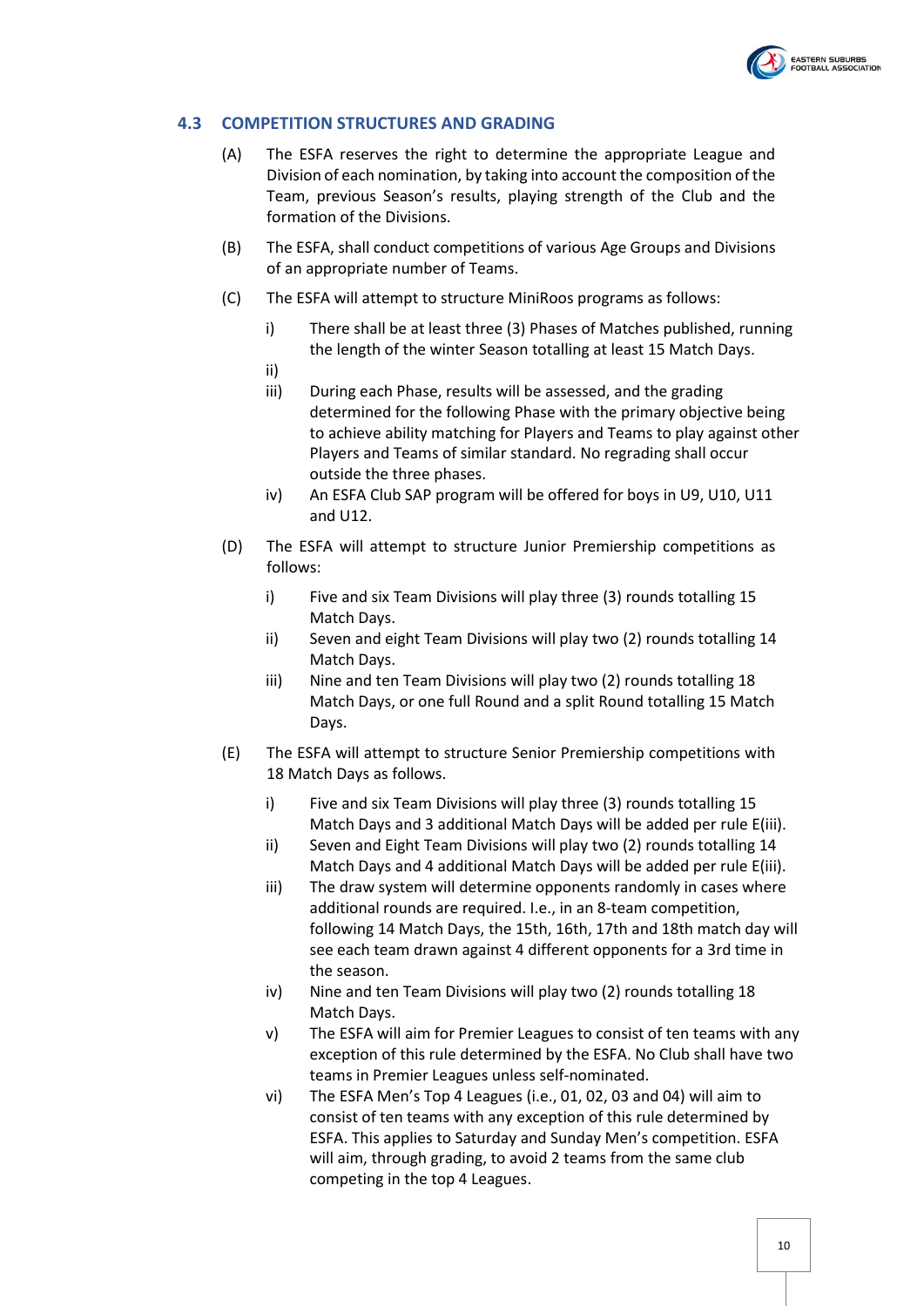

- (F) The ESFA may at its discretion schedule additional Match Days within a Premiership competition provided that all Teams shall be scheduled to play the same number of Matches.
- (G) The ESFA may not combine two Divisions or Age Groups or split a single Division into multiple Divisions at a later point in the Season without prior notice of the merger or de-merger having been given with the final gradings along with arrangements being made for competition points and the resulting competitions' Finals Series.
- (H) If a five, seven or nine Team Division is created, each Round shall have a bye.

#### <span id="page-10-0"></span>**4.4 PLAYING SEASON**

- (A) ESFA will use its best endeavours to ensure that each Team will play a minimum of 14 League Matches.
- (B) The Easter weekend will not have any Premiership Matches. Senior Knockout Competitions may be scheduled on this weekend or competitions that may consist of more than 10 teams.
- (C) The **middle weekend** of both the April and July School holidays will not have any MiniRoos or Junior Matches.

#### <span id="page-10-1"></span>**4.5 FOOTBALL NSW STATE CUP AND CHAMPION OF CHAMPIONS**

- (A) ESFA may nominate teams for State Cup or Champions of Champions in any Age Group for which there are eligible Teams in ESFA competition.
- (B) Where there is a State Cup or Champion of Champions competition offered in an age group for which ESFA does not conduct a dedicated competition, a Team may still enter that State Cup or Champion of Champions competition provided that that Team complies with the relevant eligibility regulations that Football NSW sets down for that Age Group.
- (C) E.G. if ESFA does not conduct W21 competitions but a Team in ESFA competition wishes to be eligible for Women's 21 Champion of Champions, that side must play as a Women's 21 side in the ESFA AAW Competition.
- (D) If a Team participating in the State Cup requires a Match to be deferred, they must make themselves available to play the rescheduled fixture on the following Tuesday, Wednesday, or Thursday evening. Fixtures will automatically be allocated on the days specified, dependent on field availability. If a Saturday team enters State Cup, no deferral will be granted without ESFA consent.

#### <span id="page-10-2"></span>**4.6 CLUB / COACHING RELATIONSHIPS**

- (A) Clubs must ensure all coaches are registered in both Play Football and Dribl and encourage all coaches to attend age-appropriate FA Community Coaching Courses organised by the ESFA. Penalties may apply if a coach in not registered in Play Football and Dribl.
- (B) Clubs are encouraged to work with the ESFA Head of Football in ensuring coaching practices are current and in line with the FA National Curriculum.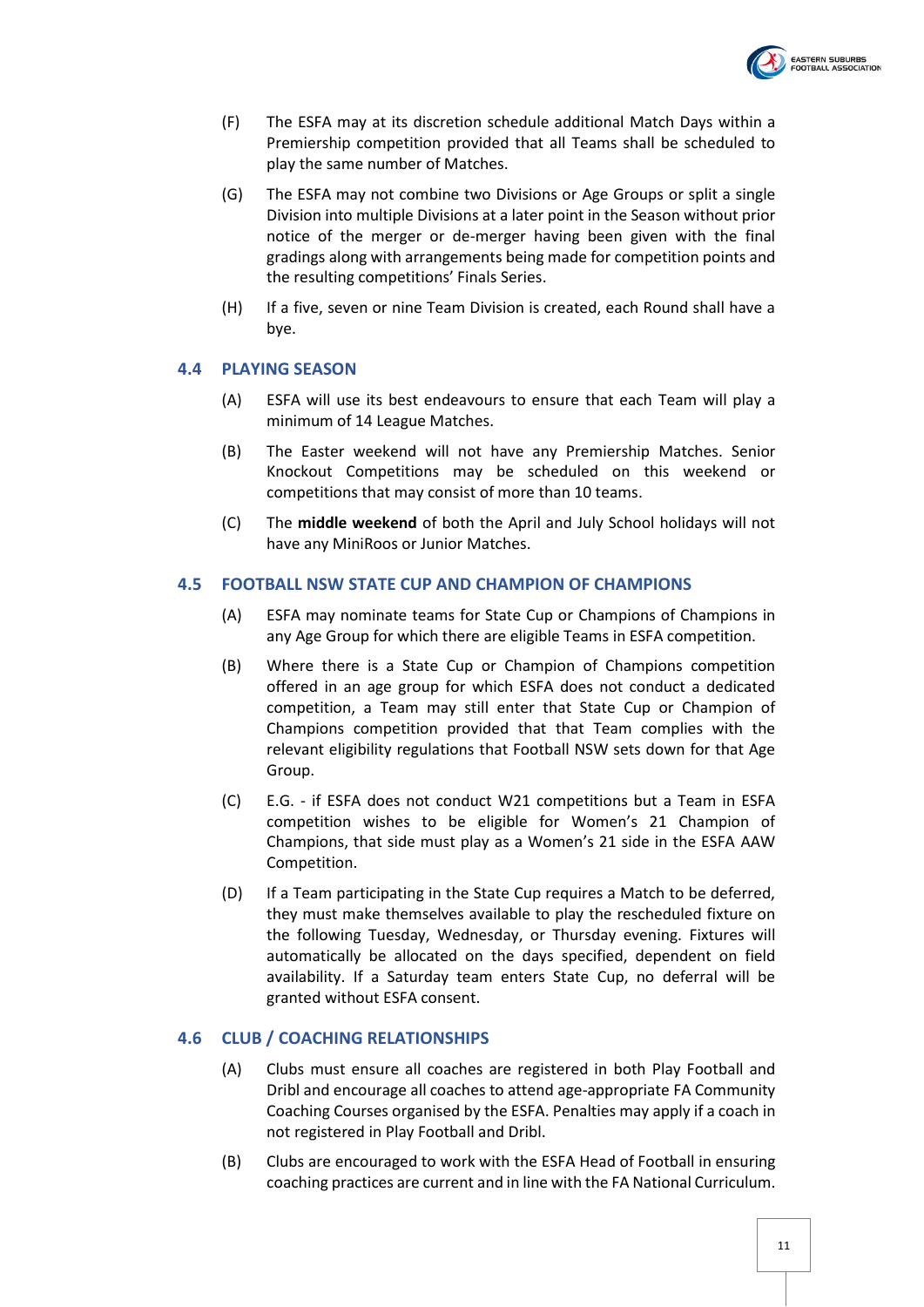

- (C) If any coach is paid for coaching services in respect of the Club or any Team, the Club must disclose to the ESFA Head of Football the coach's:
	- i) Coaching qualifications
	- ii) WWC number
	- iii) The nature of the service they are providing, including:
		- a) number of days per week they coach for the Club;
			- b) training venue, and
			- c) teams coached on the weekend.
- <span id="page-11-0"></span>(D) Teams may be deemed to have a prohibited provider relationship if:
	- i) The Club of the nominated Team engages a private academy or other external provider in a model that promotes or requires participation in the private academy to ensure selection in any Team of the Club;
	- ii) The Club of the nominated Team endorses or recommends a private academy or other external provider that promotes or offers Players a real or perceived "pathway" to a professional football club, either domestic or international, or
	- iii) There is any other formal or informal activity that ESFA may determine, in its absolute discretion, as constituting a relationship between the Club of the nominated Team and a private academy or other external provider.
- (E) The same applies for items [4.6\(D\)](#page-11-0) should the Team engage a private academy or other external provider independently of its Club's direction.
- (F) No Team with a prohibited provider relationship will be eligible to:
	- i) Enter the ESFA competitions or programs;
	- ii) Be declared Premiers or Champions;
	- iii) Participate in the Finals Series;
	- iv) Be nominated by the ESFA to participate in FNSW competitions including the State Cup or Champions of Champions, or;
	- v) Be approved to participate in external competitions including the Kanga Cup.
- (G) Should a Team be accepted into the Competitions and subsequently be found to breach the eligibility condition relating to prohibited provider relationships, that Team may be:
	- i) Removed from ESFA competitions or programs;
	- ii) Deemed ineligible to be declared Premiers or Champions;
	- iii) Deemed ineligible to Participate in the Finals Series;
	- iv) Deemed ineligible to be nominated by ESFA to participate in FNSW competitions including the State Cup or Champions of Champions, or;
	- v) Deemed ineligible to be approved to participate in external competitions including the Kanga Cup.
- (H) The Board's decision under this rule is final and binding on any Team or Club, and not subject to any appeal.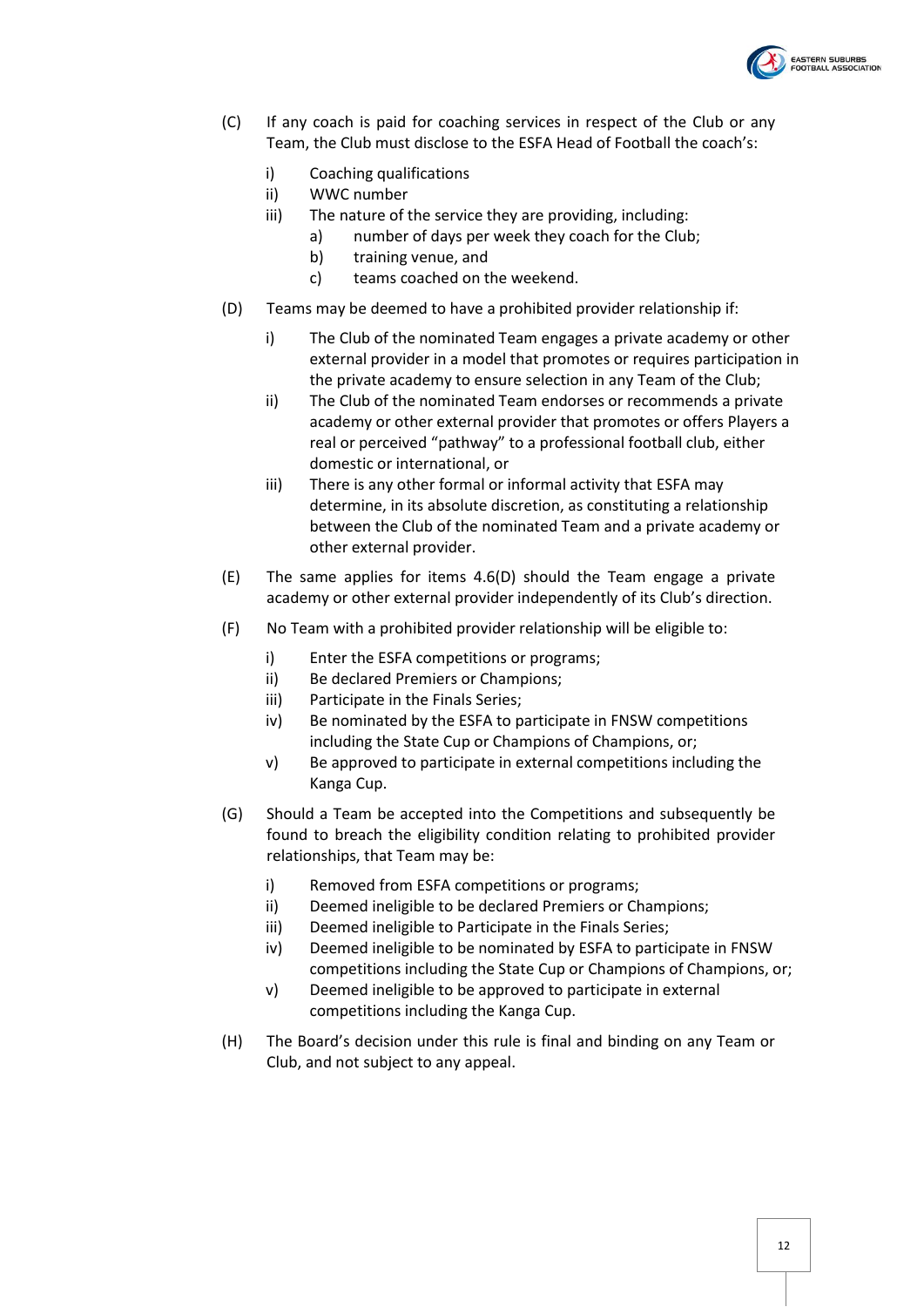

# <span id="page-12-1"></span><span id="page-12-0"></span>**5. RE-GRADING PROCESS**

#### **5.1 RE-GRADING**

- (A) Barring exceptional circumstances, re-grading will occur after 4 completed Match Days across all competition divisions.
- (B) The ESFA will have final right to re-grade, as they believe to be in the best interest of Teams, Divisions and Age Group as a whole.
- (C) As a guide, Teams that have lost or won all Matches (with at most 1 draw) and a net average goal difference of greater than or equal to ±4 goals will be first considered. Other factors and circumstances including the impact on Team numbers in each Division will also be considered. It is not necessary if 1 Team goes up that 1 Team must come down or vice versa.

#### <span id="page-12-2"></span>**5.2 POINTS FOR RE-GRADED TEAMS**

(A) Any Team that is re-graded, whether up or down, will be placed in its new league with 6 points (equivalent to 1.5 points earned in 4 matches) and zero goals for and against.

#### <span id="page-12-3"></span>**5.3 APPEALS AGAINST RE-GRADING**

- (A) There will be a right to appeal for all Clubs affected by re-grading.
- (B) Clubs will have until 5pm the following day of notice to appeal by email from either the Club President or Club Secretary
- (C) The ESFA may consider the appeal, and their determination is final. There shall be no further appeal.

# <span id="page-12-5"></span><span id="page-12-4"></span>**6. OFFICIAL FIXTURE LIST, SPECIAL TIME REQUESTS, AMENDMENTS AND RESCHEDULING**

#### **6.1 OFFICIAL FIXTURE LIST**

- (A) The ESFA will schedule all Matches to be played between Clubs and will notify Clubs of the schedule of Matches in each Season as soon as practicable. The schedule of Matches shall hereafter be called the Official Fixture List.
- (B) A Match may be played wholly or in part under floodlights, provided that:
	- vi) Any alteration to starting times shall have been given due approval.
	- vii) The standard of lighting shall meet the requirements of the ESFA.
- (C) The ESFA reserves the right to alter or amend any Match after it has been specified in the Official Fixture List. The alterations could be to the date, or venue or kick-off times, or a combination of all providing the Clubs involved are given seven (7) days prior notice. Clubs may agree to waive the seven (7) days' notice.
- (D) All Matches shall be played within the boundaries of the ESFA unless otherwise agreed to by both participating Clubs.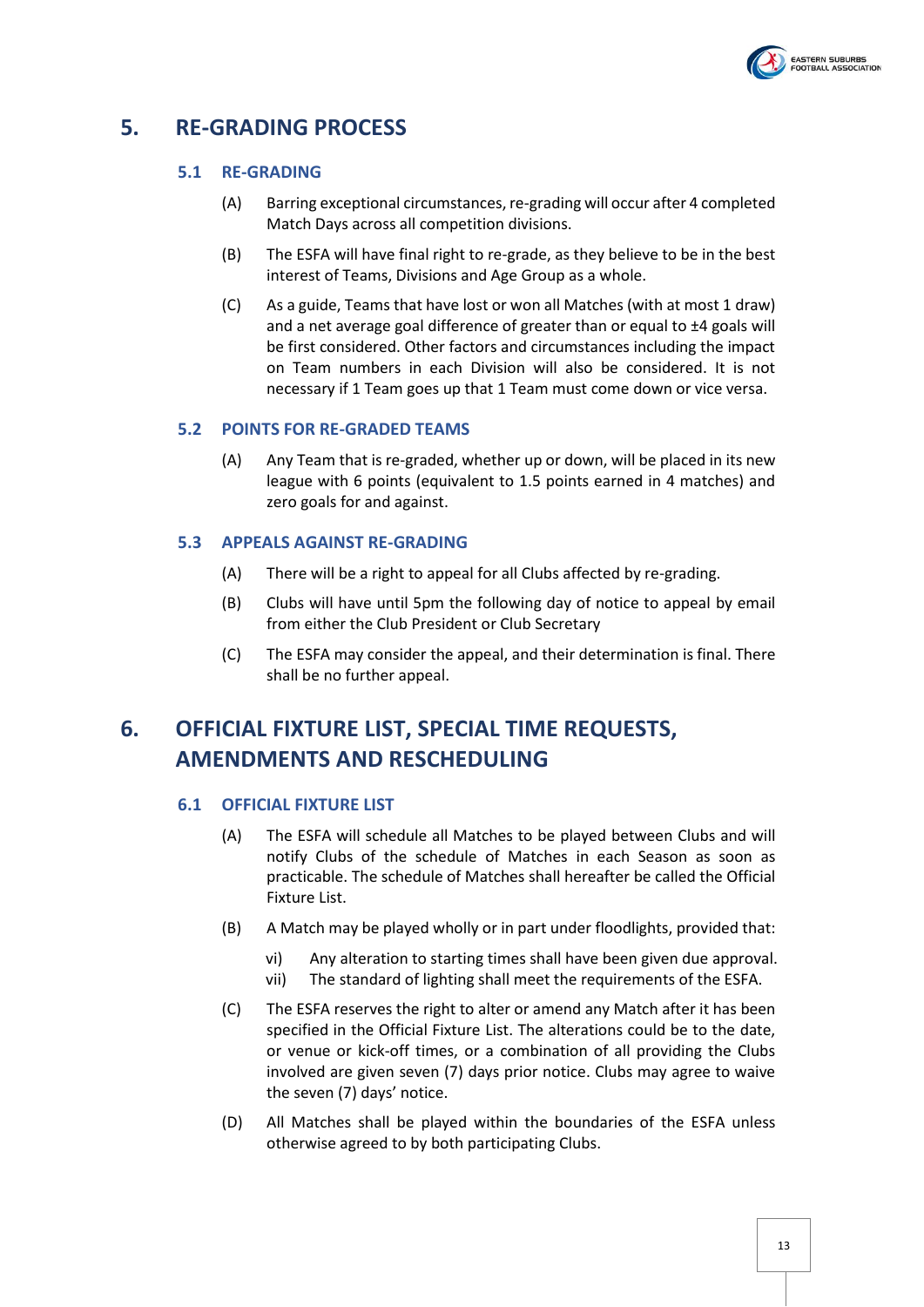

- (E) If Junior Clubs wish to defer Matches scheduled for the first weekend of the July public school holiday, at least 14 days notification of amendment with new time, date and venue where match shall be played, must be provided to the ESFA. No amendment will be considered after this time.
- (F) Matches shall be played on the date and times as nominated in the Official Fixture List or as instructed by the Executive and these dates and times may include any weekday evening and any daytime or evening on Saturday, Sunday or Public Holidays.
- (G) Matches shall commence at the appointed time, or in the event of a Match whose commencement is dependent upon the completion of the previous Match, within ten (10) minutes of the conclusion of the previous Match.
- (H) Kick off times of all official Matches shall be as determined by the Executive and shall be detailed in the Official Fixture List.
- (I) The ESFA, in setting down kick off times, may start Matches after 8:30am for any daytime Match which may include Saturday, Sunday or any Public Holiday.
- (J) Teams involved in Football NSW or other events sanctioned by the ESFA will be entitled to have their Match deferred with prior approval of the Executive, with the exception of Saturday teams seeking deferment for a Football NSW Sunday fixture.

#### <span id="page-13-0"></span>**6.2 SPECIAL TIME REQUESTS**

- (A) All Special Time Requests for Match Days must be submitted by a date determined and communicated by the ESFA. The ESFA must take into account any timeslots set in [6.5](#page-15-0) when considering a Special Time Request and has the right to agree to any Special Time Request in whole or part or reject any request at its discretion and no further correspondence will be entered into.
- (B) Any Special Time Request, relating to specific fields and kick off times must be submitted with the Team nominations referred to in Rule [4.1.](#page-7-2)

#### <span id="page-13-1"></span>**6.3 MATCH AMENDMENT FORMS**

- (A) At no time may Clubs organise and agree between themselves to change Matches, unless ESFA is notified via JotForm and approves.
- (B) A request to vary the time or place of a Match during the Season shall be submitted to the Executive. The request will need to be submitted on a Match Amendment JotForm. No game amendment will be considered once the season commences and draw finalised i.e. past Round 4, unless exceptional circumstances ie funeral.
- <span id="page-13-2"></span>(C) Match Amendment JotForms must be submitted and approved seven clear working days prior to the scheduled Match where the Match falls on either a weekend or a weekday. This rule only refers to extenuating circumstances past round 4.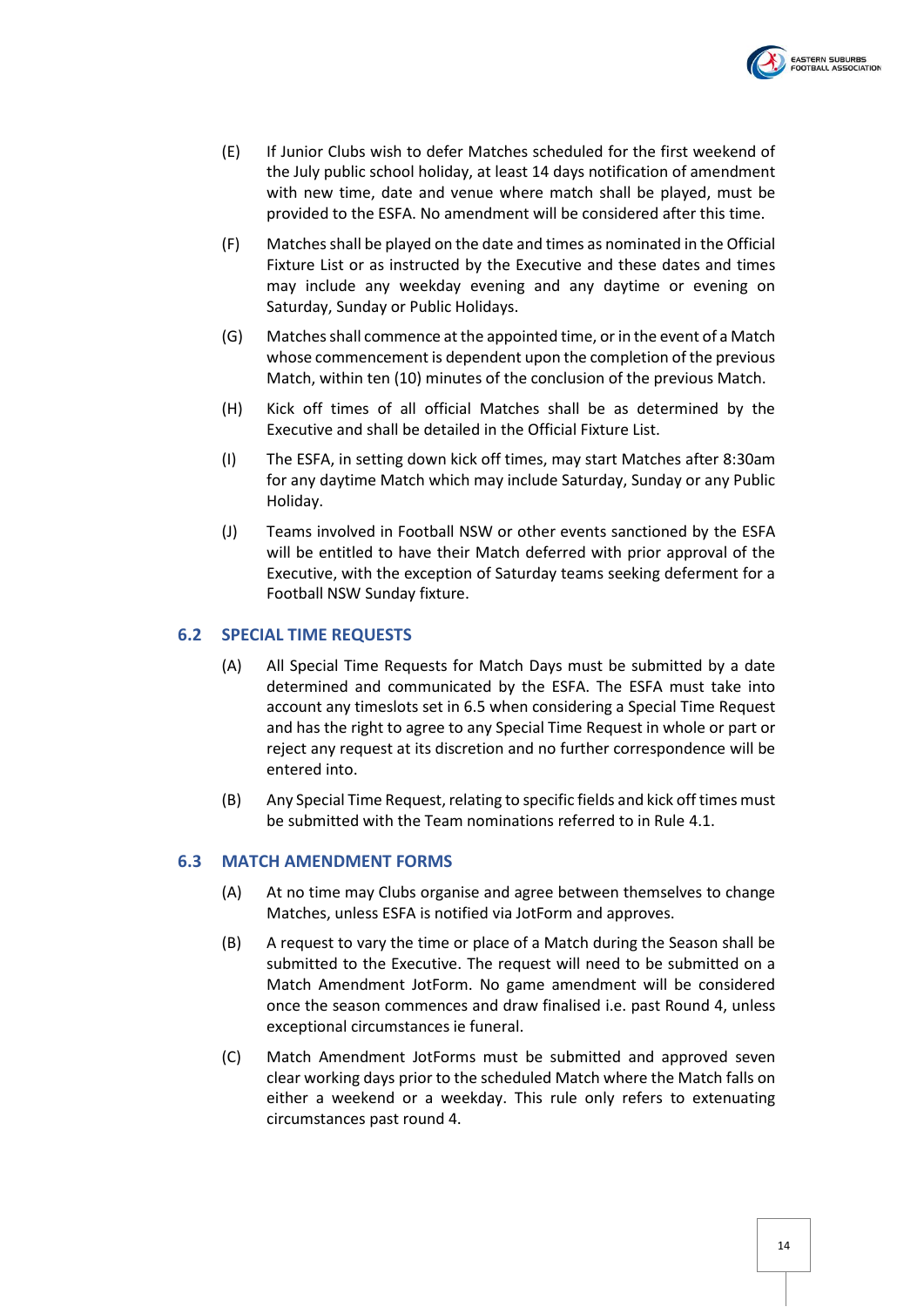

- <span id="page-14-1"></span>(D) Forms submitted after the time in [6.3\(C\)](#page-13-2) for all fixtures shall incur a \$250 administration fee for each Club plus Match Officials fees shall be paid to appointed Match Officials if the game is not rescheduled on the same day. These only refer to extenuating circumstances past round 43.
- (E) Amendments after the time i[n 6.3\(D\)](#page-14-1) above will not be accepted. This rule only refers to extenuating circumstances past Round 3.
- (F) The ESFA reserves the right to refuse a Match Amendment Form if a Team has already amended one (1) or more Matches (in the specified time allowed under these Regulations).

#### <span id="page-14-0"></span>**6.4 DEFERRED MATCHES AND RESCHEDULING**

|                         |          |                                 | Queens                         |                         |
|-------------------------|----------|---------------------------------|--------------------------------|-------------------------|
| <b>Age Group</b>        | Day      | <b>Kick-off time</b>            | <b>Park Kick-</b><br>off Time* | <b>Time</b><br>allotted |
| <b>MiniRoos</b>         |          |                                 |                                |                         |
| U8                      | Saturday | 9:00                            |                                | 1:00                    |
| U9                      | Saturday | 10:00                           |                                | 1:00                    |
| U10                     | Saturday | 11:00                           |                                | 1:00                    |
| U11                     | Saturday | 12:00                           |                                | 1:00                    |
| U12                     | Saturday | 13:00                           |                                | 1:00                    |
| G8/9                    | Sunday   | 9:00                            | 11:30                          | 1:00                    |
| G10/11                  | Sunday   | 10:00                           | 12:30                          | 1:00                    |
| G12                     | Sunday   | 11:00                           | 13:30                          | 1:00                    |
| <b>Boys</b>             |          |                                 |                                |                         |
| U12                     | Saturday | 13:00                           |                                | 1:00                    |
| U13                     | Saturday | 14:30                           |                                | 1:15                    |
| U14                     | Saturday | 15:45                           |                                | 1:15                    |
| U15                     | Sunday   | 11:30                           |                                | 1:30                    |
| U16                     | Sunday   | 13:00                           |                                | 1:30                    |
| U18                     | Sunday   | 14:30<br>With flexibility for   |                                | 2:00                    |
|                         |          | ESFA to change to               |                                |                         |
|                         |          | suit ground<br>availability and |                                |                         |
|                         |          | pairing of fixtures             |                                |                         |
| Girls                   |          |                                 |                                |                         |
| G12                     | Sunday   | 11:00                           | 13:30                          | 1:00                    |
| G13                     | Sunday   | 12:15                           |                                | 1:15                    |
| G15                     | Sunday   | 13:30                           |                                | 1:30                    |
| G17                     | Sunday   | 15:00                           |                                | 2:00                    |
| Men                     |          |                                 |                                |                         |
| 035M                    | Friday   | 19:00                           |                                | 2:00                    |
| Championship            |          |                                 |                                |                         |
| <b>AAM Premier</b>      | Saturday | 13:00                           |                                | 2:00                    |
| League Reserve<br>Grade |          |                                 |                                |                         |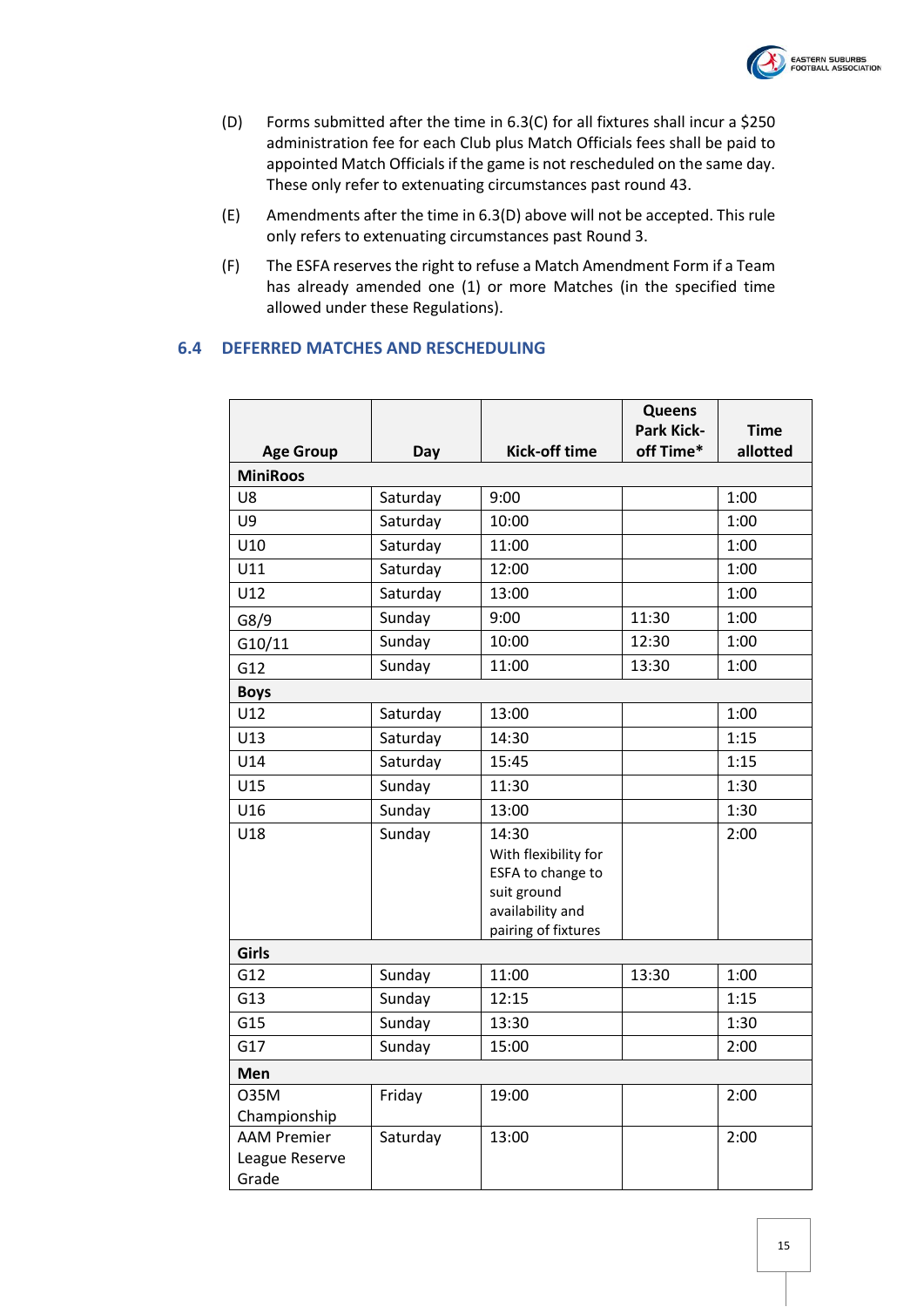

| <b>Age Group</b>                            | Day      | Kick-off time | <b>Queens</b><br><b>Park Kick-</b><br>off Time* | <b>Time</b><br>allotted |
|---------------------------------------------|----------|---------------|-------------------------------------------------|-------------------------|
| <b>AAM Premier</b><br>League First<br>Grade | Saturday | 15:00         |                                                 | 2:00                    |
| Women & O30s                                |          |               |                                                 |                         |
| <b>AAW Premier</b><br>League                | Sunday   | 15:00         |                                                 | 2.00                    |

- (A) Matches may only be deferred for State Cup fixtures if both matches are drawn on same day or for Junior Teams to avoid clashes with school holidays.
- (B) A request to defer a Match during the Season must be submitted to the ESFA. The request will need to be submitted on a Match Amendment JotForm. The request must specify the new field, date and time and must be submitted and completed as per 6.4 C) and D) by 7 (seven) clear working days. prior to the scheduled match and must be for exceptional circumstances. No game can be deferred without reason and permission granted by ESFA.
- (C) Where a Match is postponed, the Home Team's Club must within 3 days of the date of postponement, propose 2 alternative date(s), time(s) and venue(s) within 2 weeks of the date of deferral or postponement. If the ESFA deems this to be appropriate, the Match shall be scheduled. The ESFA has the right to refuse a deferral If the Home Team fails to notify the Competition Manager and Away Team's Club of a proposed date within the allowed 3 days. The Away Team has a further 2 days to propose a reschedule of the Match.
- (D) If agreement cannot be reached within 5 days of the date of deferral or postponement, the Executive will take responsibility for rescheduling. The ESFA reserves the right to book Club training fields for this purpose.
- (E) For Junior and Senior Leagues, where appropriate, a Match may be played as a "Double Match". Each half of the Match will be considered as an entire Match and the points allocated accordingly.
- (F) At least 3 days' notice where possible of a reschedule by the ESFA will be provided to Clubs (except at the end of the Season) and if a Club does not accept the reschedule, they will be deemed to have forfeited the Match.

#### <span id="page-15-0"></span>**6.5 FIXTURE TIMESLOTS**

- (A) ESFA will use its best endeavours to ensure that matches are scheduled according to set timeslots.
- (B) Nothing shall prevent ESFA from exercising discretion in scheduling games at different times where required for benefit of competition, club venues and match official appointments.
- (C) The timeslots by Age Group are set out in the table above:
	- \* Fields at Queens Park are not available on Sundays until after 11:00, so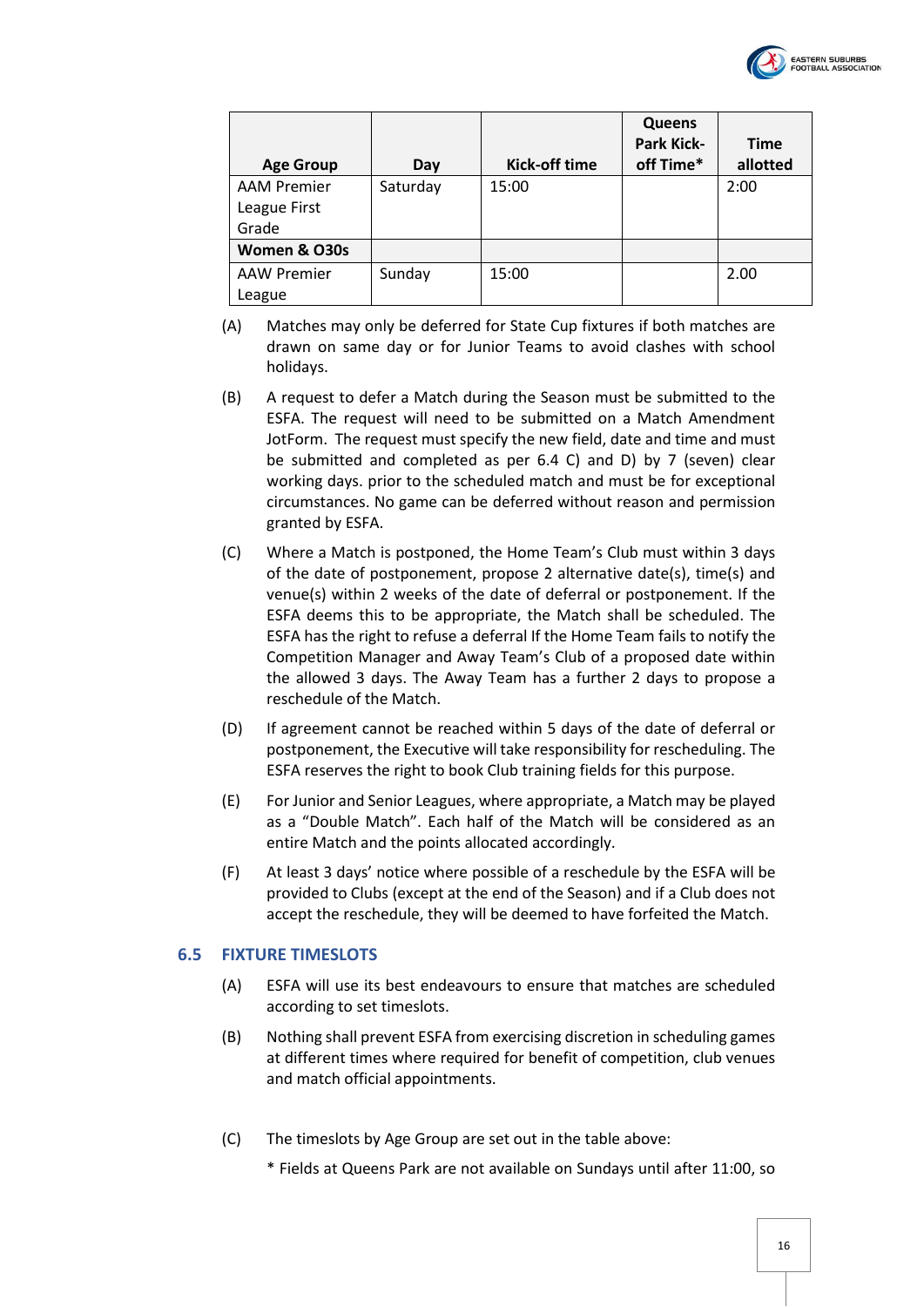

there are different timeslots for some Matches played at Queens Park on Sundays:

#### <span id="page-16-0"></span>**6.6 FINALS SERIES TIMESLOTS**

(A) The scheduling of Finals Series matches shall be at the discretion of the Executive.

### <span id="page-16-2"></span><span id="page-16-1"></span>**7. PLAYER REGISTRATION AND ELIGIBILITY**

#### **7.1 REGISTRATION AND PLAYER ELIGIBILITY**

- (A) A qualified or bona-fide Player is one who is registered in accordance with these Competition Rules, using the procedures advised by the ESFA.
- (B) Players in ESFA Leagues must be Amateur as defined in the FA National Registration Regulations.
	- i) Registration can be affected through either:
	- ii) the Player self-registering in Play Football and the Club accepting the Player's registration.
- (C) The registration of a Player with a Club is effective from the date the individual is made active by the Club and allocated to a Team in Dribl..
- (D) Registrations for Match Day 1
	- i) To be eligible to play in the first Match Day of the Season a Player must have registered, been made active and allocated to a Team 3 days prior to the commencement date determined and announced by the ESFA, of each competition.
- (E) Registrations after Match Day 1
	- i) To be eligible to play in Matches after the Match Day 1 a Player must have registered, been made active and a Late Registration Form lodged with ESFA indicating what Team the Player is to be allocated to at least 3 clear days before the Match Day on which the Player commences playing. Clubs must allocate the player in Dribl only upon acceptance by the ESFA.
	- ii) The Late Registration Form must indicate each Player's most recent registered Club and Team.
	- iii) The ESFA reserves the right to refuse to allow allocation of a Player to a Team as requested on the Late Registration Form, if their most recent registered Club and Team would indicate they are unsuitable for that Grade.
	- iv) All registrations must be lodged by no later than 11:59pm of the 30 June to be eligible for that Season.
- (F) All new Players in age denominated competitions must provide proof of age to their Club, that being a photocopy of birth certificate, passport or drivers licence and the Club shall make this available to the Association on request.
- (G) The eligibility of Players shall be defined by ESFA from time to time.
- (H) A Player may never play in a Team graded lower than that to which they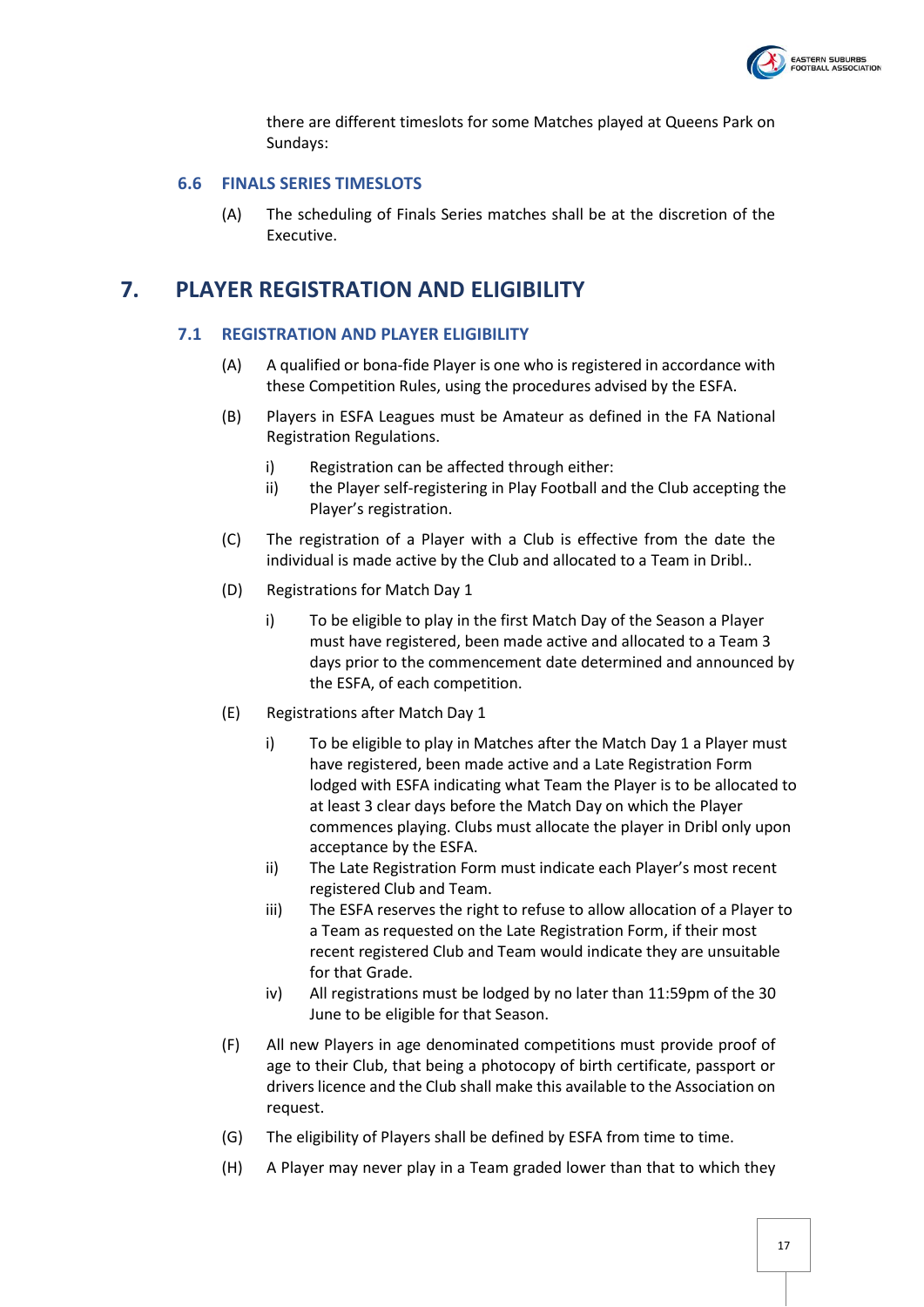

are registered except when granted special exemption from this rule by ESFA.

- (I) No dual registration is allowed under any circumstances. Players are not allowed to register with more than 1 Club in the 2022 Outdoor Football Season or more than 1 Team within a Club, or with any club outside the ESFA's boundaries without deregistering from one Club. A Player's first registration will be deemed valid.
- (J) A Player should register and play in their Age Group but may play in other Age Groups in certain circumstances described in this Rule.
- (K) The following table details the birth dates applicable to the Age Groups of the Competitions. Players must be within these ranges to be eligible for registration:

| Age group      | Lower age limit - a player is<br>eligible if they are: | Upper age limit - a player is<br>eligible if they are: |
|----------------|--------------------------------------------------------|--------------------------------------------------------|
| 5              | Turning 5 on or before 31st                            | Turning 5 on or after 1st January                      |
|                | December 2022 <sup>1</sup>                             | 2022                                                   |
| 6              | Turning 5 on or before 31st                            | Turning 6 on or after 1st January                      |
|                | December 2022 <sup>1</sup>                             | 2022                                                   |
| $\overline{7}$ | Turning 6 on or before 31st                            | Turning 7 on or after 1st January                      |
|                | December 2022 <sup>1</sup>                             | 2022                                                   |
| 8              | Turning 7 on or before 31st                            | Turning 8 on or after 1st January                      |
|                | December 2022 <sup>1</sup>                             | 2022                                                   |
| 9              | Turning 8 on or before 31st                            | Turning 9 on or after 1st January                      |
|                | December 2022 <sup>1</sup>                             | 2022                                                   |
| 10             | Turning 9 on or before 31st                            | Turning 10 on or after 1st                             |
|                | December 2022 <sup>1</sup>                             | January 2022                                           |
| 11             | Turning 10 on or before 31st                           | Turning 11 on or after 1st                             |
|                | December 2022 <sup>1</sup>                             | January 2022                                           |
| 12             | Turning 10 on or before 31st                           | Turning 12 on or after 1st                             |
|                | December 2022 <sup>2</sup>                             | January 2022                                           |
| 13             | Turning 11 on or before 31st                           | Turning 13 on or after 1st                             |
|                | December 2022 <sup>2</sup>                             | January 2022                                           |
| 14             | Turning 12 on or before 31st                           | Turning 14 on or after 1st                             |
|                | December 2022 <sup>2</sup>                             | January 2022                                           |
| 15             | Turning 13 on or before 31st                           | Turning 15 on or after 1st                             |
|                | December 2022 <sup>2</sup>                             | January 2022                                           |
| 16             | Turning 14 on or before 31st                           | Turning 16 on or after 1st                             |
|                | December 2022 <sup>2</sup>                             | January 2022                                           |
| 17             | Turning 15 on or before 31st                           | Turning 17 on or after 1st                             |
|                | December 2022 <sup>2</sup>                             | January 2022                                           |
| 18             | Turning 16 on or before 31st                           | Turning 18 on or after 1st                             |
|                | December 2021 <sup>2</sup>                             | January 2022                                           |
| 21             | Turning 18 on or before 31st                           | Turning 21 on or after 1st                             |
|                | December 2022 <sup>2</sup>                             | January 2022                                           |
| All-Age        | Turning 18 on or before 31st                           | None                                                   |
|                | December 2022 <sup>3</sup>                             |                                                        |
| 30             | Turning 31 on or before 31st                           | None                                                   |
|                | December 2022                                          |                                                        |
| 35             | Turning 36 on or before 31st                           | None                                                   |
|                | December 2022                                          |                                                        |
| 45             | Turning 46 on or before 31st                           | None                                                   |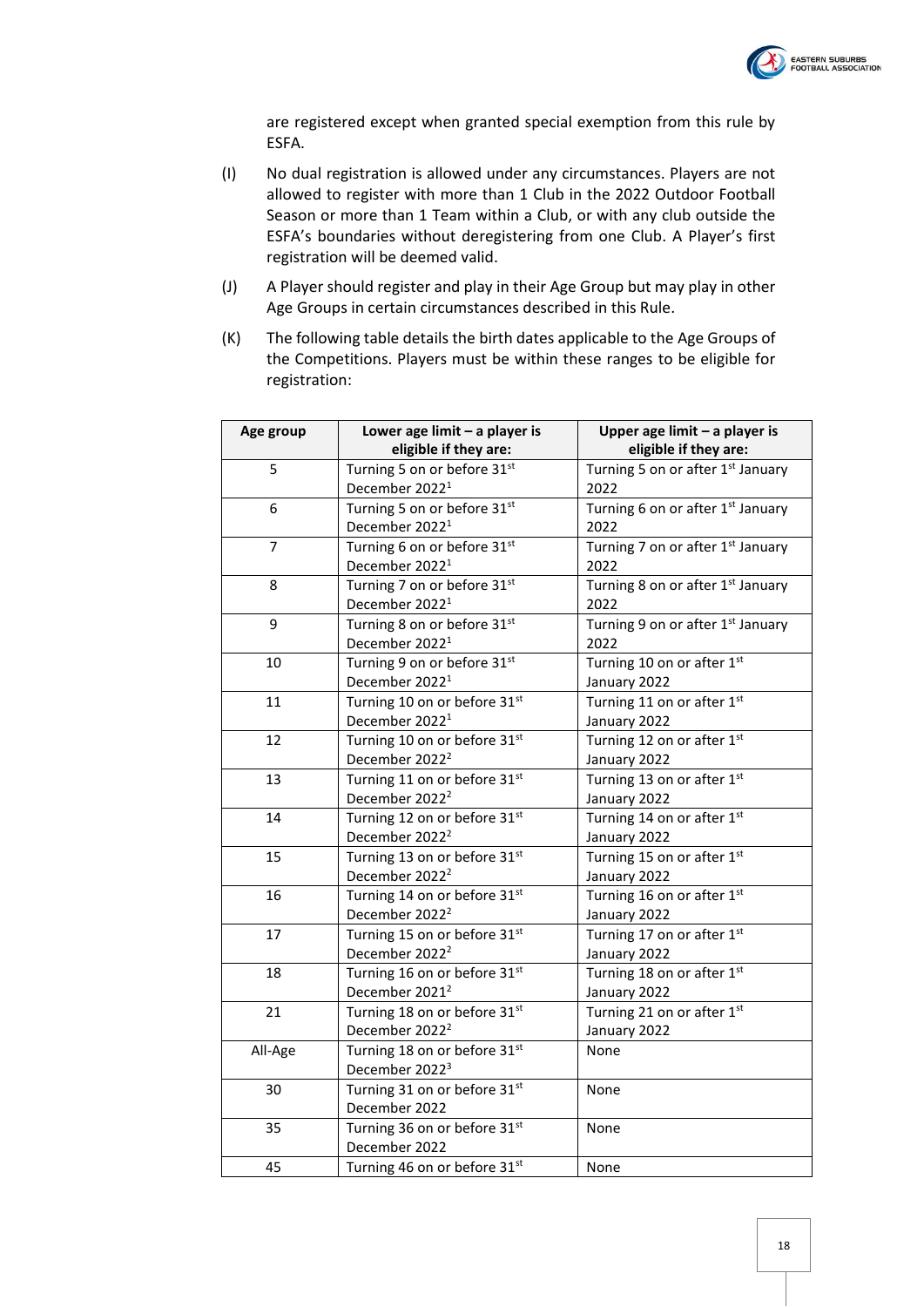

| Age group | Lower age limit $-$ a player is<br>eligible if they are: | Upper age limit $-$ a player is<br>eligible if they are: |
|-----------|----------------------------------------------------------|----------------------------------------------------------|
|           | December 2022 <sup>4</sup>                               |                                                          |
| 55        | Turning 56 on or before 31st                             | None                                                     |
|           | December 2022                                            |                                                          |

 Subject to Rule [7.5\(B\)](#page-20-1) <sup>2</sup>Subject to Rule [7.6\(B\)](#page-21-1) Subject to Rule [7.7\(G\)](#page-22-1) Subject to Rule [7.7\(M\)](#page-23-1)

#### <span id="page-18-0"></span>**7.2 REGISTRATION FEES**

- (A) Players registered after the completion of Match Day 1 will be invoiced following the closure of registrations on 30 June.
- (B) Players deregistered after Match Day 1 will not be entitled to any refund of their ESFA, FNSW or FA registration fees.
- (C) Players deregistered by close of business on Match Day 1 shall have their ESFA registration fee refunded in full.
- (D) Clubs are responsible for payment to ESFA of all their Player registration fees when invoiced by ESFA and ESFA shall pay any Player registration fee refunds to their Clubs.
- (E) If a Player transfers from one club to another, the liability for registration fees for that Player falls on **the last club to which they register**.
- (F) All registrations after Match Day 1 must be lodged no later than 11:59pm June 30, 2022.

#### <span id="page-18-1"></span>**7.3 DEREGISTRATION**

- (A) If a Player no longer wants to play for a Club, that Player may deregister by applying to deregister in Competition Management System, which will notify the Club and ESFA of the Player's intention to deregister.
- (B) A player must be registered for at least 14 days or 2 fixtures prior to any deregistration being accepted by ESFA if registering **after** season commencement.
- (C) If a Club no longer wants a Player to play for the Club, that Club must apply to deregister that Player in Competition Management System, which will notify the Player and ESFA of the Club's intention to deregister the Player.
- (D) Deregistration is effective from the earlier:
	- i) When the other party (i.e., Club or Player) has confirmed the notification or cancellation; or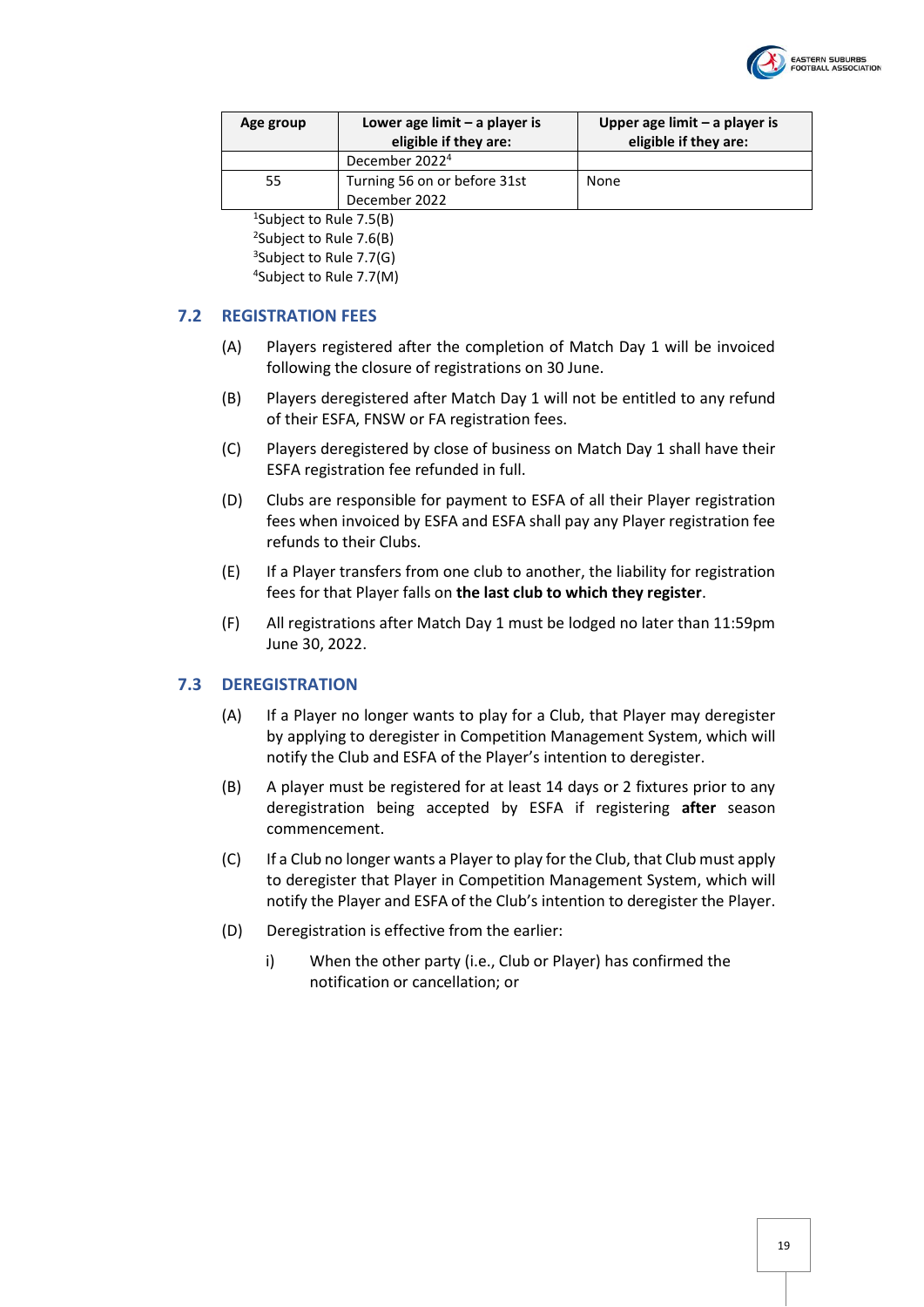

- ii) Seven (7) days from the date the Club or the Player requested the deregistration in Play Football, unless a grievance has been initiated with FNSW in accordance with FNSW Grievance & Disciplinary Regulations and the Player will not be deregistered until the processes promulgated by the FNSW Grievance and Disciplinary Regulations have been exhausted or terminated.
- (E) Any disputes relating to Player deregistration will be settled in accordance with the FFA Grievance Resolution Guidelines and FNSW Grievance and Disciplinary Regulations.

#### <span id="page-19-0"></span>**7.4 TEAM ALLOCATION**

- (A) Clubs shall create Teams in Dribl after registration approval in both Play Football and Dribl.
- (B) Team names shall be according to the following format:
- (C) [Age Group] [Space] [Suffix (if required)]
- (D) Age groups are named as follows:

| Age            | Female<br><b>Male</b>                 |      |  |
|----------------|---------------------------------------|------|--|
| <b>Under 5</b> | U <sub>5</sub>                        |      |  |
| Under 6        | U <sub>6</sub>                        |      |  |
| Under 7        | U7                                    |      |  |
| <b>Under 8</b> | U8                                    | G8   |  |
| Under 9        | U9                                    | G9   |  |
| Under 10       | U10                                   | G10  |  |
| Under 11       | U11                                   | G11  |  |
| Under 12       | U12                                   | G12  |  |
| Under 13       | U13                                   | G13  |  |
| Under 14       | U14                                   | G15  |  |
| Under 15       | U15                                   |      |  |
| Under 16       | U16                                   | G17  |  |
| Under 17       | U18                                   |      |  |
| Under 18       |                                       | W21  |  |
| Under 21       | M21                                   |      |  |
|                | AAM PL First Grade and                |      |  |
|                | Reserve Grade in one single<br>AAW PL |      |  |
|                | team                                  |      |  |
|                | AAM1                                  |      |  |
|                | AAW2<br>AAM2                          |      |  |
|                | AAM3                                  | AAW3 |  |
|                | AAM4                                  | AAW4 |  |
|                | AAM5                                  | AAW5 |  |
| All-Age        | AAM6                                  |      |  |
|                | AAM7                                  |      |  |
|                | AAM8                                  |      |  |
|                | AAM9                                  |      |  |
|                | AAM1 (Sat)*                           |      |  |
|                | AAM2 (Sat)*                           |      |  |
|                | AAM3(Sat)*                            |      |  |
|                | AAM4(Sat)*                            |      |  |
|                | AAM5(Sat)*                            |      |  |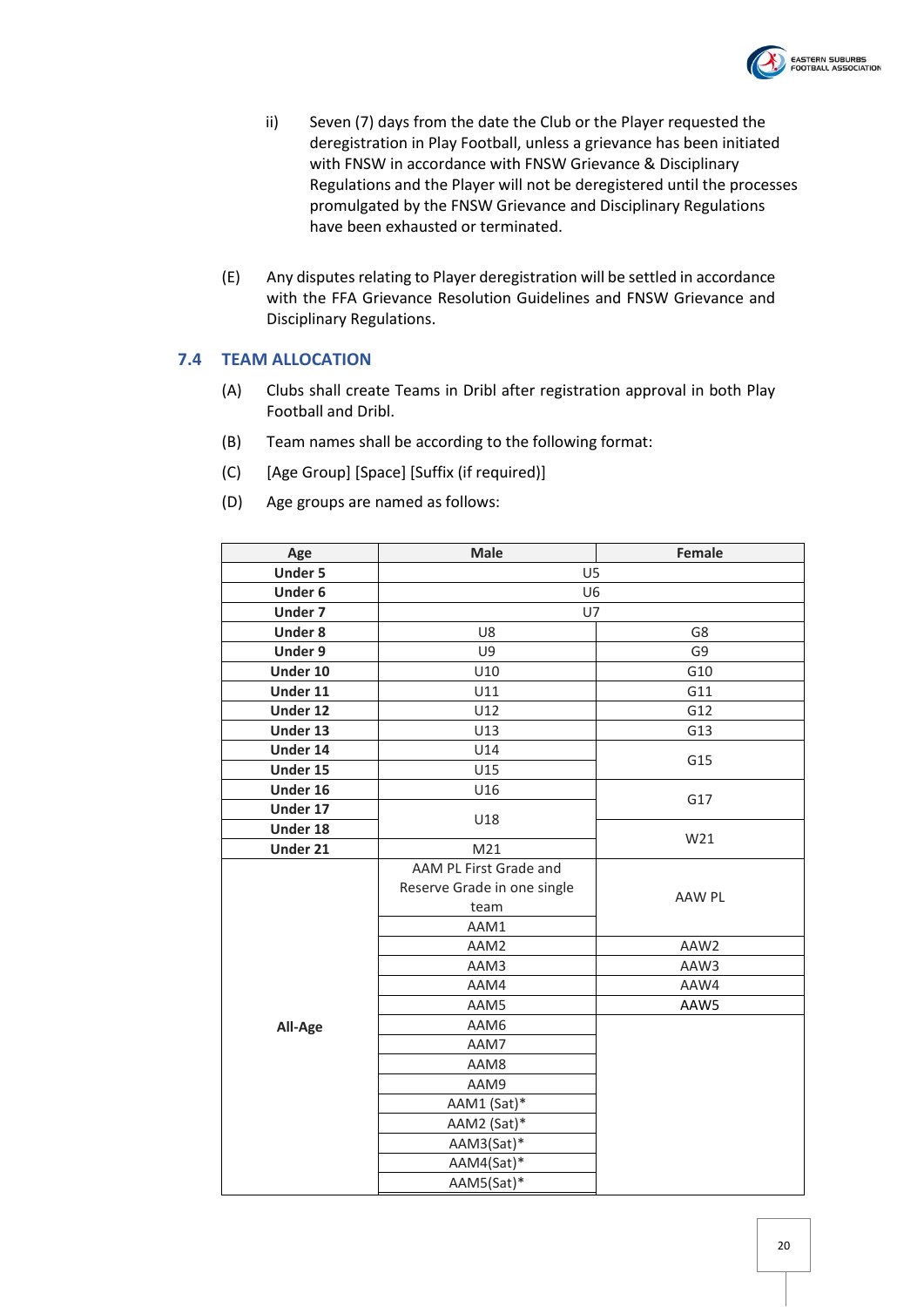

| Age                | <b>Male</b> | Female |
|--------------------|-------------|--------|
| Over 35            | 035M        | O30W   |
| Over <sub>45</sub> | 045M        |        |
| Over 55 (social    |             |        |
| competition)       | 055M        |        |

\*Subject to change pending team nominations and assessed strength of teams.

| <b>Example situation</b>                                 | <b>Example team names</b>      |
|----------------------------------------------------------|--------------------------------|
| A team playing in U8 where the club has no               | $^{\prime}$ U8 $^{\prime}$     |
| other team in that Age Group                             |                                |
| A club that has three teams marked A, B and C playing in | 'G10 Blue', G10 Green' and     |
| G10                                                      | 'G10 Yellow'                   |
| A team playing in U12 where the club has no              | $^{\prime}$ U12'               |
| other team in that Age Group                             |                                |
| A club that has three teams marked A, B and C playing in | 'G13 A', 'G13 B' and 'G13 C'   |
| G13                                                      |                                |
| A team playing in PL First Grade and Reserve Grade will  | 'AAM Premier League            |
| be in one 'team' in Play Football                        |                                |
| A team playing in AAM Division 3                         | 'AAM3'                         |
| A club that has two teams marked A and B in AAM          | 'AAM6 A' and 'AAM6 B'          |
| Division 6                                               |                                |
| A club that has two teams marked A and B in AAM          | 'AAM4 (Sat) A' and 'AAM4 (Sat) |
| Division 4 (Saturday)                                    | B'                             |
| A team playing in AAW Premier League                     | 'AAW Premier League'           |
| A team playing in AAW Division 3                         | 'AAW3'                         |
| A club that has three teams marked A, B and C playing in | 'O35M A', 'O35M B' and 'O35M   |
| 035M                                                     | C'                             |

- (E) The Executive shall alter or amend any Team name where required because of the Team's allocated Division or if the Team name does not meet this rule or is inappropriate.
- (F) A Player may only be allocated for one Team in either Premiership or Cup Competitions at any point in time, with exception of knockout competition where team grading allows (borrowed player rule).
- (G) A Player may only be allocated for one Team in a Division in one Season (\*exception junior competition as per rule 7.6 G)

#### <span id="page-20-0"></span>**7.5 MINIROOS LEAGUE PLAYER ELIGIBILITY**

- (A) MiniRoos Leagues Players are not allowed to play up more than one (1) year above their Age Group (e.g.: a 7-year-old in the 8-year-old Age Group cannot play up in the 9-year-old Age Group) except by permission of the ESFA.
- <span id="page-20-1"></span>(B) Any request for registration for a Player to compete in a MiniRoos League more than one (1) year above their age must be accompanied by a Playing Above Age Consent Form and the Player must be assessed by the ESFA Head of Football in keeping with FNSW Playing Above Age policy.
- (C) Players in MiniRoos Leagues are permitted to help other Teams in the same or higher Age Groups without limit to the number of occasions.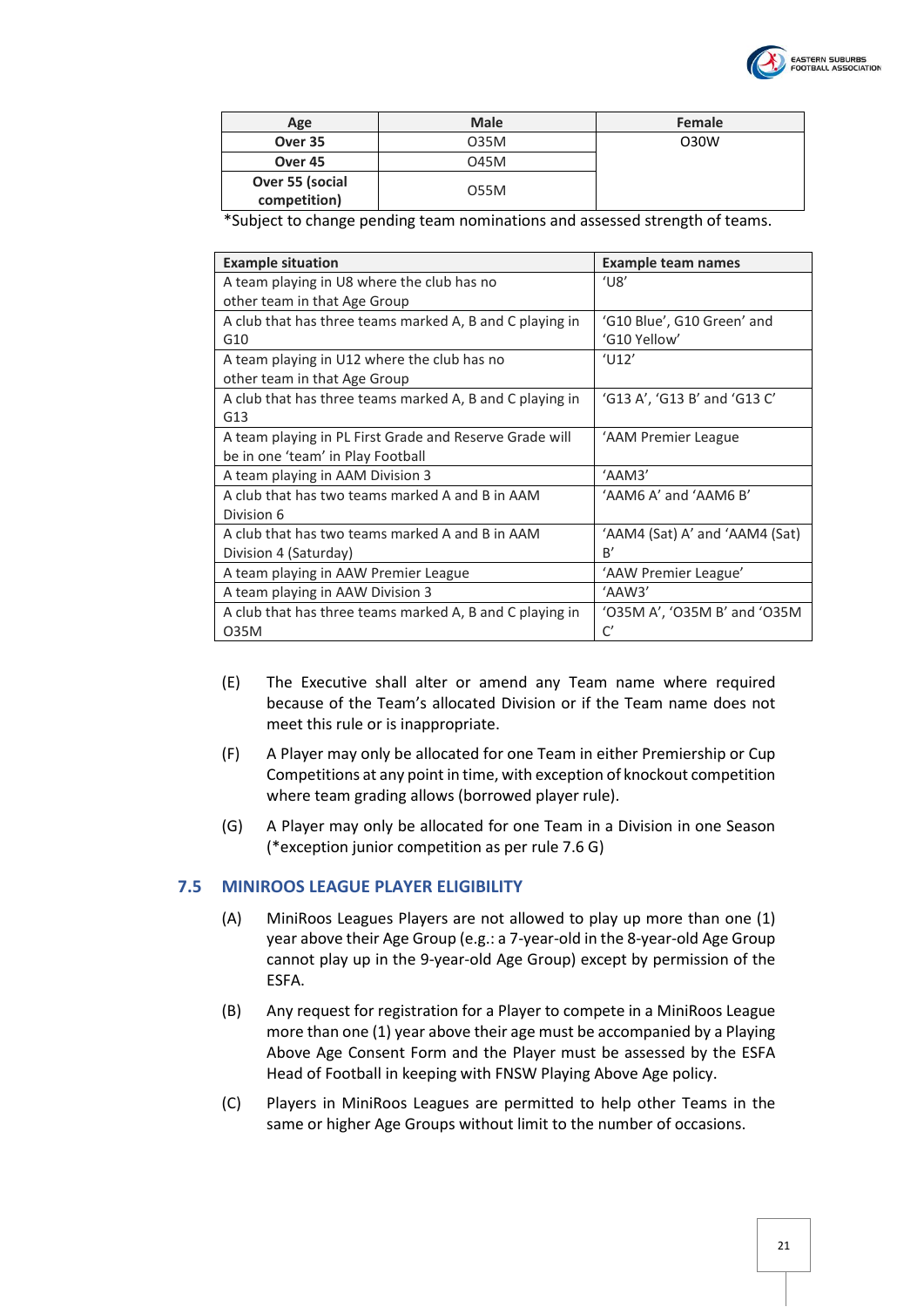

(D) Players in the U5, U6, U7, U8, U9, U10, U11 or U12 Age Groups may be boys or girls, but only female Players are eligible to participate in the G8, G9, G10, G11 or G12 Age Groups.

#### <span id="page-21-2"></span><span id="page-21-0"></span>**7.6 JUNIOR LEAGUE PLAYER ELIGIBILITY**

- (A) Once Junior Players have registered in an Age Group, they are not allowed to play up more than two (2) years above their own Age Group (e.g.: a 13 year-old in the 14-year-old Age Group cannot play up in the 16-year-old Age Group) except by permission of the ESFA.
- <span id="page-21-1"></span>(B) Any request for a Player to register in a Junior League more than two (2) years above their age must be accompanied by a Playing Above Age Consent Form and the Player must be assessed by the Head of Football of the ESFA in accordance with the FNSW Playing Above Age policy.
- <span id="page-21-3"></span>(C) Subject to Rule [7.6\(A\)](#page-21-2) and to Rule [15.8,](#page-45-1) Players in the Boys' Leagues are permitted to freely participate in higher Age Groups or Divisions until the 4 weeks after season commencement , and on five (5) occasions after that date If they play on a 6<sup>th</sup> occasion the Club must notify ESFA using the Late Registration Form to re-register the Player to the lowest of the higher Age Group or Division played. Example:
	- i) Club F has Teams in Division 1, 2 & 4.
	- ii) Player Y from Division 4 plays six Matches for his Club's Division 1 and 2 Teams.
	- iii) The said Player would be re-graded to Division 2.
- <span id="page-21-4"></span>(D) Subject to Rul[e 7.6\(A\)](#page-21-2) above and to Rule [15.8,](#page-45-1) Players in the Girls' League are permitted to freely participate in higher Age Groups or Divisions until 4 weeks after season commencement , and on five (5) occasions after the that date . If they play on a 6<sup>th</sup> occasion the Club must notify ESFA using the Late Registration Form to re-register the Player to the lowest Age Group or Division played.
- (E) Only female Players are eligible to participate in the Girls' League.
- (F) Girls wishing to play in any Boys' League must apply in writing for individual approval of the ESFA, in accordance with the FNSW Girls in Mixed Competitions Guidelines annually and be assessed by the ESFA Head of Football.
- (G) Girls turning 18 in 2022 may apply in writing for individual approval to join a G17 team. A maximum of 2 players will be allowed per team.
- (H) A Player may only play for one Team in a Division in one Season, with the exception of Junior Competition, whereby a player may play for a different team twice in the one season. The third time requires a regrade and the player must remain in the regraded team with no further play in the original team.
- (I) No more than four (4) Players from a lower Age Group or Division may play in a Team (including on the bench) during a Match.
- (J) On rare occasions an exception to player or team eligibility requirements may be granted by ESFA Head of Competitions. Any exceptions must be in writing and communicated in advance to all clubs participating in affected competitions.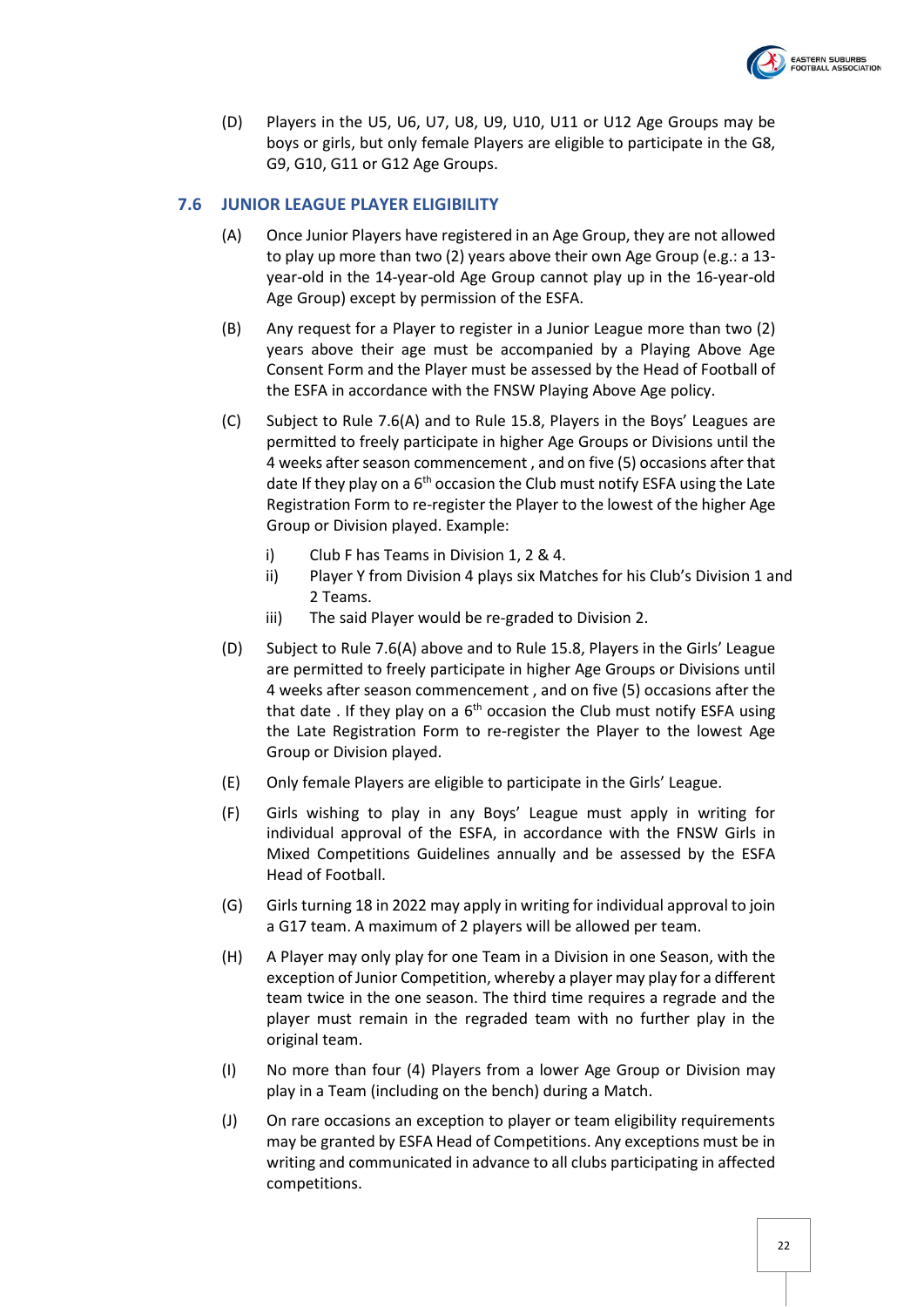

#### <span id="page-22-0"></span>**7.7 SENIOR LEAGUE PLAYER ELIGIBILITY**

- (A) Any Player that has played fewer than four Matches for their registered Team may apply in writing to the ESFA to be re-graded downwards.
- (B) Goalkeepers may play up for 8 games before regrading. However, this only applies if the Goalkeeper is designated on team sheet in Dribl, as GK. If the Goalkeeper is playing outfield, then the borrowed player rules apply.
- (C) A Player re-graded downwards with the permission of the ESFA, will be ineligible to play up in a higher Grade on any further occasions during that Season.
- (D) A Men's Premier League Player may never play down in an All-Age Men, Over 35 or Over 45 Competition.
- (E) An Over 35 Competition is considered lower than the All-Age Competition and the Over 45 lower than the Over 35 Competition.
- (F) An Over 30 Competition is considered lower than the AAW Competition.
- <span id="page-22-1"></span>(G) All Players must be seventeen (17) years of age or older to participate in a Senior League. Any registration for a Player sixteen (16) years of age or younger to compete in a Senior League must be accompanied by a Playing Above Age Consent Form and the Player must be assessed by the ESFA Head of Football, in keeping with FNSW Playing Above Age policy.
- <span id="page-22-2"></span>(H) Subject to Rul[e 15.8:](#page-45-1)
	- i) Players registered for a Boys' League Team shall be eligible to play for any Men's League Team.
	- ii) Players in the Men's League are permitted to participate in higher Age Groups or Divisions on six (6) occasions.

If the player seeks to play a seventh  $(7<sup>th</sup>)$  occasion the Club must notify ESFA using the Late Registration Form to re-register the Player to the lowest Age Group or Division played on those six (6) occasions.

- <span id="page-22-3"></span>(I) Subject to Rul[e 15.8:](#page-45-1)
	- i) Players registered for a Girls' League Team shall be eligible to play for any Women's League Team.
	- ii) Players in the Women's League are permitted to freely participate in higher Age Groups or Divisions on seven (7) occasions.

If the player seeks to play on an eighth  $(8<sup>th</sup>)$  occasion the Club must notify ESFA using the Late Registration Form to re-register the Player to the lowest Age Group or Division played on those six (6) occasions.

(J) A Player registered in a Men's All Age Saturday or O35 Friday competition cannot play in the same or equivalent Division in the Men's Sunday All Age or O35 Sunday competition respectively. A Player registered in the Men's All Age Sunday or O35 Sunday competition cannot play in the same or equivalent Division in the Men's Saturday All Age or O35 Friday competition. However, Players may play in a higher Division on different days, subject to Rul[e 7.7\(H\)](#page-22-2) above.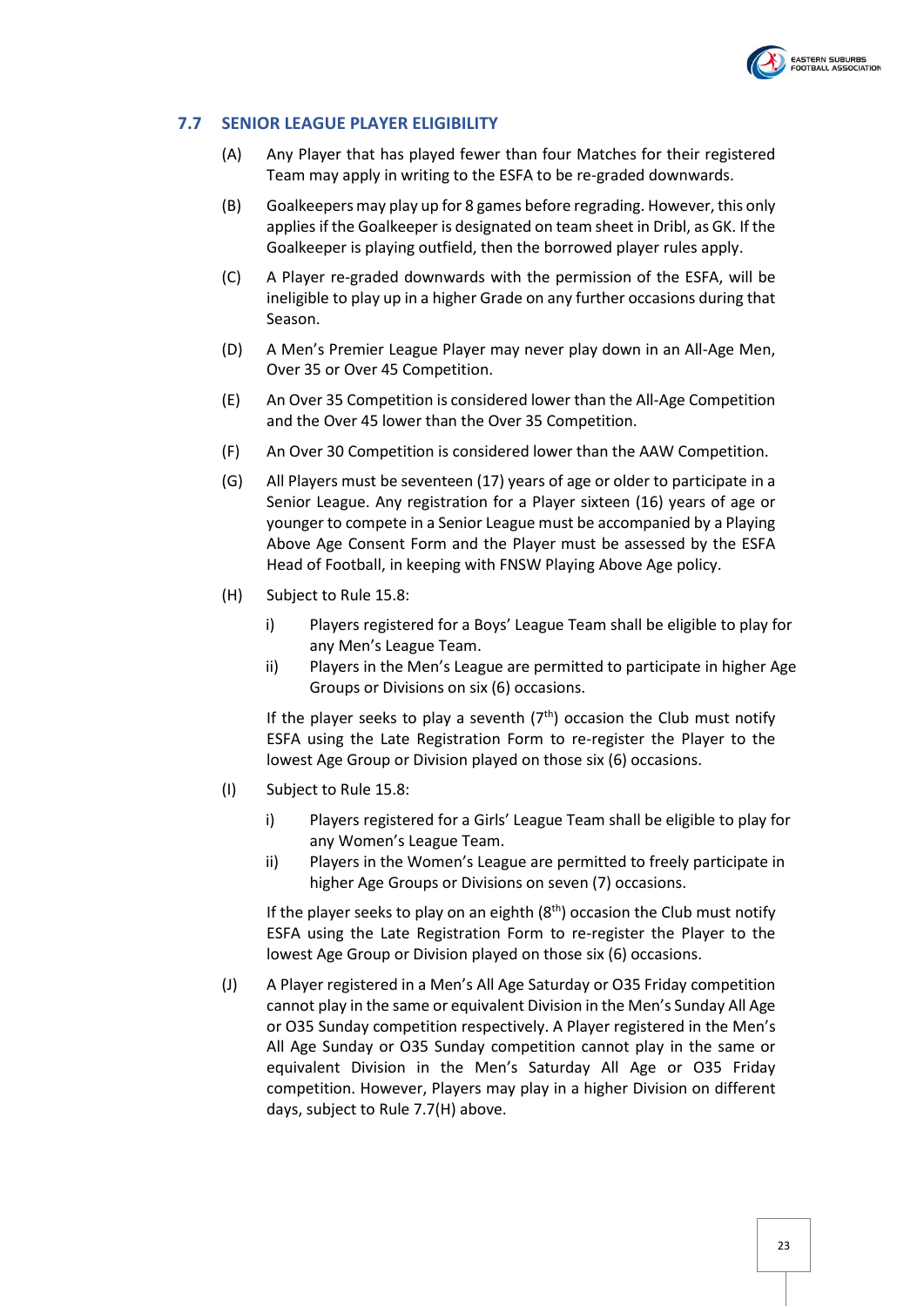

- (K) Subject to Rule [15.8,](#page-45-1) Over 35 Players and O30 Player (Women) are permitted to play an unlimited number of Matches in a higher Division and remain registered in an Over 35 Team or O30 team, however, any Player who plays more Matches for a higher Division Team than an Over 35 Team or O30 (Women) team may not play for the Over 35 Team or O30 (Women) team in Finals Series Matches.
- (L) Subject to Rule [15.8,](#page-45-1) Over 45 Players are permitted to play an unlimited number of Matches in a higher Division and remain registered in an Over 45 Team, however, any Player who plays more Matches for a higher Division Team than an Over 45 Team may not play for the Over 45 Team in Finals Series Matches.
- <span id="page-23-1"></span>(M) In the Over 45 Men's competition in 2022, each Team may register up to 4 Players turning 45. Until they are Over 45, these Players will be subject to re-grading under Rul[e 7.7\(H\)](#page-22-2) above. A Player re-graded under this rule may not be replaced by another turning 45.
- (N) Only female Players are eligible to participate in the Women's League and only male players are eligible to participate in the Men's League except by permission of the ESFA Head of Football.
- (O) A Women's All Age Team can play a maximum of four (4) Players registered in the Girls' League in any one Match. Borrowed Girls' League players must be 17 or complete an above age parental consent form to be approved by the ESFA Head of Football and Competition Manager.
- (P) If borrowing players in Men's and Women's competitions from lower AA divisions or O35s and O45s (men's competitions) and O30 (women's competitions), at least 7 players registered to the team playing, must be on the team sheet to play. Borrowed players must be added to the DRIBL Match sheet to ensure eligibility.
- (Q) For Transgender or Transitioning Players, please refer to the ESFA Inclusion and Diversity Policy as authorised by the Board.
- (R) In the O30 Women's competition each Team may register up to 4 players aged 26-29(in 2022). Until they are Over 30, these players are subject to re-grading rule 7.7 (G) above. A player re-graded under this rule cannot be replaced by another player aged 26-29.
- (S) On rare occasions an exception to player or team eligibility requirements may be granted by ESFA Head of Competitions. Any exceptions must be in writing and communicated in advance to all clubs participating in affected competitions.

# <span id="page-23-0"></span>**8. INELIGIBILITY OF PLAYERS AND COACHES/MANAGERS GENERAL**

- (A) Ineligible players include:
	- i) Unregistered Players
	- ii) Suspended Players
	- iii) A Player who participates in the match but is not listed on team sheet.
	- iv) A Player who is required to stand down for receiving the required number of cautions.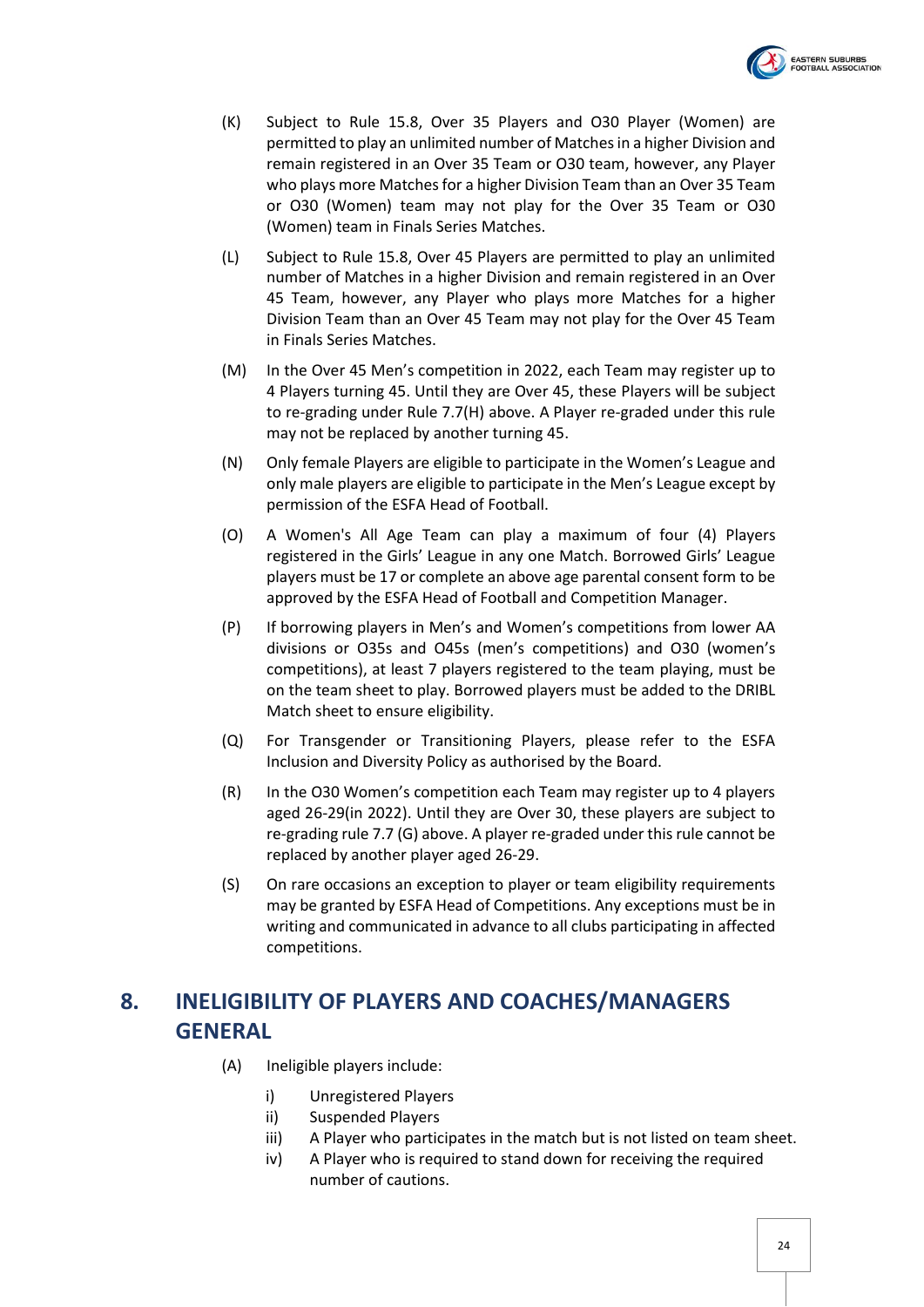

- v) A Player that has been expelled from a Match on the day/s prior to a Match but after the regular Disciplinary date.
- vi) A Player that has been expelled from a Match on the same day as the Match but played early in the day.
- vii) A Player that is deemed ineligible due to any article of these Regulations or pursuant to ESFA Disciplinary Procedure
- viii) A Player that has been registered to participate in two different teams.
- (B) Ineligible coaches/managers include:
	- i) Suspended coaches/managers
	- ii) A coach/manager expelled from a match on the day/s prior to a Match but after regular Disciplinary date.
	- iii) A coach/manager that has been expelled from a Match on the same day as the Match but was an official early in the day.

A coach/manager who is deemed ineligible due to any article of these Regulations or pursuant to ESFA Disciplinary Procedure.

# <span id="page-24-1"></span><span id="page-24-0"></span>**9. MATCH OFFICIALS**

#### **9.1 APPOINTMENT OF MATCH OFFICIALS**

- (A) The ESFA and the ESFA Referees' Branch shall endeavour to appoint Referees and Assistant Referees to all competitive Matches within the ESFA.
- (B) Payment for Match Officials shall be in accordance with a schedule advised by Football NSW and as amended by the ESFA Board from time to time.
- (C) Each Club shall be invoiced 50% of the fees paid to Match Officials by the Association for a Match.
- (D) Where no Referee is appointed to a Match, the Home Team shall arrange an appropriate person to be the Club Referee.
- (E) A person may not be a Club Referee and a Player in the same Match.

#### <span id="page-24-2"></span>**9.2 ARRIVAL TIMES AND PRESENTATION OF MATCH OFFICIALS**

(A) The officiating Match Officials shall present themselves at the centre of the field not later than five (5) minutes prior to the commencement of the Match. Where this does not occur, Clubs shall report this occurrence to the ESFA office within 48 hours of the completion of the Match via Referee Feedback JotForm

#### <span id="page-24-3"></span>**9.3 ASSISTANT REFEREES**

- (A) Where possible there shall be two Assistant Referees. If no officially appointed Assistant Referees are available, and if asked by the Referee, each Club must appoint one person to act as a Club Assistant Referee.
- (B) If one Assistant Referee only is present the home Club, if directed by the Referee, shall appoint a second person to act as a Club Assistant Referee.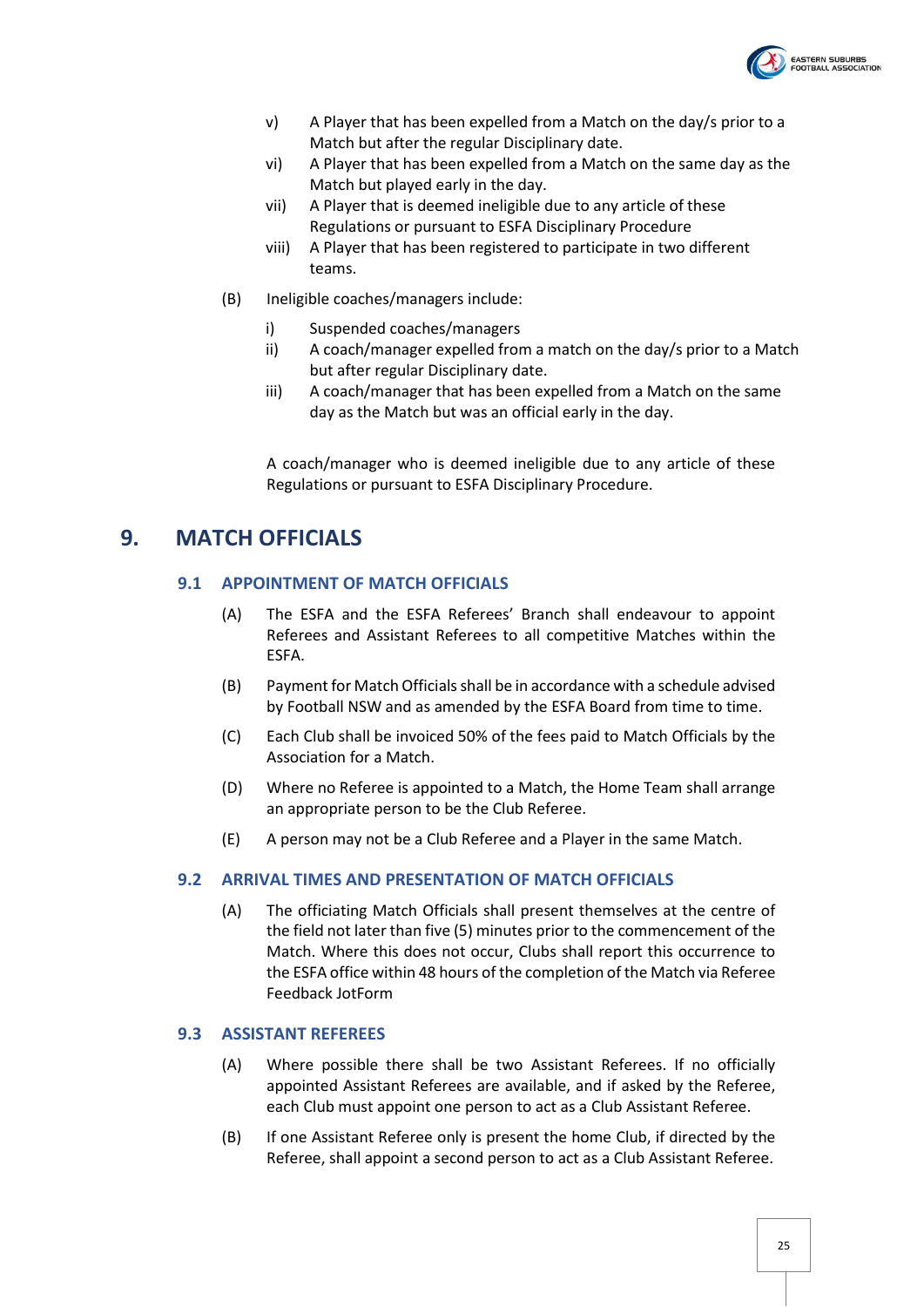

(C) Club Assistant Referees shall act strictly in accordance with the directions of the Referee.

#### <span id="page-25-0"></span>**9.4 NON-ARRIVAL OF REFEREES**

- (A) In the event of the non-arrival of an appointed Referee:
	- i) if there is an Assistant Referee present, they assume the role of Referee unless the Assistant Referee is not qualified to referee that level of Match. The Assistant Referee should seek permission from the Competitions Manager prior to accepting if unsure. Referees should be knowledgeable of their grading.
	- ii) if there is more than one Assistant Referee present, the most Senior Assistant Referee present shall assume the role of Referee unless the Assistant Referee is not qualified to referee that level of Match. Permission should be sought from the ESFA Referees branch using a published contact number (for Match Day appointment issues) prior to accepting.
- (B) The Match must be played, or the result will be recorded as a forfeit against the home Club.
- (C) If the officially appointed Referee arrives after the Match has commenced, the Club Referee may elect to continue, or otherwise deem themselves unfit to continue and be replaced by the officially appointed Referee. Clubs are required to advise the Competitions Manager and Match Review Coordinator, via Referee Feedback Form within 48 hours of the match, should **any** official referee arrive after the match has commenced.

#### <span id="page-25-1"></span>**9.5 CLUB REFEREE**

- (A) A Club Referee will have the full powers of a Referee in accordance with the Laws of the Game, including the ability to issues cautions and send-off Players.
- (B) Should a Club Referee not have any cards available, the Club Referee should inform any Player where they have been issued a yellow or red card as well as that Player's Team captain and RTO.
- (C) In the event of a send-off the Club Referee is required to complete a sendoff report (available on the ESFA web site) and submit it to the ESFA Match Review Coordinator by 9:00am on the Monday following the Match.
- (D) In the event of a Club Referee presiding over a Match, barring extenuating circumstances, the Club Referee must officiate the entire Match. There shall be no agreement made by teams to share refereeing duties on each half of the match and no match report (incident or otherwise) shall be accepted should this occur. Failure to use the same Club Referee for the entirety of the Match, may be subject to Disciplinary Procedure.
- (E) A Club Referee may be paid for their services if they referee the Match in uniform, and if they are a member of the ESFA Referees Branch.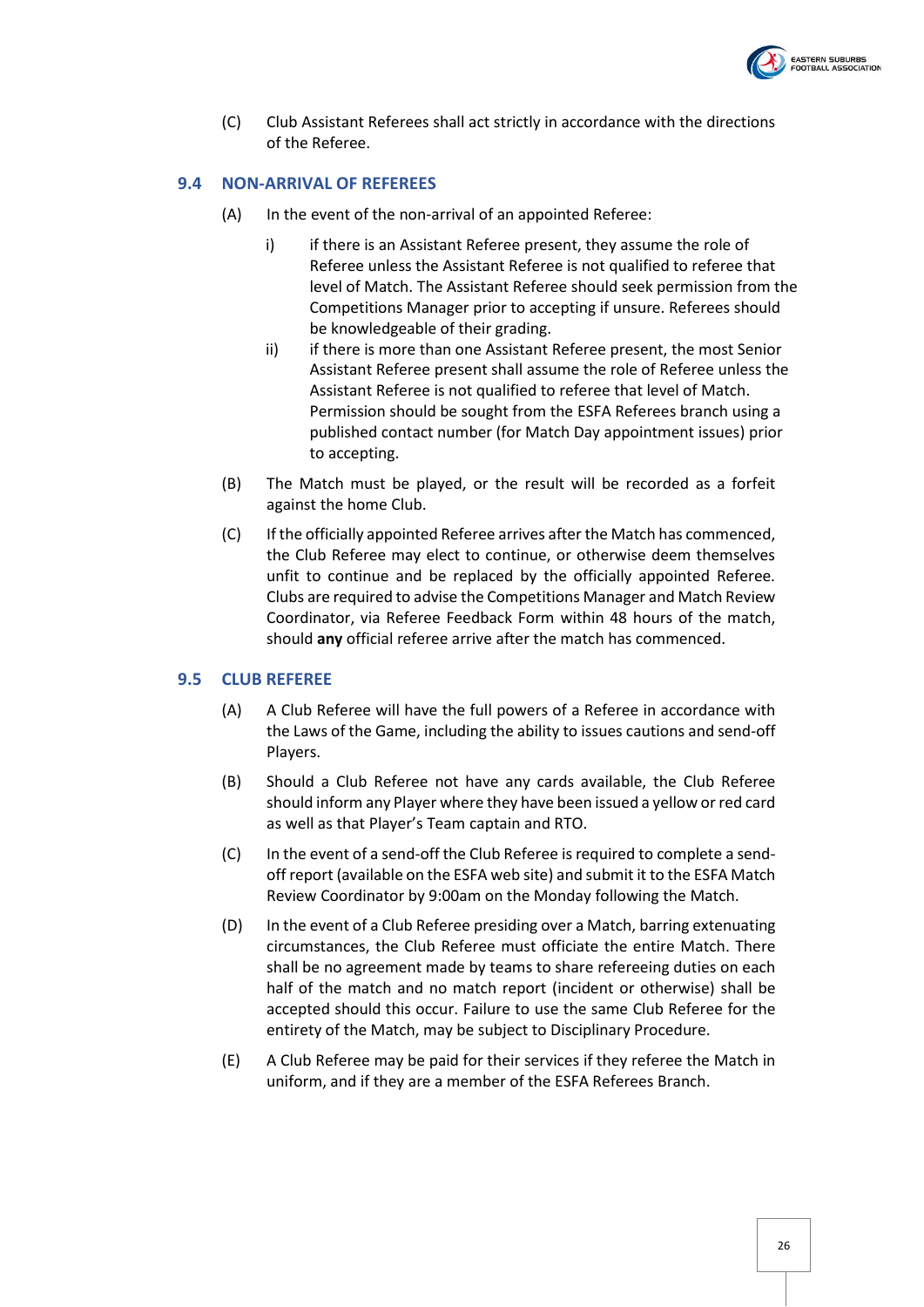

#### <span id="page-26-0"></span>**9.6 REFEREE EVALUATION FORM**

(A) Feedback on the performance of Referees should be submitted using the official Referees Evaluation Form The evaluation should be delivered to the Association within two (2) days of the conclusion of the match via the JotForm provided on the ESFA website.

# <span id="page-26-2"></span><span id="page-26-1"></span>**10. GROUND PREPARATION**

#### **10.1 DRESSING THE GROUND**

- (A) The Home Team (being the Team listed first on the draw) must dress the field with:
	- i) two (2) nets,
	- ii) four (4) corner posts (minimum height  $1.5m 5$ ft above the ground) and
	- iii) sideline boundaries comprising either:
		- a) one (1) crowd control rope from penalty area to penalty area minimum on the side of the field where substitutes and Spectators are expected to congregate, or;
		- b) markings on the field at least 2m from the sideline in front of
	- iv) a technical area which may only be entered by each Team's RTOs (up to a maximum of two (2) RTOs) and substitutes listed on the Team sheet, indicated by either:
		- a) permanent markings, where available, or;
		- b) an area marked with cones that extends no more than 5m either side of half-way.
- (B) Referees should report any field which is not properly dressed on the Match Sheet.
- (C) Where any Club fails to properly dress the field or causes any delay to the commencement, or abandonment of any Match due to the late dressing of the field, the Club will be subject to a penalty of \$10.00.

#### <span id="page-26-4"></span><span id="page-26-3"></span>**10.2 ASSESSMENT OF PLAYING SURFACE**

- (A) If a ground is closed by the ground owner for any reason including the state of the playing surface, Matches scheduled to be played on the ground shall be deferred.
- (B) If a home Club or the Referee reasonably consider the playing surface of a ground to be unfit for play, Matches scheduled to be played on the ground shall be deferred.
- (C) Once a ground is closed on a particular date, it shall not be re-opened again on that day.
- (D) Clubs may contact the Competitions Manager should they seek to move the games to an open ground and alternatively the Competitions Manager can move games on the day if no change to kick off time, advising all parties by 8:00am on the day of the scheduled match.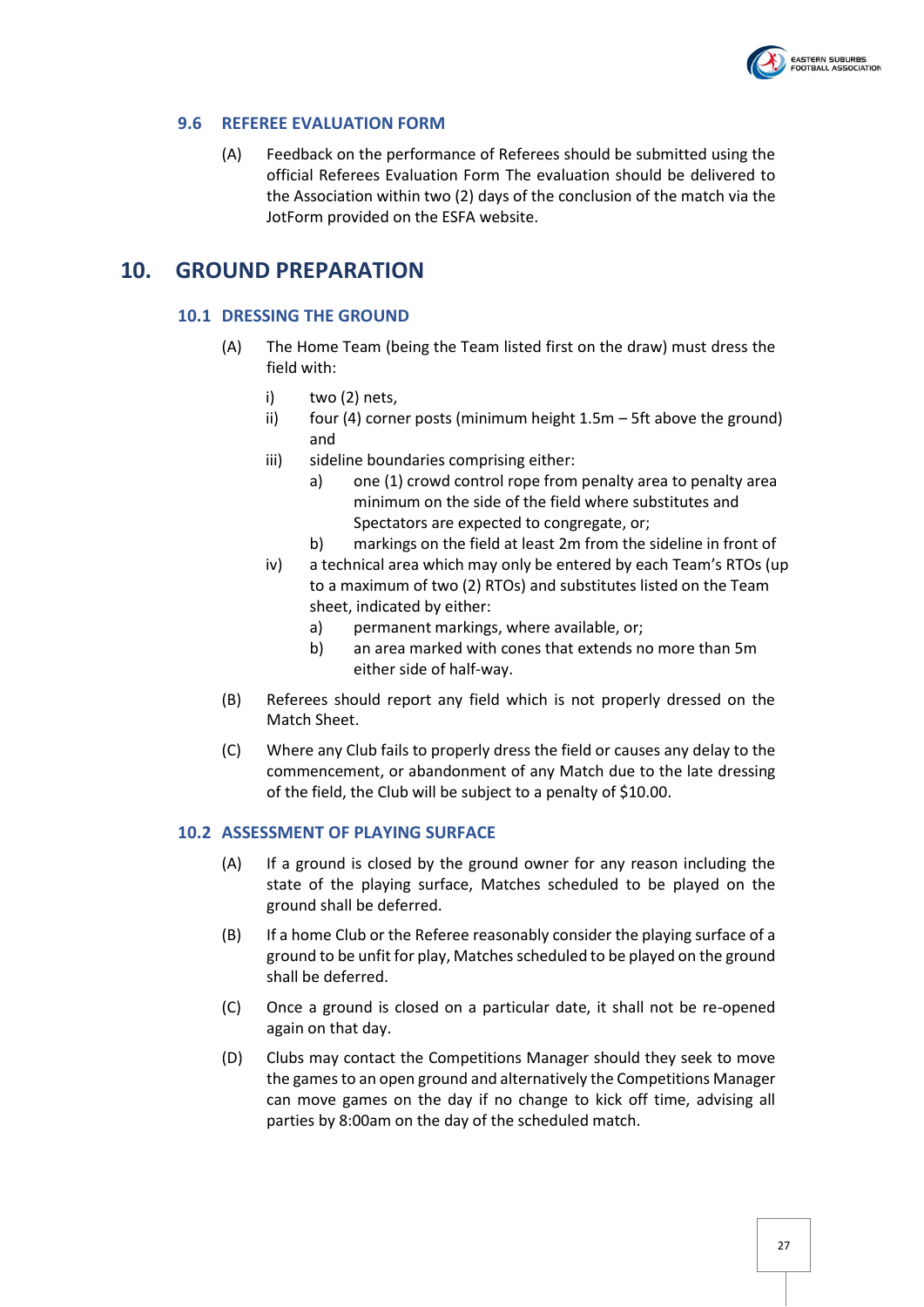

#### <span id="page-27-0"></span>**10.3 DAMAGE TO PROPERTY**

(A) Any Club found guilty of causing damage to property at any ground shall be required to pay the total cost of repairing such damage or the total cost of replacement of such property and may receive further sanction in accordance with the Disciplinary Procedure.

#### <span id="page-27-1"></span>**10.4 CLEANING UP/ COLLECTION OF RUBBISH**

(A) Each Club must collect litter and leave grounds, spectator areas, dressing rooms, toilets and pavilions in a satisfactory condition or shall pay the cleaning costs as demanded by any competent authority. Offending Clubs shall also be liable for penalty under the Disciplinary Procedure.

# <span id="page-27-3"></span><span id="page-27-2"></span>**11. RTOs, MATCH SHEETS AND PLAYING TEAMS**

#### **11.1 REGISTERED TEAM OFFICIALS (RTOs)**

- (A) All Clubs must submit registrations for all RTOs
- (B) The registration of RTOs is effective if:
	- i) The RTO self-registers in Play Football and the Club accepts the RTO's registration in both Play Football and Dribl;
	- ii) The Club allocates the RTO to a Team in Dribl, and;
	- iii) The RTO has met the Working with Kids and Child Protection requirements as communicated by Football NSW and the ESFA receives a form signed by the RTO acknowledging that they will comply with the ESFA rules (this should be included in terms and conditions of Play Football Registration for RTO) and have complied with Working with Kids and Child Protection requirements.
- (C) At any Match both Clubs must have an RTO, who is readily identifiable by wearing an RTO vest who must report to the Match Officials five (5) minutes prior to the kick off time of the Match.
- (D) RTOs must be registered and have their name correctly entered on the Match Sheet.
- (E) In the absence of an official RTO:
	- i) For Senior League Matches, the Team captain shall be designated as the RTO. In the event of any penalties against a non-registered RTO from the Disciplinary Committee, the offending Club shall incur an additional fine as determined by the Disciplinary Committee.
	- ii) For Junior League Matches, in the absence of an official RTO, a parent or Spectator aged over 18 must be selected and identified as the RTO.
- (F) RTOs shall be responsible for:
	- i) The safety of the Match Officials against the conduct of their Team's Players and Spectators. The RTO should also assist the Match Officials and opposition RTO in managing the conduct of neutral and opposition Spectators and Players from both Teams.
- (G) Referees shall report any Club which fails to identify an RTO as required by this rule.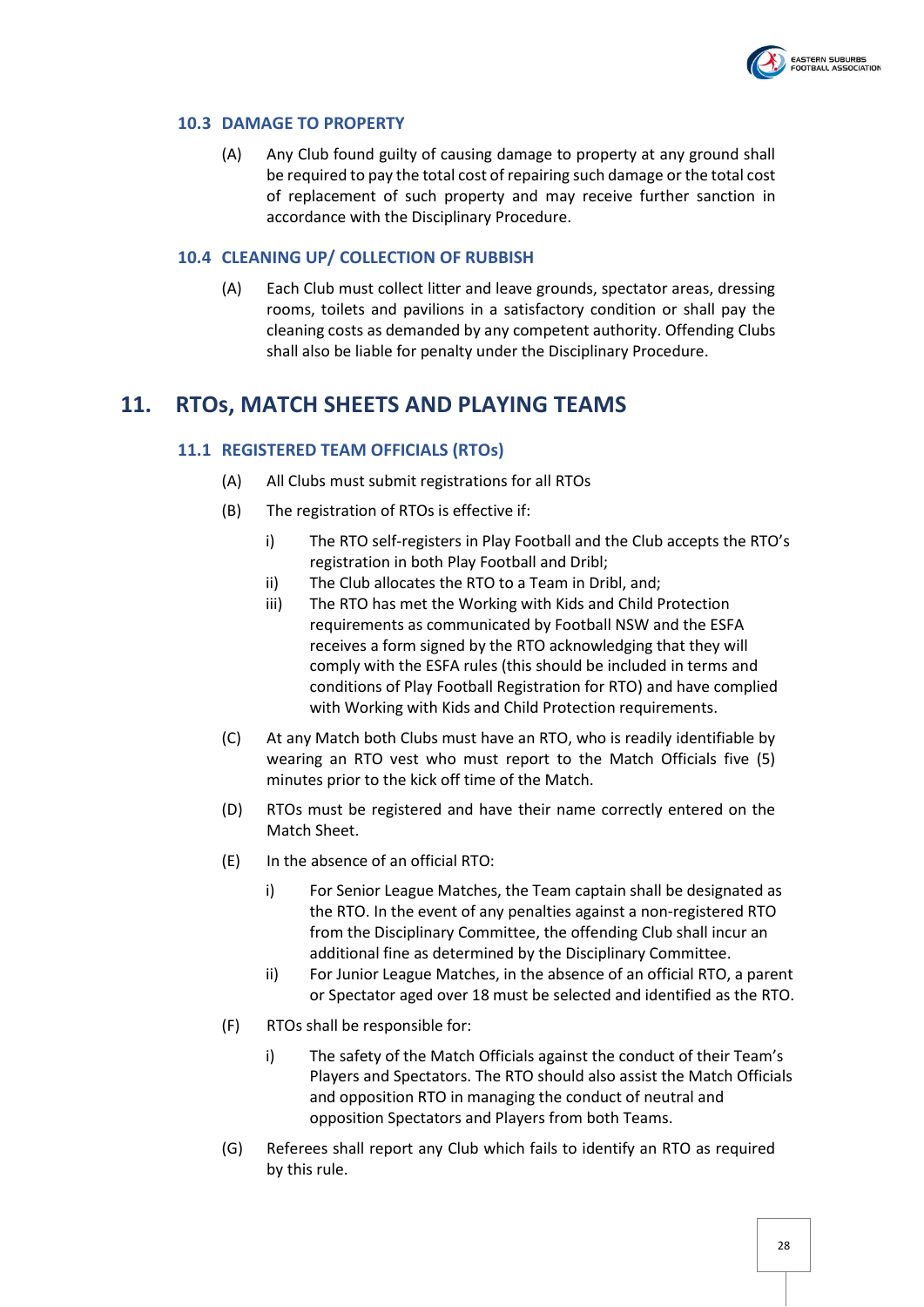

- (H) An RTO must not enter the field of play except:
	- i) as a Player;
	- ii) if requested by the Referee; or
	- iii) if there is an immediate threat to the physical safety of the Match Officials.

The Referee shall be responsible for controlling the conduct of Players towards each other on the field of play in normal circumstances.

#### **11.2 MATCH SHEETS AND PLAYING TEAM**

- <span id="page-28-0"></span>(A) Except for MiniRoos Matches, the RTOs shall prepare a Match Sheet for each Match listing each Player participating in the Match, their FA number and shirt number within Dribl..
- (B) All Match Sheets for all Matches are to be completed online in Dribl, including shirt numbers. If manually adding shirt numbers, they must be on the Digital Match Sheet prior to ID check and provided to the referee. If a shirt number is not known, the number must be added before half time and all parties informed.
- (C) No Paper Match Sheet is applicable nor acceptable and penalties will apply.
- (D) The digital Match Sheet must be complete, at least 10 minutes before the scheduled kick-off time.
- (E) The numbers on the back of the Player's jerseys will correspond to the numbers on the Digital Match Sheet available to the Referee before the commencement of a Match (or by half time)
	- i) A Player who will be participating in the Match but who has not arrived or does not yet have a shirt number must be clearly marked on the Digital Match Sheet prior to half time.
	- ii) Once play has commenced no further names may be added to the Player list on the Digital Match Sheet (only shirt numbers) and ESFA/Referee will lock the Match Sheet at halftime. A Player not recorded on the Digital Match Sheet at the start of play may not participate in the Match.
	- iii) A Player's shirt number and/or FA number may be added to the Match Sheet at half-time, or when the Player first enters the field of play, if this information was not available at the start of the Match ie. If player is borrowed
- <span id="page-28-1"></span>(F) All Digital Match Sheets must be completed by 9:00am Monday following the weekend's Match. If the ESFA does not receive the Digital Match Sheets as specified above, the Referee or Team's Club (as appropriate) will be fined for failing to submit their Digital Match Sheets on time (\$10 per Match Sheet).
- (G) When a Match is not completed, the Match Sheets will be endorsed accordingly by the Referee.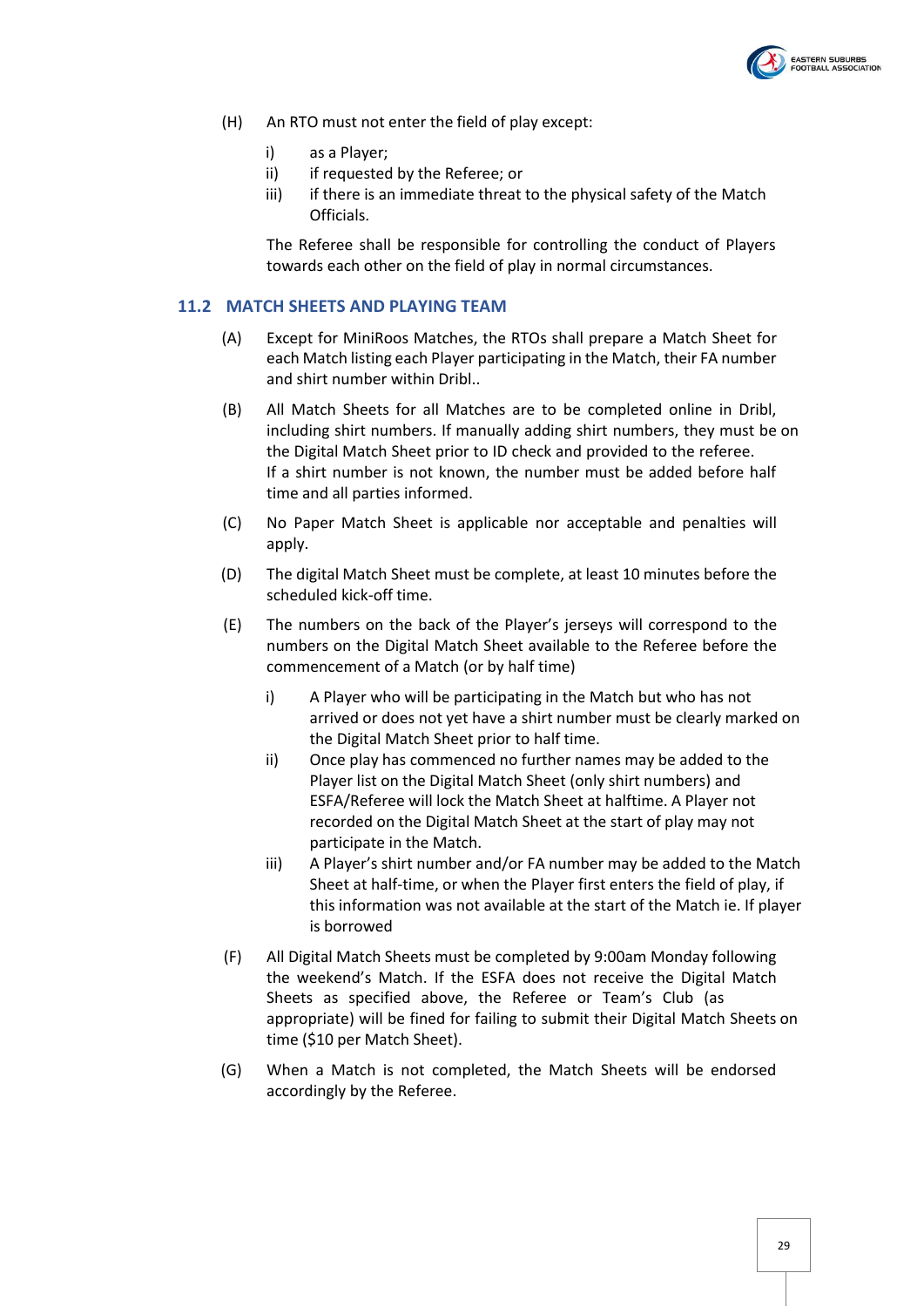

- (H) An RTO from both the home and away Club shall go to the Referee to complete the Digital Match Sheets at the completion of the Match to confirm the information is correct, including the Players listed, Match Officials listed, stood down Player's listed, half-time and full-time scores are correct.
- (I) Clubs must indicate all up-graded Players on the Digital Match Sheet by marking the registered Grade against all up-graded Players.
- (J) Unless otherwise stated in these Regulations, a Player listed on the Digital Match Sheet will be deemed to have participated in the Match.
- <span id="page-29-3"></span><span id="page-29-2"></span>(K) If a Player who is registered in the relevant team in accordance with these regulations is not listed on the Digital Match Sheet prior to the Match and then participates in the Match, and fewer than the maximum number of players are listed on the match sheet, the following shall apply:
	- i) The Club will be fined \$50 for the first breach (from Match 5 of the Competitions)
	- ii) The Team will forfeit the Match for the second breach and be fined \$100;
	- iii) Any further breaches in this article will require the Club to show cause as to why the Team should not be expelled from the Competition, and the Team involved shall forfeit the Match in question and be fined \$500.
- <span id="page-29-5"></span><span id="page-29-4"></span>(L) Clerical errors by either Team on the Match Sheet will result in a fine of \$5 per error. Clerical errors include, but are not limited to, failing to endorse up-graded Players, duplicate shirt numbers, incorrect shirt numbers and failing to sign a Match Sheet.

#### <span id="page-29-0"></span>**11.3 PLAYER AND RTO IDENTIFICATION**

- (A) Player ID will be available through the Dribl Web and App.
- (B) Photos must meet the following requirements:
	- i) Photos are for identification and should be 'passport style', clearly showing the face of the Player only, and unobstructed by hats or sunglasses. There should be no other person in the photo, and photos of animals will not be accepted. Failure to provide correct photographic identity, will result in a player deemed ineligible under these Regulations and subject to penalties under the Disciplinary procedure.
	- ii) Players changing their appearance in any way which renders their appearance substantively different to that which appears on their Player ID, must submit a new ID photo to Play Football.
	- iii) Notwithstanding the requirements of Rul[e 2.1\(A\)ii\),](#page-29-1) Player ID photos for Junior Players must be renewed at not more than two-year intervals, and Player ID photos for Senior Players must be renewed at not more than five-year intervals.
- <span id="page-29-1"></span>(C) 5 minutes before the scheduled start time for a Match, the teams will line up facing one another in the Centre Circle.
- (D) At Matches in Junior and Senior Competitions, the RTOs shall make available their Team's Player ID Sheet through Dribl Web or App to the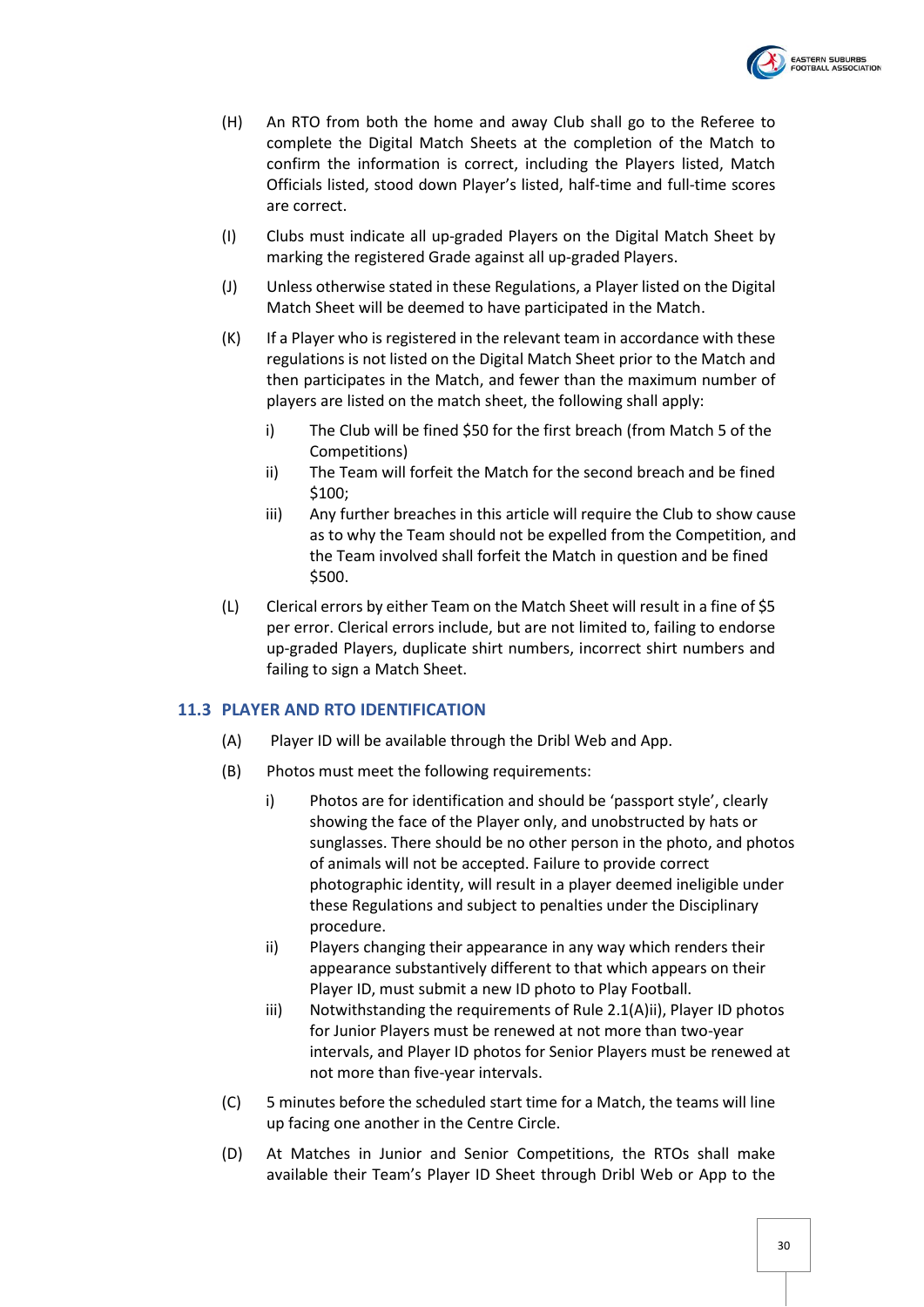

opposing RTO to check each Player against their Player ID Sheet through Dribl Web or App, after which the Referee shall conduct the toss.

- i) Where an individual Player registered in a participating Team is not shown on a Player ID Sheet in Dribl Web or App, that Player shall be deemed ineligible and not permitted to take the field.
- ii) Where an individual Player registered to a lower Team but eligible to participate in the Match is unable to is unable to provide a Player ID Sheet in Dribl Web or App, that Player shall be deemed ineligible and not permitted to take the field until they are able to produce a Player ID Sheet demonstrating their eligibility.
- iii) Any Player ID Sheet in Dribl Web or App that does not have a photo is not valid identification, and any Player who does not have a photo on their Player ID Sheet or App may not participate in the Match.
- iv) If an RTO believes there is any doubt as to a Player's identity or eligibility, please refer to: 13.5 DISPUTES.

# <span id="page-30-1"></span><span id="page-30-0"></span>**12. PLAYING RULES**

#### **12.1 NUMBER OF PLAYERS AND INTERCHANGE**

- (A) The following Team sizes apply per Age Group:
	- i) MiniRoos Leagues:
		- a) Up to 7 Age Group MiniRoos 4v4: 4 Players on the field. 3 Players may be included as interchange Players, with no limit on the number of interchanges.
		- b) 8 to 9 Age Group MiniRoos 7v7: 7 Players on the field. 4 Players may be included as interchange Players, with no limit on the number of interchanges.
		- c) 10 to 12 Age Group MiniRoos 9v9: 9 Players on the field. 5 Players may be included as interchange Players, with no limit on the number of interchanges.
	- ii) Junior Leagues:
		- a) 12 Age Group MiniRoos 9v9: 9 Players on the field. 5 Players may be included as interchange Players, with no limit on the number of interchanges.
		- b) 13 to 18 Age Group 11 Players on the field. 5 Players may be included as interchange Players, with no limit on the number of interchanges.
	- iii) Senior Leagues and Senior Cups: 11 Players on the field, 7 Players may be included as interchange Players, with no limit on the number of interchanges. This rule does not apply to Men's Premier League.
	- iv) Men's Premier League First and Reserve Grade: 11 Players on the field, 7 substitutes may be named, but only 5 substitutions are permitted, except that a Team may make an additional 1 substitution in Extra Time of a Finals Series Match. Should a head injury occur after the allotted substitutions have been exhausted, the Club will be permitted to replace the injured player. (See ESFA Concussion Guidelines regarding Removal from Play guidelines).
	- v) Women's Premier League: 11 Players on the field, 7 substitutes may be named and used as per interchange rules.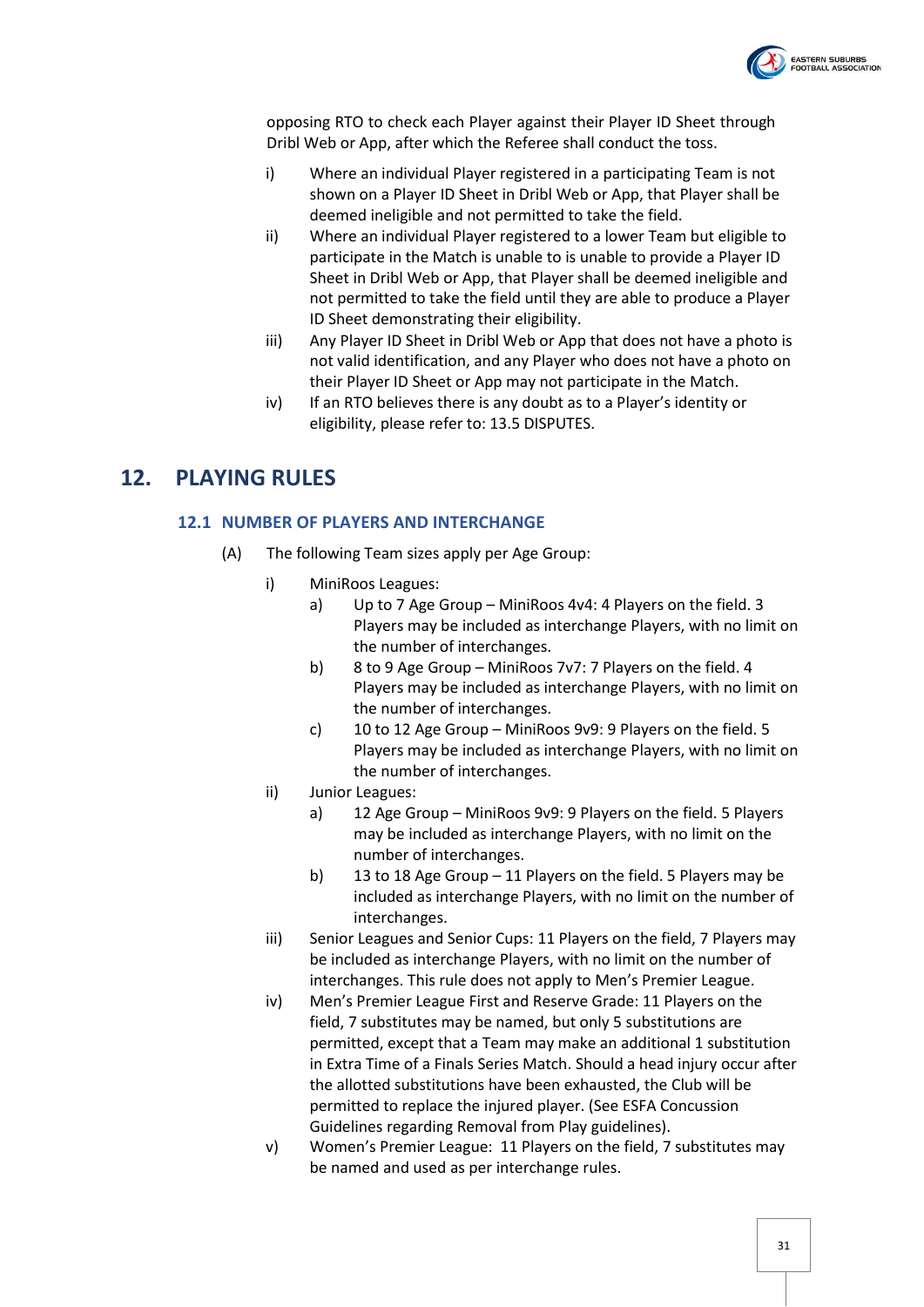

- (B) An interchange or substitution is only permitted from the half-way line, when the ball is out of play and when the Referee has indicated that a change can be made. The following is the procedure for the unlimited interchange of Players:
	- vi) The "Interchange zone" will be an area one (1) metre either side of the half-way line.
	- vii) An interchange is one which is made when the ball is out of play, and for which the following conditions will be observed:
		- a) the Player leaving the field is not obliged to exit at the midfield line "interchange zone" and if necessary, to prevent time wasting, the player may be directed to leave the field of play at the closest perimeter line.
		- b) the Player entering the field will also do so from the interchange zone, but not until the Player leaving the field has passed completely over the touch line and receiving a signal from the referee.
- (C) Substitutes and interchange Players cannot be used to replace any Player who has been dismissed from the Match by the Referee.

#### <span id="page-31-0"></span>**12.2 MATCH BALLS**

- (A) Each Team shall provide one approved Match Ball to the Referee prior to kick-off.
- (B) MiniRoos Leagues
	- i) Up to 9 Age Groups play with a size 3 ball, and
	- ii) 10 to 12 Age Groups play with a size 4 ball.
- (C) Junior Leagues
	- i) 12 to 13 Age Group plays with a size 4 ball, and
	- ii) 14 Age Group and above play with a size 5 ball.
- (D) Senior Leagues play with a size 5 ball.
- (E) All ball dimensions and pressure are in accordance with FIFA Laws of the Game.

| <b>Formats</b>    | Up to 7         | $8-9$                 | $10 - 12$        |
|-------------------|-----------------|-----------------------|------------------|
| The number of     | 4v4, no GK      | 7v7 including GK      | 9v9 including GK |
| players           | Max 3 subs      | Max 4 subs            | Max 5 subs       |
| The field of play | 30m x 20m       | Min: $40m \times 30m$ | Min: 60m x 40m   |
| <b>Dimensions</b> |                 | Best: 45m x 35m       | Best: 65m x 45m  |
|                   |                 | Max: 50m x 40m        | Max: 70m x 50m   |
| Goal size         | $2m \times 1m$  | $3m \times 2m$        | $5m \times 2m$   |
| Ball size         | Size 3          | Size 3                | Size 4           |
| Duration of the   | 20 min halves   | 20 min halves         | 25 min halves    |
| qame              | 5 min half time | 5 min half time       | 5 min half time  |
| Penalty area      | No penalty area | 5m x 12m              | $10m \times 20m$ |

#### <span id="page-31-2"></span><span id="page-31-1"></span>**12.3 DURATION OF MATCHES**

- (A) The duration of Matches shall be as follows:
	- i) Up to 7 Age Group, two (2) equal periods of twenty (20) minutes and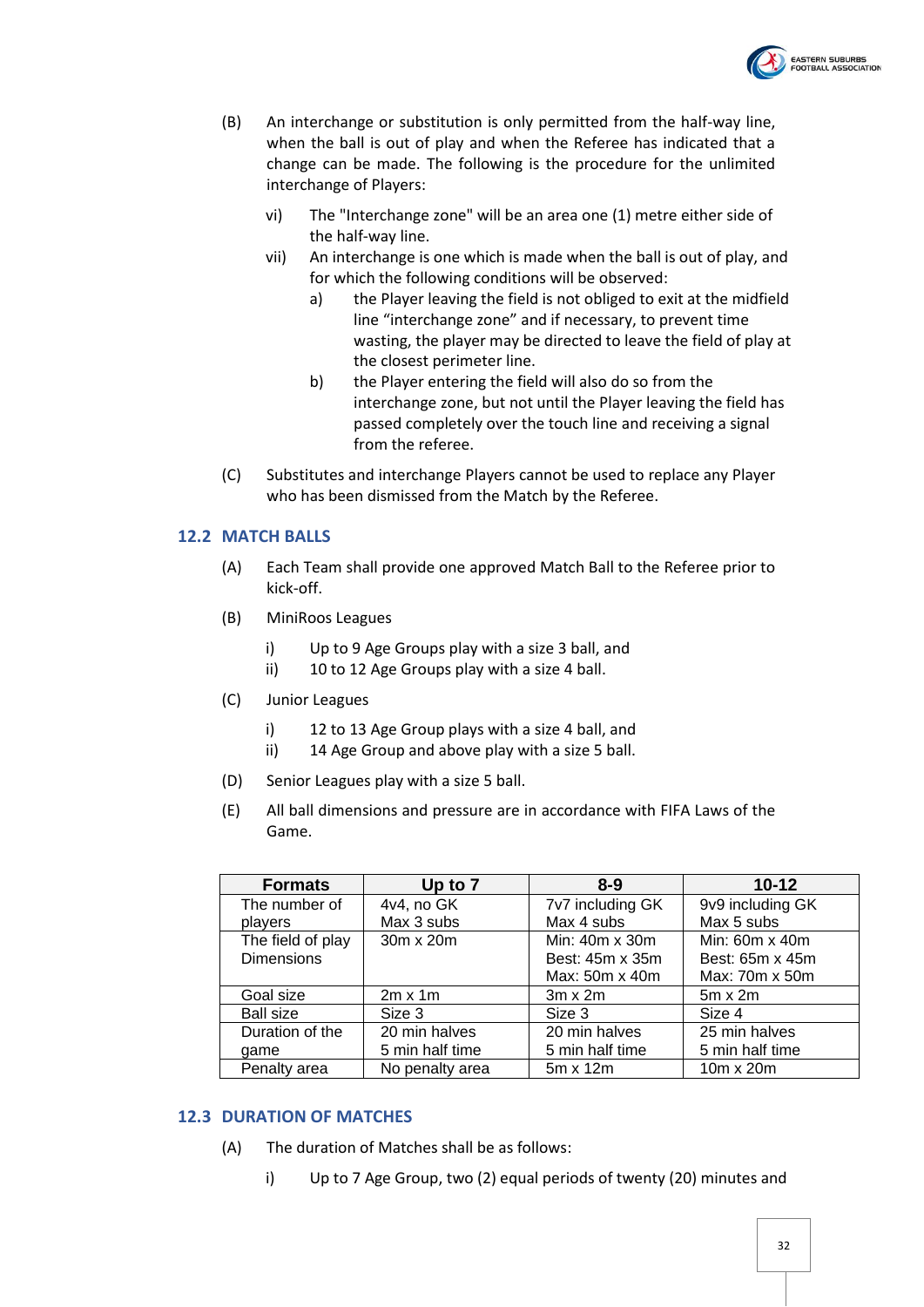

half-time break of 5 minutes

- ii) 8 and 9 Age Group, two (2) equal periods of twenty (20) minutes and half-time break of 5 minutes
- iii) 10, 11 and 12 Age Group, two (2) equal periods of twenty-five (25) minutes and half-time break of 5 minutes
- iv) 13 and 14 Age Group, two (2) equal periods of thirty (30) minutes and half-time break of 5 minutes
- v) 15 and 16 Age Group, two (2) equal periods of thirty-five (35) minutes and half-time break of 5 minutes
- vi) 17 Age Group, two (2) equal periods of forty (40) minutes and halftime break of 10 minutes
- vii) 18 Age Group and above, two (2) equal periods of forty-five (45) minutes and half time break of ten (10) minutes
- (B) Any Match that is abandoned after reaching at least 75% of the normal time set out in Rule [12.3\(A\)](#page-31-2) shall be deemed to have been completed unless ordered to be replayed by ESFA.
- (C) Where a Match starts late, the Referee must shorten the total Match time to avoid delaying the start of subsequent Matches. The Match must be played as two equal halves and at least 75% of the normal playing time must be played. The Referee shall advise both Team captains of the time to be played in each reduced half prior to commencing play.
- (D) No injury or stoppage time shall be allowed in any Division except Men's Premier League First Grade.

#### <span id="page-32-0"></span>**12.4 LAWS OF THE GAME**

- (A) All Matches will be played in compliance with the Regulations in force at the time and in accordance with FA and FNSW By-Laws, regulations, codes and directives, and under the FIFA Laws of the Game where applicable.
- (B) MiniRoos shall play according to the Football Australia National Playing Formats and Rules as published from time to time.

| <b>Formats</b>    | Up to 7         | $8 - 9$          | $10 - 12$             |
|-------------------|-----------------|------------------|-----------------------|
| The number of     | 4v4, no GK      | 7v7 including GK | 9v9 including GK      |
| players           | Max 3 subs      | Max 4 subs       | Max 5 subs            |
| The field of      |                 | Min: 40m x 30m   | Min: $60m \times 40m$ |
| play              | 30m x 20m       | Best: 45m x 35m  | Best: 65m x 45m       |
| <b>Dimensions</b> |                 | Max: 50m x 40m   | Max: 70m x 50m        |
| Goal size         | $2m \times 1m$  | $3m \times 2m$   | $5m \times 2m$        |
| <b>Ball size</b>  | Size 3          | Size 3           | Size 4                |
| Duration of the   | 20 min halves   | 20 min halves    | 25 min halves         |
| qame              | 5 min half time | 5 min half time  | 5 min half time       |
| Penalty area      | No penalty area | 5m x 12m         | $10m \times 20m$      |

(C) The below table indicates the formats: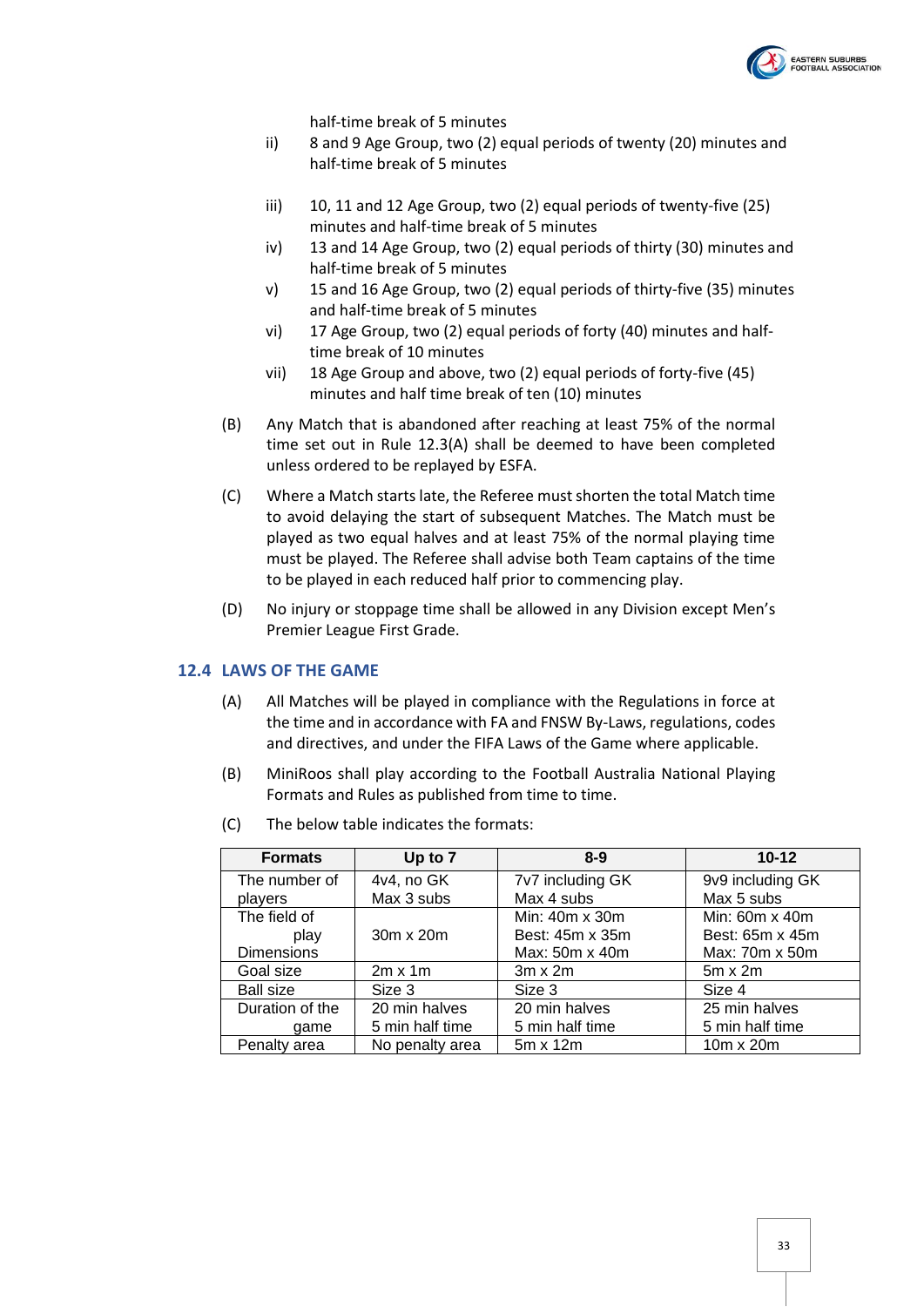

(D) MiniRoos field layouts are illustrated below:

i) 4v4:







iii) 9v9 side to side:

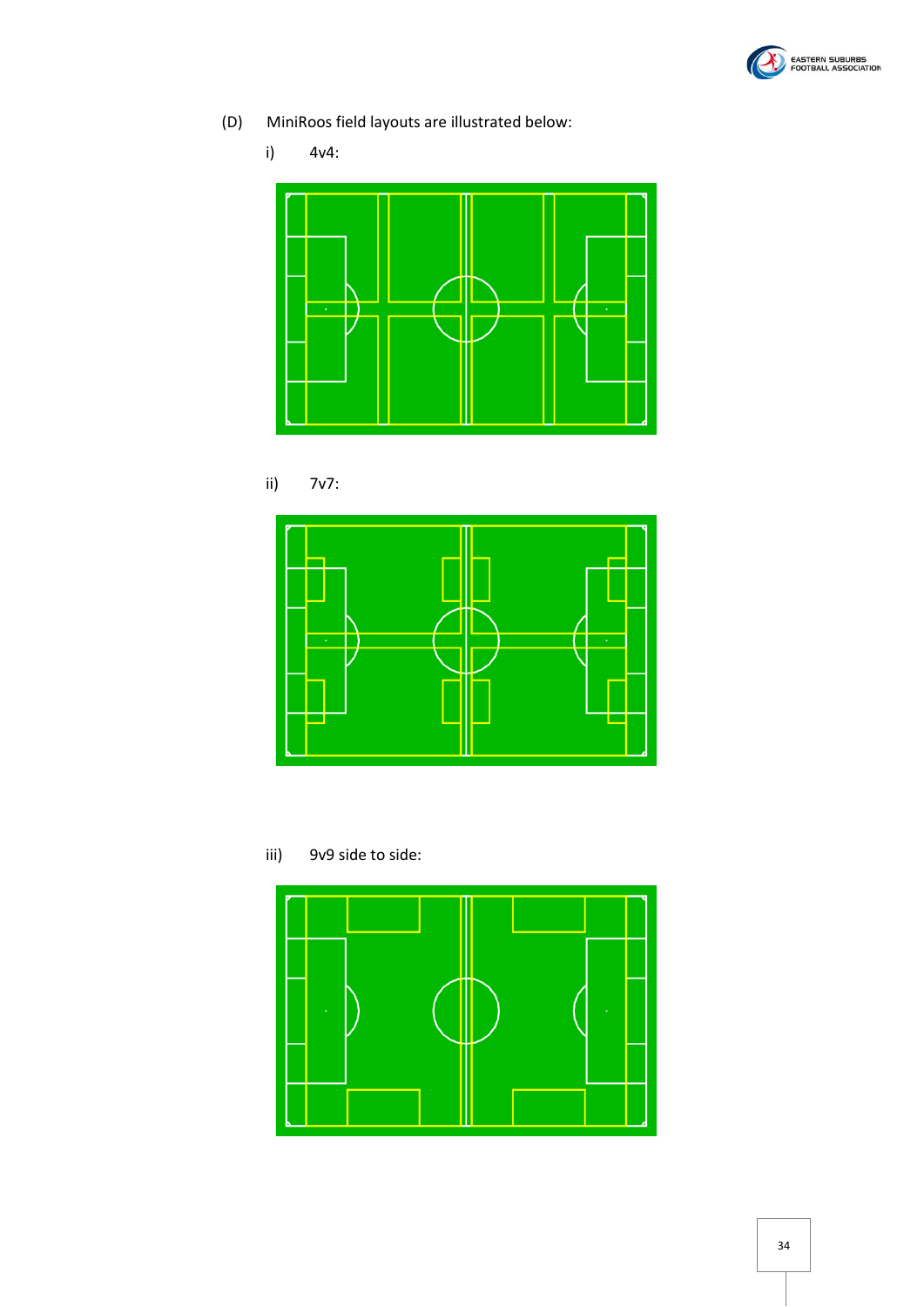

#### iv) 9v9 box to box:



- i) For player safety, MiniRoos fields must be arranged so that there is at least 3m between fields and at least 3m between a field and any hard fixture (e.g., a building, light post, or goal post)
- <span id="page-34-0"></span>(E) Junior and Senior Leagues shall play according to the FIFA Laws of the Game as published from time to time except that:
	- i) For U12 Championship and G12 Championship and ESFA Club SAP, the playing format is identical to 9v9 MiniRoos.
	- ii) For U13 and G13:
		- a) Once a goal kick has been awarded the Players from the attacking Team must retreat 25 metres from the defending Team's goal line.
		- b) Goalkeepers must take their own goal kicks.
		- c) From a goal kick the ball must be played by another Player of the defending Team outside the penalty area and not more than 25 metres from the defending Team's goal line and only when the ball has been touched by that Player may Players of the attacking Team come within 25 metres of the defending Team's goal line ("the 25-metre area").
		- d) If at the time of the goal kick attacking Team Players are within the 25-metre area but:
			- are retreating; and
			- are more than 10 metres from the defending Team Player receiving the ball from the goalkeeper,
			- play should continue.
	- iii) Subject to Rule [12.4\(E\)d\)](#page-34-0) above, if a goal kick is not taken in accordance with this rule then the goal kick is retaken.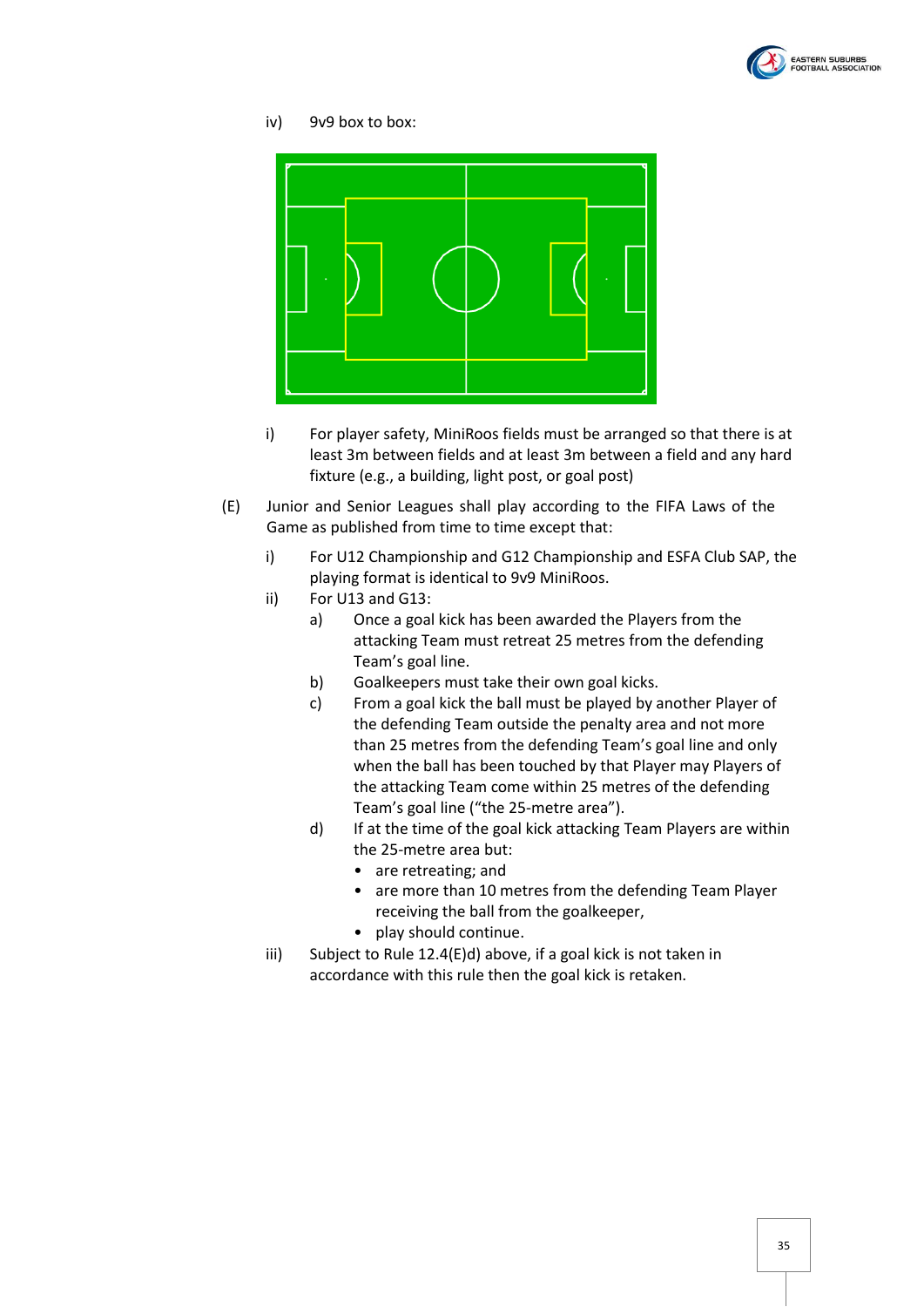

(F) Slide tackles are not permitted in O45 competitions rules which includes opposition players in ESFA Knockout competitions ie Masters Cup, ESFA Shield as per table below:

| <b>Contact</b><br>with<br>player | <b>Severity of tackle</b> | <b>Sanction</b> | Restart                    |
|----------------------------------|---------------------------|-----------------|----------------------------|
| No                               | None                      | None            | Indirect free kick         |
| Yes                              | Careless                  | None            | Direct free kick / penalty |
| Yes                              | Reckless                  | Caution         | Direct free kick / penalty |
| Yes                              | <b>Excessive force</b>    | Send-off        | Direct free kick / penalty |

#### <span id="page-35-0"></span>**12.5 PROVISION OF PLAYING STRIPS**

- (A) Each Team must play in colours as approved and published by the ESFA.
- (B) In the event of a Club fielding a Team in colours similar to those of the opposing Team or the Referee, and the Referee is of the opinion that confusion may arise, the Referee may order that the visiting Club change its colours and may refuse to allow the Match to commence until a satisfactory change is made. ESFA reserve the right to advise Clubs prior to a scheduled match, as to which team will be required to wear a different colour based on kit information provided to and approved by the ESFA.
- (C) If a Team is ordered to change its colours by a Referee and either refuses to do so or is unable to do so, that Team will forfeit the Match.

#### <span id="page-35-1"></span>**12.6 GOALPOSTS**

- (A) Combination goals posts are permitted in ESFA competition Matches.
- (B) Where the ball strikes part of the goal post that does not form the soccer goal, the ball shall be deemed to be out, and play shall restart with a goal kick or corner depending on the last Player to touch the ball.
- (C) Where portable goalposts are used, they must be anchored in accordance with Australian Standards.

#### <span id="page-35-2"></span>**12.7 FA and FNSW PROGRAM Playing Rules**

(A) Through affiliation with ESFA, Clubs may implement FNSW and FA programs including but not limited to the MiniRoos Kick off Program and Walking Football. These programs typically require Play Football registration of players within ESFA boundaries. ESFA may establish additional local rules and policies for such programs. Where no local ESFA playing rules exist, ESFA Clubs must follow Football NSW and FA rules and participation requirements.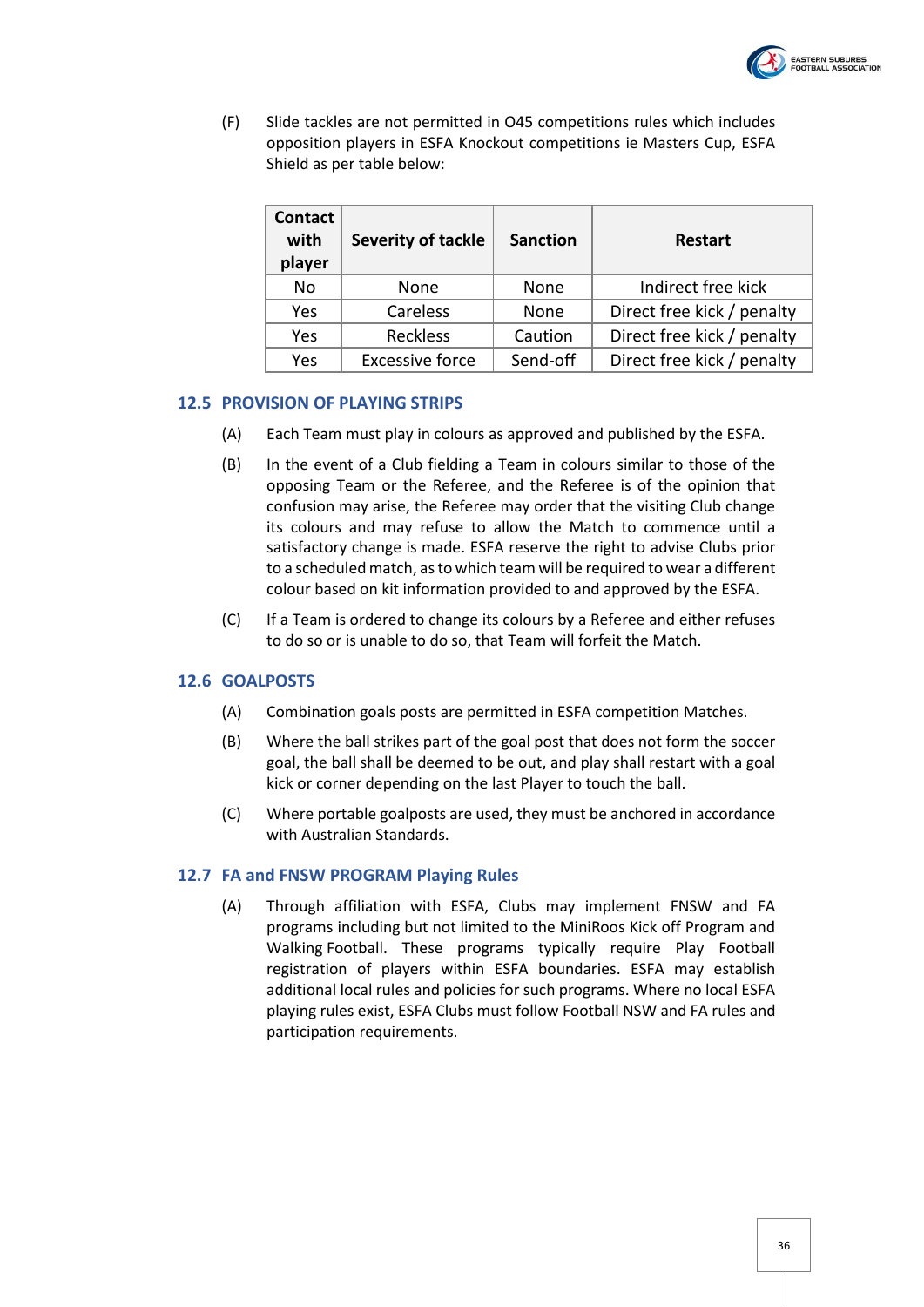

# <span id="page-36-1"></span><span id="page-36-0"></span>**13. DISCIPLINE AND MISCONDUCT**

#### **13.1 CAUTIONS**

- (A) The Referee shall record all yellow and red cards on the Digital Match Sheet in the appropriate section.
- (B) A Player or coach who receives 5 yellow cards during a Season in all competitions shall be suspended for 1 Match.
- (C) A Player who receives 8 yellow cards during a Season in all competitions shall be suspended for a further 1 Match.
- (D) For each subsequent 2 yellow cards a Player shall be suspended for 1 Match.
- (E) Clubs will be notified once a player reaches 4 and 7 cautions.
- (F) The 10-minute sin bin rule (temporary dismissal shall apply for referee dissent in all Senior Competition Matches as well as Junior Competition U18 Boys League.
	- i) The Sin Bin only applies to players (including goalkeepers) when a player dissents a decision. It does not include players who are not on the field of play (i.e., substitute or substituted player).
	- ii) The yellow card (signal for a caution) is shown as well as clearly pointing with both arms to their team's technical area.
	- iii) The TD period begins at the restart of play and ends when the player returns from the touchline with the referee's permission.
	- iv) RTO's will assist the referee where necessary with stopwatch of 10 minutes and signal from the Technical Area
- (G) Cautions will be reset for Finals Series.

#### <span id="page-36-2"></span>**13.2 SENT-OFF PLAYERS**

- (A) A Player sent-off during a Match will have their penalty determined in accordance with the Disciplinary Procedure.
- (B) A mandatory 1 match suspension shall refer to ALL Red Cards in accordance with Disciplinary Policy.
- (C) The Referee shall submit a send-off report by 9:00am Monday following a weekend match or by 12 noon the next day following a mid-week match.

#### <span id="page-36-3"></span>**13.3 MISCONDUCT**

- (A) The Referee shall report all misconduct not resulting in a send-off in a Match Incident Report which must be submitted by 9:00am Monday following a weekend match or by 12 noon the next day following a midweek match.
- (B) Misconduct shall be defined to include the following:
	- i) Breaches of the FA Code of Conduct by Spectators or Match Participants
	- ii) Violent behaviour by multiple Players where the Referee is unable to identify and sanction all acts of violent conduct. (e.g., a brawl or melee).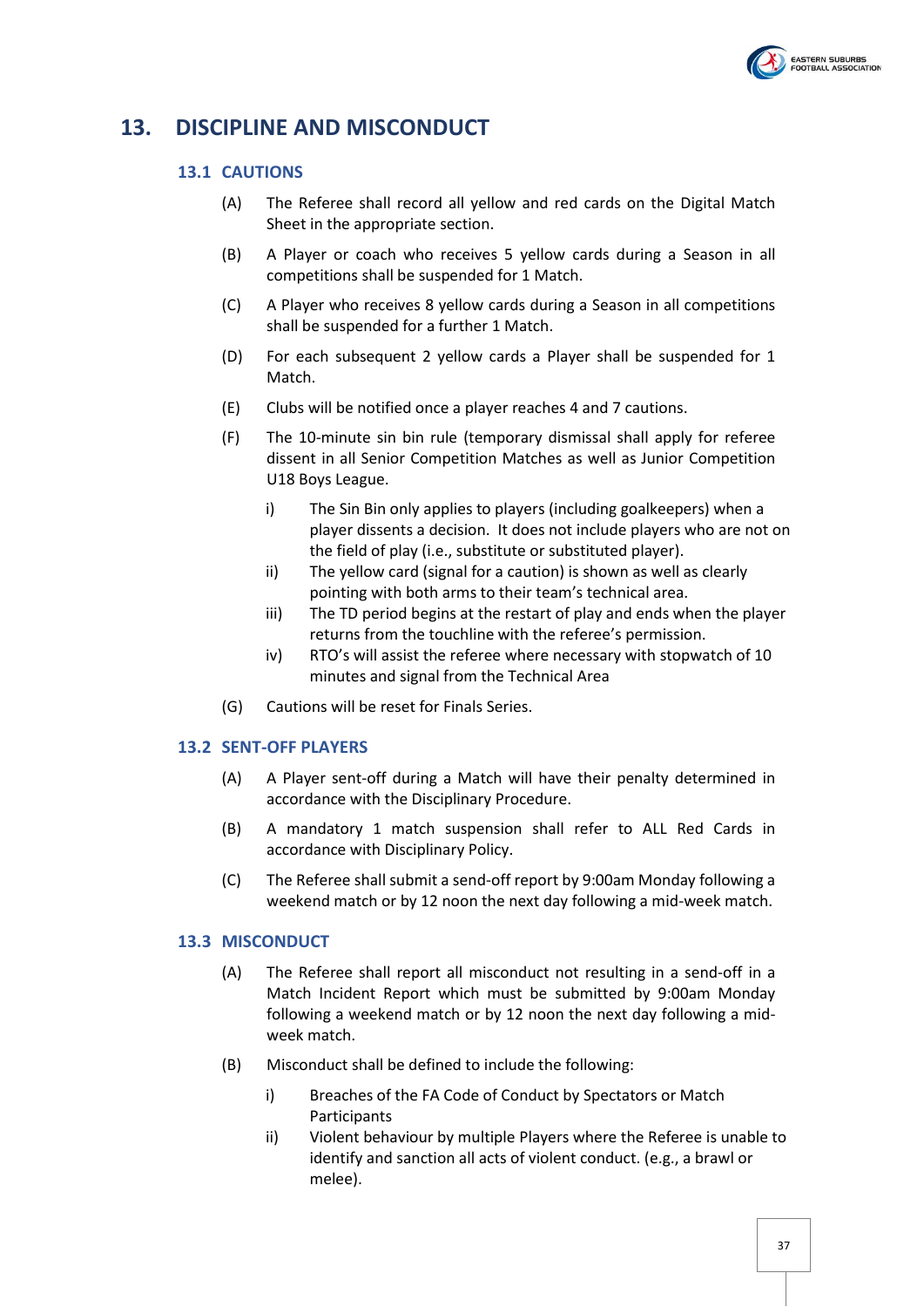

- iii) Behaviour of RTOs, officials, or Spectators, which if it were to occur on the field, would be the subject of a send-off report.
- iv) Any request to remove a person or persons from the vicinity of the playing area by the Referee.
- v) Entry to the playing area by substitutes, officials, or Spectators, during play including during any stoppages which is not authorised, and which results in a verbal or physical confrontation with Players or Match Officials.
- vi) Use of ineligible Players and coaches/officials (pursuant to 8.)
- vii) Any other behaviour that may bring the game or the Association into disrepute.
- (C) [Misconduct](https://form.jotform.com/213269487108866) may be reported by other attendees or Participants at the Match through a detailed [JotForm](https://form.jotform.com/213269487108866) report of the alleged incident, which shall be handled in accordance with the Disciplinary Procedure. This form must be submitted by 5:00pm Tuesday for weekend matches, or 2 days after completion of midweek matches. To report the use of ineligible players and coaches/officials, please refer to 13.5 DISPUTES.
- (D) All reports of misconduct shall be reviewed in accordance with the Disciplinary Procedure.
- (E) The RTO shall be responsible for identifying persons the Referee wishes to cite for misconduct where there is a reasonable belief the person is associated with the Team.
- (F) In addition to persons identified, Clubs shall also be liable to penalty for misconduct by its Players or associated persons.
- (G) Where misconduct occurs, and there is no official RTO with a separate ESFA registration present, additional penalties may be imposed on the Club.

#### <span id="page-37-0"></span>**13.4 MISTAKEN IDENTITY**

- (A) The following will outline the process to challenge a yellow or red card based on mistaken identity.
- (B) At the end of the match, the RTO shall confirm that all details of the match are correct with the Match Official.
- (C) If the RTO believes that a participant has been mistakenly identified to have received a yellow or red card, a dispute must be lodged on the DRIBL Match Sheet indicating the mistakenly identified player. DRIBL Match Sheet must be fully completed and submitted with the dispute by 9:00am Monday for weekend matches or 5:00pm the following day for midweek matches.
- (D) Unless there are exceptional circumstances, if an RTO fails to comply with the requirements in 13.3 (C) a Participant **cannot** challenge the attribution of a yellow or red card on a Match Sheet or a suspension resulting from a Send-Off Report, based on mistaken identity.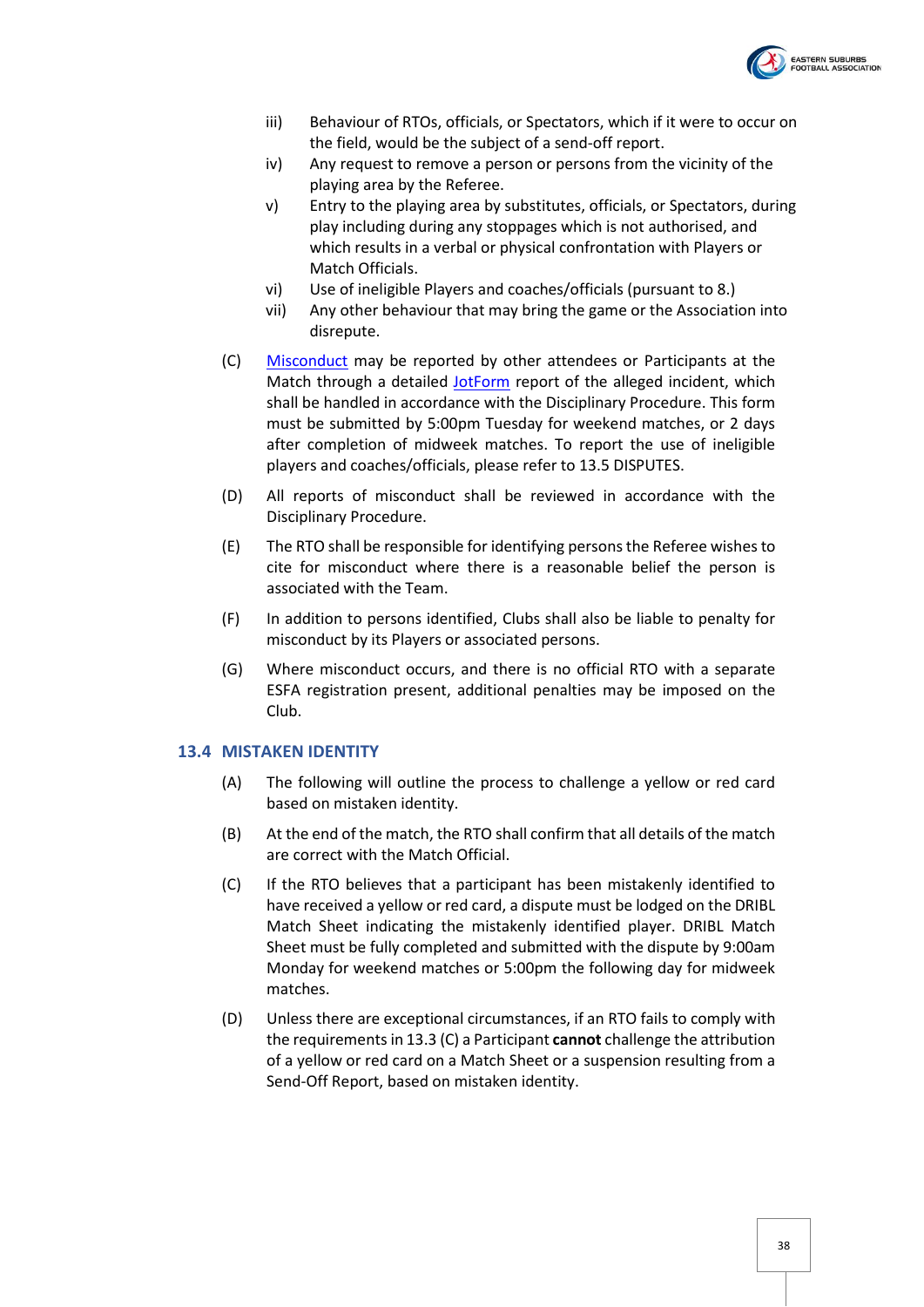

- (E) If a Participant believes that they have been mistakenly identified on the Match Sheet by the Match Official as having received a Yellow or Red Card, the Participant of their Club must notify the ESFA by submitting the following:
	- i) COMPULSORY: A signed written statement by the Participant reported by the Match Official, stating that they were not responsible for the offence and identifying to the best of their knowledge, the Participant responsible; **AND**
	- ii) OPTION 1: A signed written statement by the Participant who **was** responsible for the offence; **OR**
	- iii) OPTION 2: A signed written statement from the Participant's Club Official identifying, to the best of their knowledge, the name of the Participant who was responsible for the offence.
- (F) These forms must be submitted to the ESFA by 5:00pm the next working day following completion of the match and can be completed via [JotForm.](https://form.jotform.com/220820924342853)

#### <span id="page-38-0"></span>**13.5 DISPUTES**

- (A) The following will outline the process to dispute player ineligibility or a match result.
- (B) At the completion of the match, the RTO shall confirm all details of the match are correct with the Match Official.
- (C) If the RTO believes that there is an issue with the player ineligibility or the match result, they must submit a dispute on the DRIBL Match Sheet with reasoning behind the dispute. Dribl Match Sheets must be fully completed and submitted with the dispute by 9:00am Monday for weekend matches or 5:00pm the following day for midweek matches.
- (D) Unless there are exceptional circumstances, if an RTO fails to comply with the requirements in 13.3 (C), a dispute will be rejected by the ESFA.
- (E) If a dispute is accepted, further investigation will be conducted.

#### <span id="page-38-1"></span>**13.6 ABANDONMENT OF MATCHES**

- (A) Where a Match is abandoned due to the misconduct of Players, officials, or Spectators of one Team, that Team shall be deemed to have forfeited the Match.
- (B) Where a Match is abandoned due to the misconduct of both Teams the outcome of the Match shall be determined by the ESFA, with guidance from the Disciplinary Committee, using the following options:
	- i) The result at the time of the incident stands provided at least 75% of the Match time had elapsed.
	- ii) The Match is replayed.
	- iii) The Match is annulled, and no points are awarded.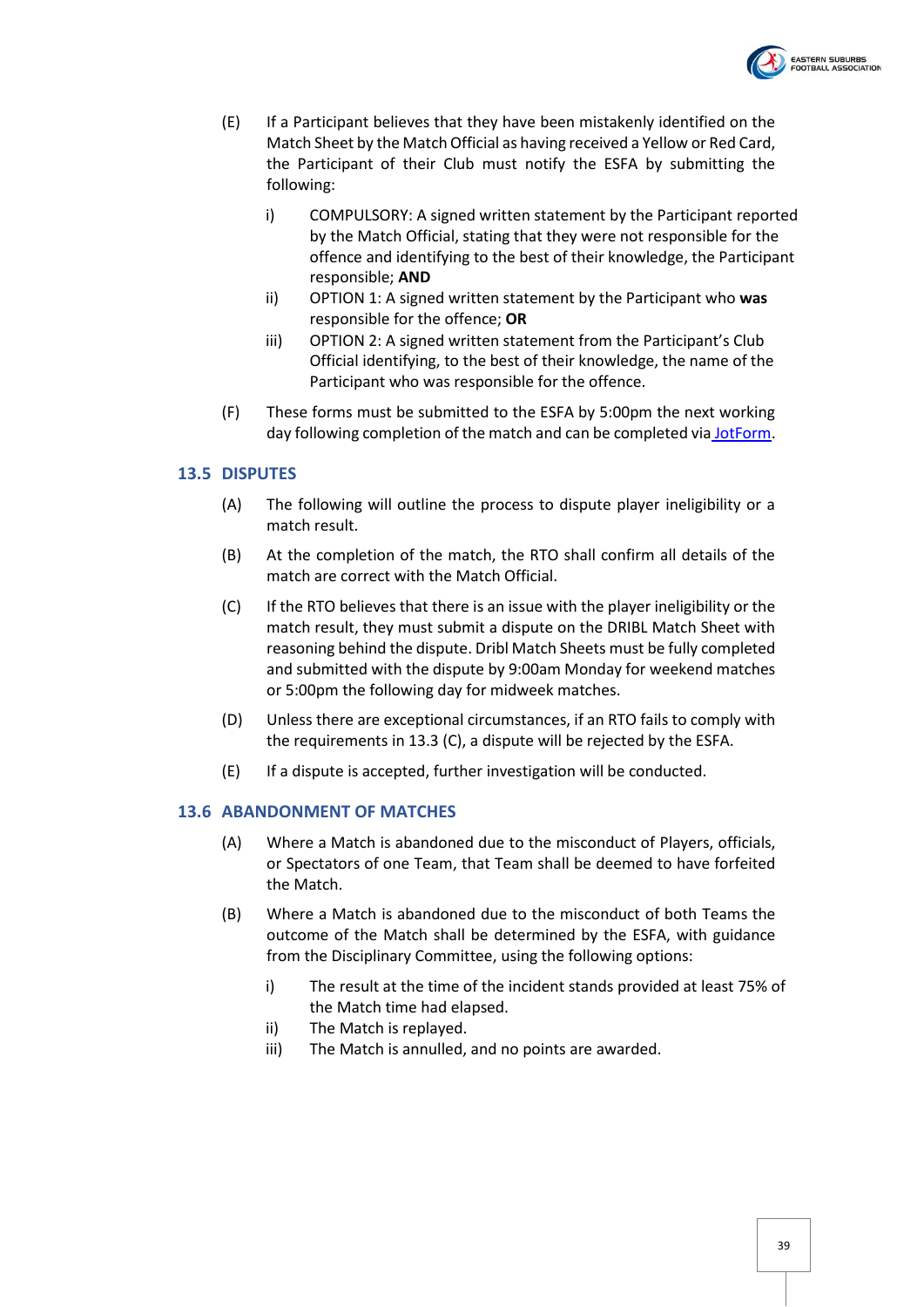

- (C) Where a Match is abandoned but the Disciplinary Committee finds no misconduct by either Team the outcome of the Match shall be determined by the ESFA, with guidance from the Disciplinary Committee, using the following options:
	- i) The result at the time of the incident stands provided at least 75% of the Match time had elapsed.
	- ii) The Match is replayed.
- (D) Where a Match is abandoned due to bad weather, the Referee shall rely upon the relevant Football NSW Policy or bad weather i.e., Lightning, flooding, Heat Policy etc and/or Section 10.2 Assessment of Playing Surfaces, ESFA shall at its discretion advise if the game shall be replayed.

#### <span id="page-39-0"></span>**13.7 MANIPULATION OF RESULTS**

(A) Clubs shall endeavour to complete all Matches including rescheduled Matches. Clubs shall use all reasonable endeavours to field the best possible Team in the last three Match Days of the Premiership Season where the outcome of the Match will affect the final placing of Teams qualifying for the Finals Series. A Team forfeiting a Match at this stage of the Season shall be liable to additional penalties under the Disciplinary Procedure including a points penalty where the forfeit directly results in a Team losing the Premiers position or qualification for the Finals Series.

#### <span id="page-39-1"></span>**13.8 CONTROL OF SPECTATORS**

- (A) It shall be the duty of Clubs to maintain control of and prevent any disturbance amongst Spectators. Failure to do so may result in the imposition of penalties as per the Disciplinary Procedure
- (B) All Spectator related reports shall be lodged with ESFA in writing no later than 9:00am on Tuesday following a weekend Match and shall only be considered if made by the Referee (received by 9:00am Monday) or a Club Secretary from Teams participating in such Match.
- (C) No Spectators are to be allowed behind either goal while a Match is in progress. This includes MiniRoos matches.
- (D) All spectators from both Clubs must be on the side of the field with ropes/line markings. This refers to MiniRoos, Juniors and Seniors.

#### <span id="page-39-2"></span>**13.9 GRIEVANCES**

- (A) The following will outline the process to conduct a Club-to-Club complaint or claim.
- (B) Before referring any grievance to the ESFA, a Club making a claim, or a complaint must write to the other Club involved in the subject matter of the Grievance. This should include details of the Grievance and any material or evidence relied upon by the Club in respect of the grievance.
- (C) The Respondent Club will be allowed at least seven (7) days to respond. The Respondent's reply must include reasons for any disagreement with the details of the Grievance.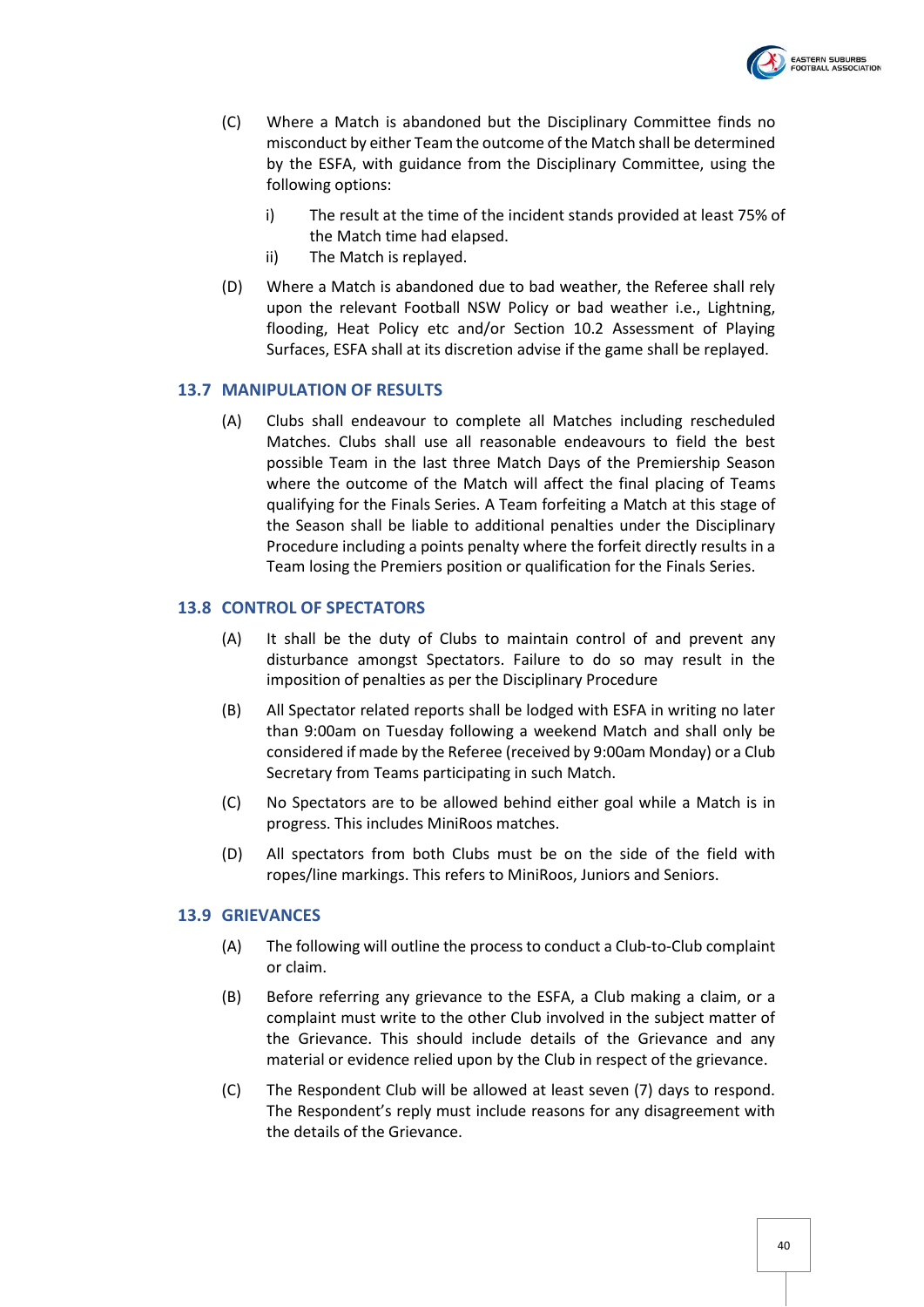

- (D) If a response is not received within seven (7) days of the notice from the Claimant or Complainant referred to in section 9.3 (B), or the Grievance is not otherwise resolved, the Claimant or Complainant may, in writing, refer the Grievance to ESFA in accordance with section 9.3 (E).
- (E) To refer a Grievance to the ESFA, a Claimant or Complainant must submit a Grievance Form and any evidence and/or written submissions it intends to rely on, within fourteen (14) days after the dispatch of the notice referred to in 9.3 (B). A [Grievance Form](https://form.jotform.com/220798230398868) can be submitted via [JotForm.](https://form.jotform.com/220798230398868)
- (F) Unless there are exceptional circumstances, if a Club fails to comply with the time requirements in 13.9 (E), a Grievance will be rejected by the ESFA.

# <span id="page-40-1"></span><span id="page-40-0"></span>**14. RESULTS, COMPETITION POINTS AND FORFEITS**

#### **14.1 COMPETITIVE AND NON-COMPETITIVE AGE GROUPS**

| Age  | <b>Male</b>     |                    | Female         |                             |
|------|-----------------|--------------------|----------------|-----------------------------|
| 5    | U5              | Non-Competitive    | G5             | Non-Competitive             |
| 6    | U <sub>6</sub>  | Non-Competitive    | G <sub>6</sub> | Non-Competitive             |
| 7    | U7              | Non-Competitive    | G7             | Non-Competitive             |
| 8    | U8              | Non-Competitive    | G8             | Non-Competitive             |
| 9    | U9              | Non-Competitive    | G9             | Non-Competitive             |
| 10   | U10             | Non-Competitive    | G10            | Non-Competitive             |
| 11   | U11             | Non-Competitive    | G11            | Non-Competitive             |
| 12   | U12             | Competitive in     | G12            | Competitive in Championship |
|      |                 | Championship       |                | Division;                   |
|      |                 | Division;          |                | Non-Competitive in all      |
|      |                 | Non-Competitive in |                | subsequent Divisions        |
|      |                 | all subsequent     |                |                             |
|      |                 | <b>Divisions</b>   |                |                             |
| 13   | U13             | Competitive        | G13            | Competitive                 |
| 14   | U14             | Competitive        |                |                             |
| 15   | U15             | Competitive        | G15            | Competitive                 |
| 16   | U16             | Competitive        |                |                             |
| 17   | U17             | Competitive        | G17            | Competitive                 |
| 18   | U18             | Competitive        |                |                             |
| 21   | M <sub>21</sub> | Competitive        | W21            | Competitive                 |
| All- | AAM             | Competitive        | AAW            | Competitive                 |
| Age  |                 |                    |                |                             |
| 30   |                 |                    | <b>O30W</b>    | Competitive                 |
| 35   | 035M            | Competitive        |                |                             |
| 45   | 045M            | Competitive        |                |                             |
| 55   | 055M            | Social Non-        |                |                             |
|      |                 | Competitive        |                |                             |

(A) Where Divisions are formed for any Age Groups, they will be Competitive and Non-Competitive as follows:

- (B) Where a Division is Non-Competitive, results will be collected for the purposes of ability matching, but there will be no results nor standings published, nor will a finals series be conducted.
- (C) Where a Division is Competitive, results will be collected, and there will be results and standings published, and a finals series will be conducted.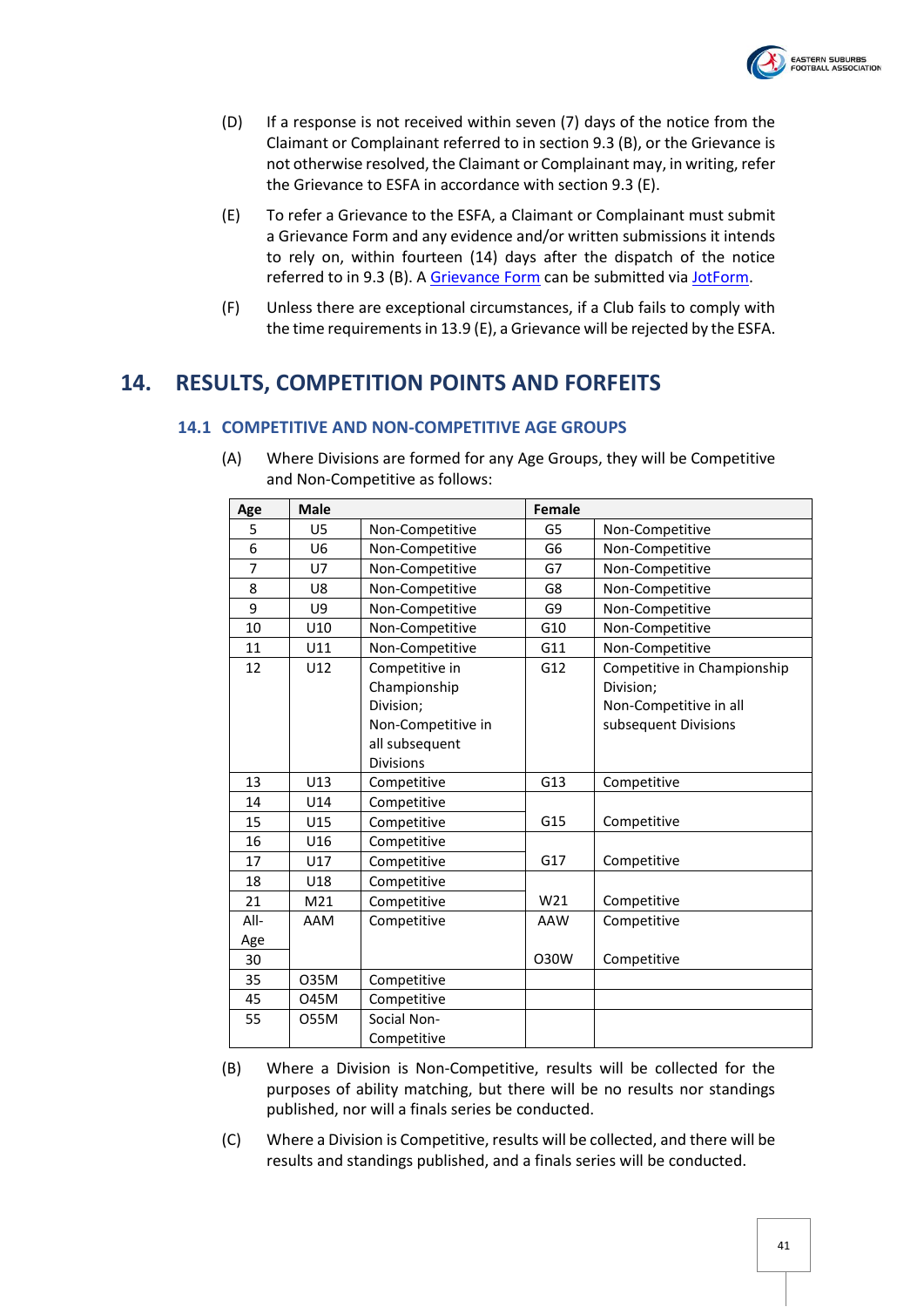

#### <span id="page-41-4"></span><span id="page-41-0"></span>**14.2 NOTIFICATION OF RESULTS**

- (A) Clubs shall ensure their Teams' Match results are recorded in the Competition Management System (DRIBL) no later than 10:00am on the following working day after the Match. Fines may be issued at the rate of \$10 per missing result per team after this time.
- (B) Should there be a result in dispute, please refer to: 13.5 DISPUTES.

#### <span id="page-41-1"></span>**14.3 COMPETITION POINTS**

- (A) Points shall be allocated as follows for all Premiership Matches:
	- iii) Win Three (3) points
	- iv) Draw One (1) point each team
	- v) Bye Two (2) points
	- vi) Loss No points
	- vii) Forfeit Three (3) points to the Team receiving the forfeit. An additional minus (-) three (3) points to the team forfeiting may be applied in accordance with Disciplinary Procedure and Schedule of Penalties.

#### <span id="page-41-2"></span>**14.4 RANKING OF TEAMS**

- (A) The ESFA will use the following process when determining the ranking of Teams within each Premiership Competition:
	- i) Greater number of points obtained in all Premiership Matches
	- ii) If two (2) or more Teams are equal based on the above criterion, their place will be determined as follows:
		- a) Greater goal difference resulting from all Premiership Matches.
		- b) Greater goals scored from all Premiership Matches.
		- c) Greater number of goals scored in the Premiership Matches between the teams concerned (head-to-head).
		- d) A Play-off Match between the Teams concerned under arrangements approved by the Executive.

#### <span id="page-41-3"></span>**14.5 CLUBS REMOVED OR WITHDRAWING FROM DIVISIONS**

- (A) In the event of any Team withdrawing or being removed from a Division, the following procedure will take effect to allow the altered Division to proceed to a conclusion.
	- i) Removed or withdrawing during first Round:
		- a) For all opposing Teams that have played the removed or withdrawn Teams, points and goals will be deleted from their records and they shall be credited with a bye result.
		- b) Teams that have not played the removed or withdrawn Team will obtain a bye result.
	- ii) Removed or withdrawing during the second or subsequent Rounds:
		- a) For all complete rounds of Matches, all points and goals acquired against removed or withdrawn Teams will be retained by opposing Teams.
		- b) For all incomplete rounds, points and goals acquired against such Teams shall be lost and bye results shall be credited for these parts of the Premiership competition.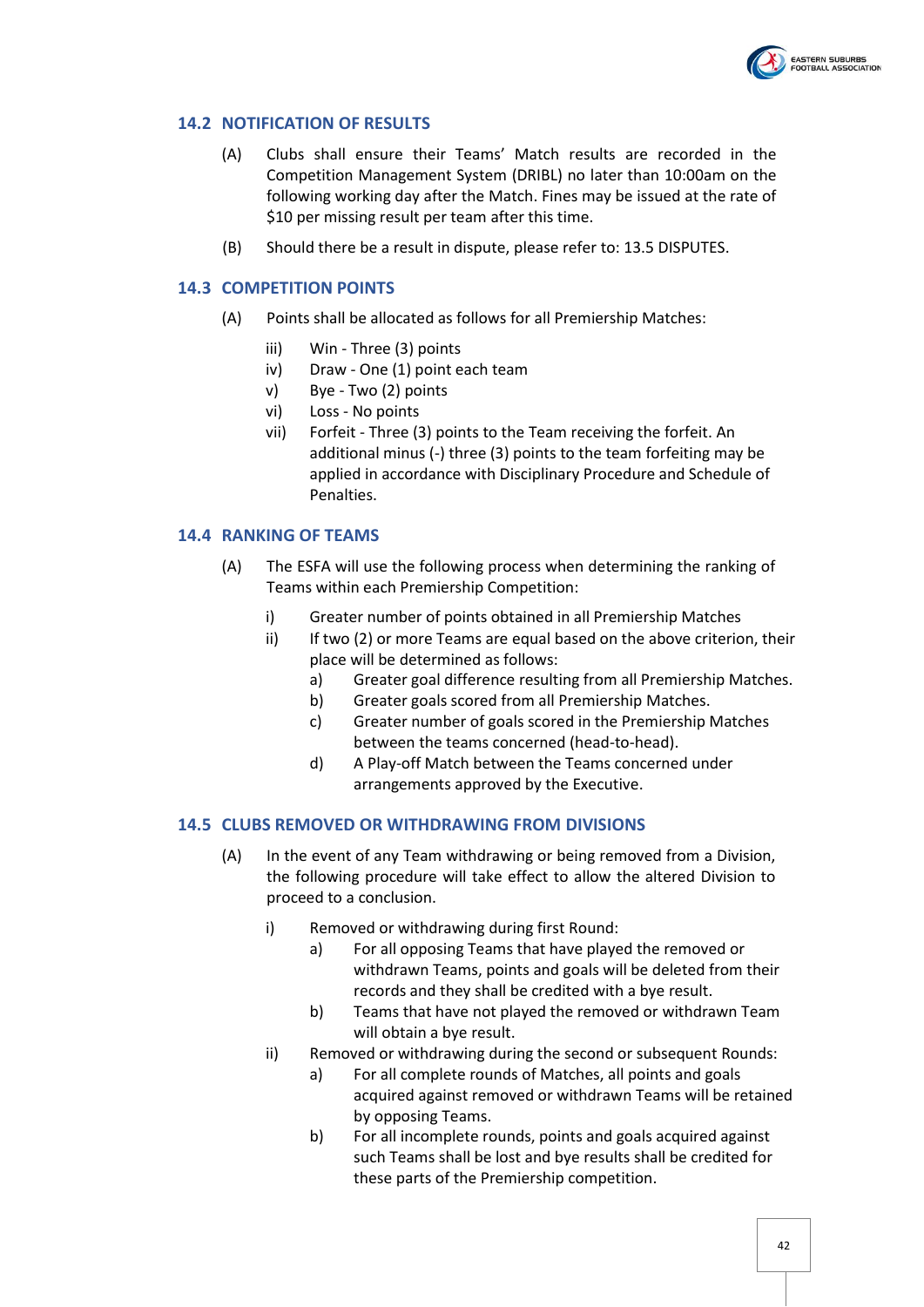

- c) Where a postponed or deferred Match from an earlier Round of Matches remains unplayed at the time of withdrawal, the result shall be deemed to be a forfeit.
- (B) The ESFA may refer a Club that withdraws a Team after the commencement of the Season for further sanction under the Disciplinary Procedure.

#### <span id="page-42-0"></span>**14.6 MATCHES AFFECTING THE FINALS SERIES**

- (A) Any rescheduled Match affecting Finals Series positions must be played prior to the final scheduled Premiership Match Day unless there is provision for a wet weather weekend after that date.
- (B) If a rescheduled Match is not played prior to the commencement of the Finals Series, it will be deemed a no result and no points will be allocated.
- (C) In the event of the postponement of a Match in the final Premiership Match Day, the ESFA shall determine if the Match is to be replayed.

#### <span id="page-42-1"></span>**14.7 FORFEITS & WALK OFFS**

- (A) Teams must field at least seven (7) eligible Players at the start of any Match.
- (B) If a Team fails to enter the field of play or has insufficient Players for the Match to commence ten (10) minutes after the scheduled starting time, the Referee shall inform both RTOs (if present) that the Match has been abandoned and that the Match will be dealt with as specified below.
- (C) Any Club that fails to fulfil an engagement to play a Match at the appointed date, time or venue without acceptable explanation shall be deemed to have forfeited that Match.
- (D) Whether a forfeit has occurred shall be determined by the ESFA.
- (E) In addition to fines that may be issued under these rules, the forfeiting Club may also be liable for any reasonable expenses incurred by its opponents relative to that Match or Matches including Match Officials' Fees and ground hire.
- (F) In the event of a walk-off by one Club prior to the completion of a Match the Team will be deemed to have forfeited the Match. The offending Club must provide to the ESFA, within 48 hours, an explanation of their actions. Such explanation must be referred to the Disciplinary Committee for review and possible action.

#### <span id="page-42-2"></span>**14.8 PENALTIES FOR FORFEITS**

- (A) In the event of a Team forfeiting a Match, the following result shall be recorded:
	- i) For Junior Leagues, the result shall be deemed a 6-0 win to the opposition Club and full points shall be allocated for the Match.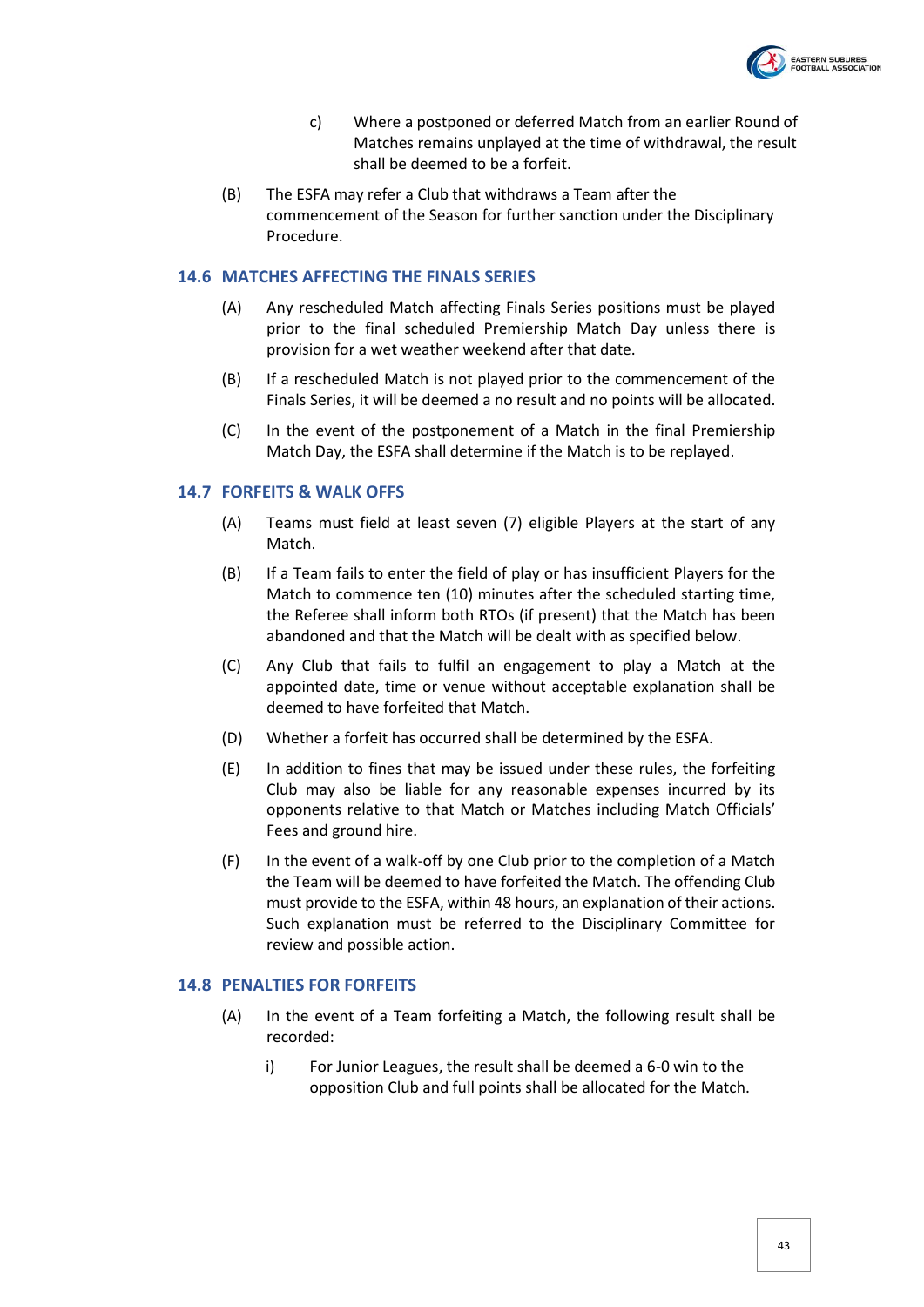

- ii) For Senior Leagues, the result shall be deemed a 3-0 win to the opposition Club and full points shall be allocated for the Match. The team forfeiting may be subject to minus (-) 3 point penalty in accordance with the ESFA Disciplinary Procedure and Schedule of Penalties
- iii) Where a Match has commenced and a Team was subsequently deemed to forfeit due to insufficient Players or the use of ineligible Players, the result at the completion of the Match may stand if the opposition Club won by more than 3-0.
- <span id="page-43-2"></span>(B) When a Team intends to forfeit, their Club must notify the ESFA office in writing, in an ESFA approved JotForm by Thursday 9am for all weekend Matches or 48 hours prior to the scheduled kick off for all weekday Matches.
- <span id="page-43-3"></span>(C) Teams forfeiting on a first occasion without notice given as specified in [14.8\(B\)](#page-43-2) or having a forfeit imposed on them for misconduct shall be fined \$100.
- <span id="page-43-4"></span>(D) Teams forfeiting on a second occasion for any reason shall be fined \$200.
- <span id="page-43-5"></span>(E) Teams forfeiting on a third or subsequent occasion for any reason shall be fined \$300 and be ineligible to:
	- i) be declared Premiers;
	- ii) participate in the Finals Series, or;
	- iii) be nominated for Champion of Champions.
	- iv) May face expulsion from competition at the discretion of ESFA.
- (F) In addition to fines that may be issued, the forfeiting Club may also be liable for any reasonable expenses incurred by its opponents relative to that Match or Matches including Match Officials' Fees and ground hire.

# <span id="page-43-1"></span><span id="page-43-0"></span>**15. FINALS SERIES AND TROPHIES**

#### **15.1 FINALS SERIES**

- (A) ESFA will endeavour to implement a 3-week Finals Series format;
- (B) The 4 team, 3-week Finals Series format shall be:

| Week   | <b>Match number</b> | <b>Match name</b>        | <b>Teams</b>                       |
|--------|---------------------|--------------------------|------------------------------------|
| Week 1 |                     | Major Semi-Final         | $1st$ vs $2nd$                     |
|        |                     | Minor Semi-Final         | $3^{\text{rd}}$ vs $4^{\text{th}}$ |
| Week 2 |                     | <b>Preliminary Final</b> | Loser 1 vs Winner 2                |
| Week 3 | 4                   | <b>Grand Final</b>       | Winner 1 vs Winner 3               |

(C) A Finals Series may be shortened to a standard 2-week Finals Series if wet weather or other unforeseen events severely interferes with the Premiership or Match Day 1 of the Finals Series.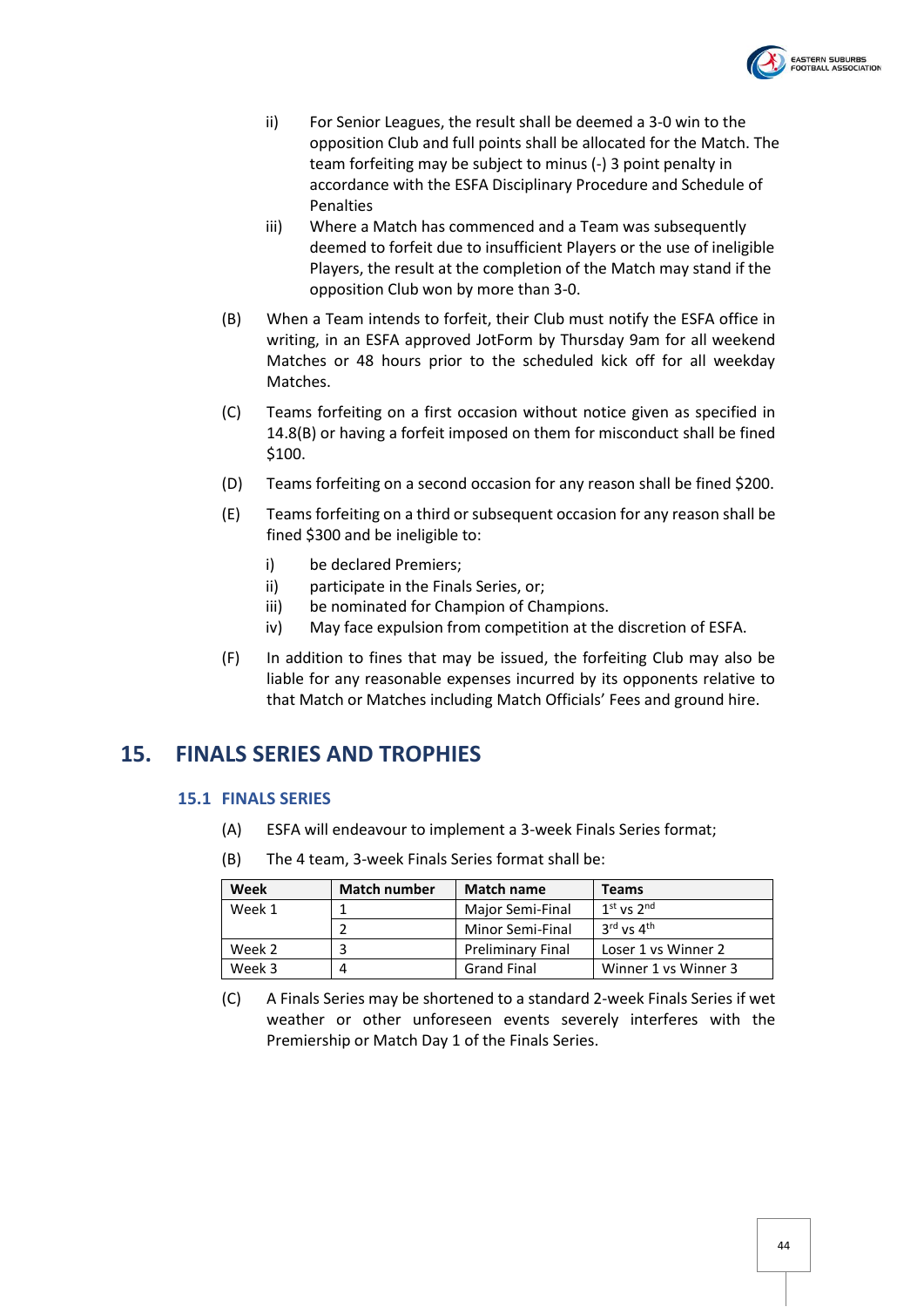

(D) The 4 team, 2-week Finals Series format shall be:

| Week   | <b>Match number</b> | <b>Match name</b>  | <b>Teams</b>         |
|--------|---------------------|--------------------|----------------------|
| Week 1 |                     | Semi-Final 1       | $1st$ vs $4th$       |
|        |                     | Semi-Final 2       | $2nd$ vs $3rd$       |
| Week 2 |                     | <b>Grand Final</b> | Winner 1 vs Winner 2 |

(E) The winner of the Grand Final shall be deemed the Champions.

#### <span id="page-44-0"></span>**15.2 POSTPONED OR ABANDONED FINALS SERIES MATCHES.**

- (A) In the event an alternative weekend date is not available, the ESFA will seek to reschedule Finals Series Matches which are washed out or abandoned to the Wednesday afternoon or evening immediately after the washed out or abandoned Match.
- (B) Should either Team not be available, the Match will be deemed to have been forfeited by that Team.
- (C) Should the Match not be rescheduled due to weather intervening, the highest place Team will be deemed to have won the Match and proceed to the next stage.
- (D) Should a Grand Final Match be washed out, the ESFA will determine the outcome of the Match or any reschedule.

#### <span id="page-44-1"></span>**15.3 FINALS SERIES VENUES**

- (A) The Executive shall determine the venue for all Finals Series Matches
- (B) All venues shall be considered neutral, and instructions shall be issued as to who is responsible for preparing the field.

#### <span id="page-44-2"></span>**15.4 DRAWN FINALS SERIES MATCHES**

- (A) If at the conclusion of a Finals Series Match the scores are level, the Teams shall play two equal periods of extra time as follows:
	- i) 13-18 years 10-minute halves
	- ii) 19-35 years 15-minute halves
	- iii) 45+ years No extra time
	- iv) No half time shall apply
- (B) If the scores are still level at the conclusion of extra time, the Match shall be determined by the penalty kick method as prescribed by FIFA.

#### <span id="page-44-3"></span>**15.5 PREMIERSHIP TROPHIES**

(A) The Premiers of each Division shall be presented with a trophy or plaque.

#### <span id="page-44-4"></span>**15.6 GRAND FINAL TROPHIES**

(A) The Champions of each respective Division, having won the Grand Final shall be presented with a trophy or plaque.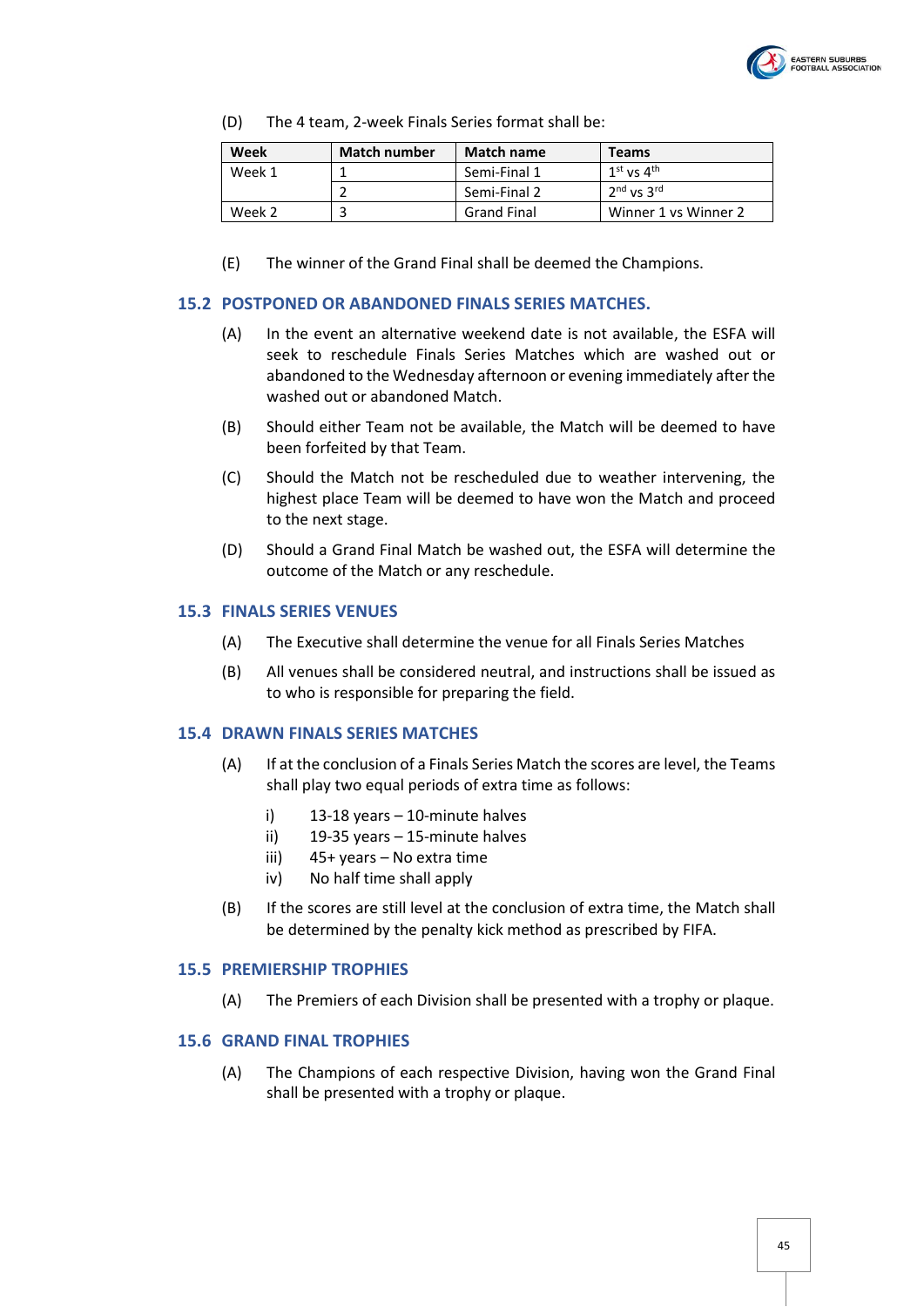

#### <span id="page-45-0"></span>**15.7 PERPETUAL TROPHIES**

- (A) Perpetual trophies awarded to Clubs are to be returned to the ESFA Office by the ESFA Annual General Meeting.
- (B) Clubs that fail to return a perpetual trophy by the cut-off date will be required to pay for a replacement.

#### <span id="page-45-1"></span>**15.8 FINALS SERIES PLAYER ELIGIBILITY**

- (A) In Finals Series Matches a Player who plays in a Team pursuant to Rules [7.6\(C\),](#page-21-3) [7.6\(D\),](#page-21-4) [7.7\(H\)](#page-22-2) o[r 7.7\(I\)](#page-22-3) must have played for that Team at least once during the Premiership Competition.
- (B) In Finals Series Matches, excluding Men's Championship Matches, a maximum of 5 Players may play in a Team pursuant to Rule[s 7.6\(C\),](#page-21-3) [7.6\(D\),](#page-21-4) [7.7\(H\)](#page-22-2) or [7.7\(I\).](#page-22-3)

### <span id="page-45-2"></span>**16. MEN'S PREMIER LEAGUE**

- (A) The Men's Premier League shall consist of a First Grade and Reserve Grade for 2022
- (B) Entry to the Men's Premier League shall be subject to ESFA Men's Premier League Promotion and Relegation Protocol to be finalised and determined in 2022.
- (C) A minimum squad of 28 players must be registered in both Play Football and Dribl/
- (D) Where there is an odd number of Clubs in Men's PL, Clubs may be invited to enter Teams. In 2022, there will be 8 teams in the Men's Premier League Competition
- (E) Players registered in a Men's Premier League may play in either Grade throughout the season.
- (F) A Prizemoney contribution of \$1000 per club shall be collected by ESFA at the commencement of the season and held for distribution at the end of the season.
- (G) Prize money shall be paid as follows:
	- i) MPL First Grade Premiers \$3,680
	- ii) MPL First Grade Runners Up \$1,440
	- iii) MPL First Grade Third Place \$280
	- iv) MPL First Grade Champions \$760
	- v) MPL First Grade GF Runners Up \$380
	- vi) MPL Reserve Grade Premiers \$640
	- vii) MPL Reserve Grade Runners Up \$320
	- viii) MPL Reserve Grade Champions \$320
	- ix) MPL Reserve Grade GF Runners Up \$180
- (H) To be eligible for playing in the Finals Seriesin Reserve Grade a Player must have played and be named on Match Sheet in more than or the same number of Reserve Grade Matches as First Grade Matches on the last 5 fixtures of season, for which they were available. A Player registered in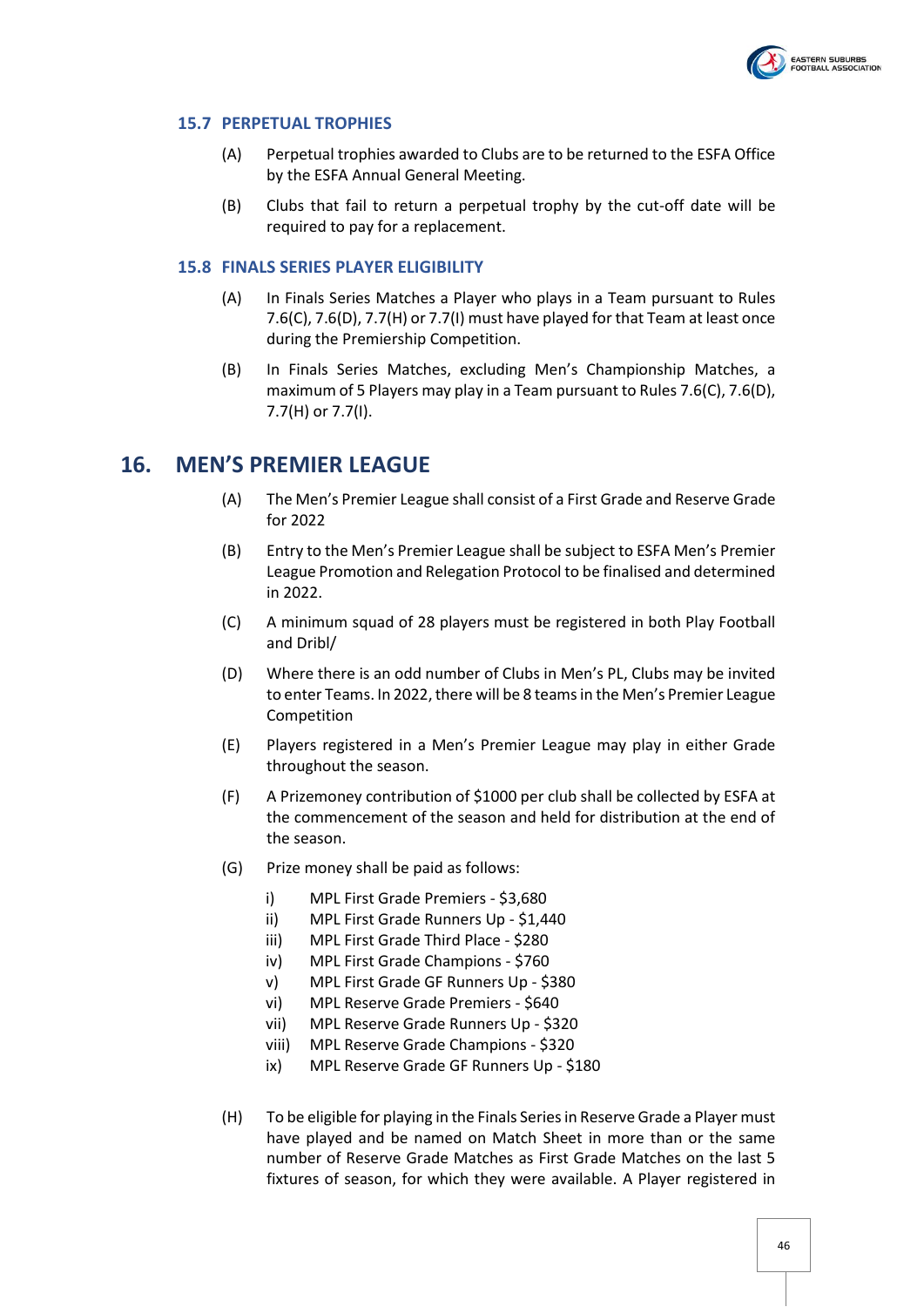

Men's All Age must have played at least 3 Reserve Grade Matches to be eligible to play in Reserve Grade Finals Series. No such restriction shall apply to First Grade. This will be administered by the ESFA and Match Sheets verified.

- (I) Matchesshall not be played on consecutive daysfor Premiership, the ESFA Cup, FA Cup and Waratah Cup.
- (J) Players registered in Men's All Age, Men's O35 and Men's O45 may play as borrowed players (in accordance with limits imposed in borrowing rules) into the Men's Premier League.
- (K) The ESFA shall continue to aim to conduct a 10-team competition. Clubs shall abide by the dates of fixtures on the draw.

# <span id="page-46-0"></span>**17. WOMEN'S PREMIER LEAGUE**

- (A) ESFA will aim for The Premier League competition to consist of ten teams.
- (B) No Club will have more than one team in Women's Premier League unless self-nominated by the Club.
- (C) A Prizemoney contribution of \$817.50 per team shall be collected by ESFA at the commencement of the 2022 season and held for distribution at the end of the season. (note: 81.75% of the MPL Prizemoney contribution is awarded to First Grade)
- (D) Prize money shall be paid as follows:
	- i) WPL Premiers \$4,140
	- ii) WPL Runners Up \$1,620
	- iii) WPL Third Place \$315
	- iv) WPL Champions \$855
	- v) WPL GF Runners Up \$427.50

# <span id="page-46-1"></span>**18. KNOCKOUT COMPETITIONS**

(A) The ESFA will generally endeavour to run annual knock-out Competitions. If Knockout competitions are organised for the 2022 calendar year, details will be declared in advance and offered to clubs to nominate teams.

# <span id="page-46-2"></span>**19. FAILURE TO COMPLY**

- (A) Failure by a Club, Team or individual to comply with any of these rules may result in any of:
	- i) non-acceptance of into a Competition;
	- ii) disqualification from a Competition;
	- iii) forfeit of points;
	- iv) action under the Disciplinary Procedure;
	- v) imposition by ESFA of a fine as specified in the Schedule of Penalties or as per the following Rules: